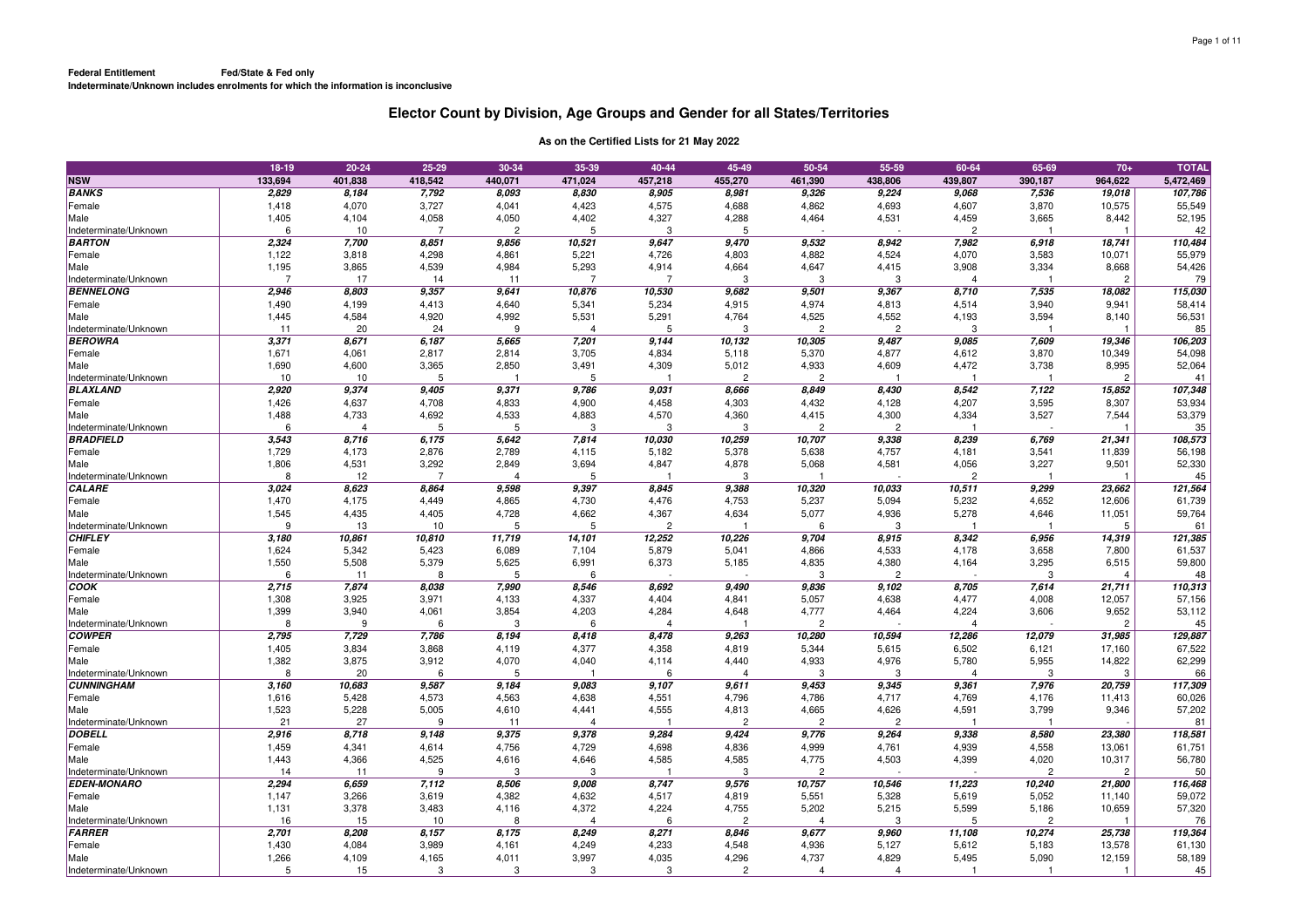|                                           | 18-19                   | 20-24          | 25-29          | 30-34          | 35-39          | 40-44          | 45-49          | 50-54          | 55-59          | 60-64          | 65-69          | $70+$          | <b>TOTAL</b>     |
|-------------------------------------------|-------------------------|----------------|----------------|----------------|----------------|----------------|----------------|----------------|----------------|----------------|----------------|----------------|------------------|
| <b>FOWLER</b>                             | 2,865                   | 8,963          | 9,318          | 8,265          | 8,155          | 8,260          | 8,626          | 9,341          | 9,335          | 9,818          | 8,473          | 17,098         | 108,517          |
| Female                                    | 1,443                   | 4,485          | 4,477          | 4,064          | 4,152          | 4,318          | 4,427          | 4,841          | 4,567          | 4,871          | 4,440          | 9,034          | 55,119           |
| Male                                      | 1,416                   | 4,474          | 4,837          | 4,199          | 4,000          | 3,936          | 4,191          | 4,498          | 4,766          | 4,944          | 4,033          | 8,063          | 53,357           |
| Indeterminate/Unknown                     | 6                       | $\overline{4}$ | $\overline{4}$ | $\overline{2}$ | 3              | 6              | 8              | $\overline{2}$ | $\overline{c}$ | -3             |                |                | 41               |
| <b>GILMORE</b>                            | 2,329                   | 6,968          | 7,379          | 7,758          | 8,010          | 7,806          | 8,431          | 9.439          | 10,451         | 12,997         | 13,097         | 33,124         | 127,789          |
| Female                                    | 1,142                   | 3,336          | 3,597          | 3,924          | 4,023          | 3,889          | 4,245          | 4,822          | 5,455          | 6,781          | 6,763          | 17,265         | 65,242           |
| Male                                      | 1,175                   | 3,617          | 3,775          | 3,828          | 3,981          | 3,917          | 4,184          | 4,613          | 4,989          | 6,213          | 6,332          | 15,856         | 62,480           |
| Indeterminate/Unknown                     | 12                      | 15             | $\overline{7}$ | 6              | 6              |                | 2              | $\overline{4}$ |                | -3             | $\overline{2}$ | 3              | 67               |
| <b>GRAYNDLER</b>                          | 2,058                   | 7,110          | 10,923         | 12,293         | 11,852         | 10,738         | 10,360         | 9,776          | 8,261          | 7,038          | 5,894          | 13,624         | 109,927          |
| Female                                    | 994                     | 3,688          | 5,662          | 6,210          | 5,975          | 5,467          | 5,313          | 4,987          | 4,166          | 3,652          | 3,118          | 7,531          | 56,763           |
| Male                                      | 1,047                   | 3,364          | 5,201          | 6,044          | 5,857          | 5,258          | 5,042          | 4,780          | 4,093          | 3,383          | 2,775          | 6,090          | 52,934           |
| Indeterminate/Unknown                     | 17                      | 58             | 60             | 39             | 20             | 13             | 5              | 9              | $\overline{2}$ | -3             |                | -3             | 230              |
| <b>GREENWAY</b>                           | 3,475                   | 9,795          | 9,120          | 10,317         | 14,983         | 14,861         | 12,095         | 10,096         | 8,509          | 7,534          | 6,207          | 12,949         | 119,941          |
| Female                                    | 1,723                   | 4,757          | 4,526          | 5,315          | 7,737          | 7,214          | 5,793          | 5,133          | 4,155          | 3,782          | 3,205          | 7,002          | 60,342           |
| Male                                      | 1,746                   | 5,024          | 4,586          | 5,001          | 7,240          | 7,641          | 6,299          | 4,962          | 4,354          | 3,752          | 3,000          | 5,945          | 59,550           |
| Indeterminate/Unknown                     | 6                       | 14             | 8              | -1             | 6              | 6              | 3              |                |                |                | $\overline{c}$ | $\overline{c}$ | 49               |
| <b>HUGHES</b>                             | 3,231                   | 8,397          | 7,581          | 8,217          | 9,406          | 9,802          | 10,078         | 9,786          | 8,726          | 8,262          | 7,177          | 16,701         | 107,364          |
| Female                                    | 1,619                   | 4,021          | 3,657          | 4,221          | 4,903          | 5,010          | 5,112          | 5,026          | 4,436          | 4,251          | 3,642          | 9,024          | 54,922           |
| Male                                      | 1,605                   | 4,363          | 3,922          | 3,991          | 4,503          | 4,791          | 4,966          | 4,759          | 4,287          | 4,010          | 3,534          | 7,677          | 52,408           |
| Indeterminate/Unknown                     | $\overline{7}$          | 13             | $\overline{2}$ | 5              |                |                |                |                | 3              |                |                |                | 34               |
| <b>HUME</b>                               | 3,210                   | 9,026          | 9,625          | 10,719         | 10,935         | 9,937          | 10,436         | 10,555         | 9,847          | 9,623          | 8,457          | 19,472         | 121,842          |
| Female                                    | 1,625                   | 4,445          | 4,848          | 5,453          | 5,589          | 5,032          | 5,296          | 5,334          | 5,016          | 4,906          | 4,335          | 10,277         | 62,156           |
| Male                                      | 1,575                   | 4,575          | 4,773          | 5,263          | 5,346          | 4,901          | 5,137          | 5,221          | 4,830          | 4,717          | 4,119          | 9,193          | 59,650           |
| Indeterminate/Unknown                     | 10                      | 6              | 4              | 3              |                | 4              | 3              |                |                |                | -3             | $\overline{2}$ | 36               |
| <b>HUNTER</b>                             | 3,145                   | 9,473          | 10,286         | 10,912         | 10,667         | 9,688          | 9,931          | 10,488         | 10,054         | 10,579         | 9,778          | 23,437         | 128,438          |
| Female                                    | 1,588                   | 4,643          | 5,059          | 5,498          | 5,352          | 4,797          | 5,010          | 5,245          | 5,158          | 5,345          | 5,048          | 12,601         | 65,344           |
| Male                                      | 1,550                   | 4,818          | 5,219          | 5,411          | 5,313          | 4,889          | 4,921          | 5,240          | 4,892          | 5,232          | 4,730          | 10,834         | 63,049           |
| Indeterminate/Unknown                     | 7                       | 12             | 8              | 3              | $\overline{2}$ | $\overline{c}$ |                | 3              | $\overline{4}$ | $\overline{2}$ |                | $\overline{2}$ | 45               |
| <b>KINGSFORD SMITH</b>                    | 2,759                   | 8,568          | 9,431          | 10,621         | 11,123         | 10,665         | 10,275         | 9,988          | 8,797          | 7,885          | 6.629          | 18.576         | 115,317          |
| Female                                    | 1,393                   | 4,306          | 4,769          | 5,333          | 5,619          | 5,467          | 5,208          | 5,166          | 4,491          | 4,031          | 3,510          | 10,392         | 59,685           |
| Male                                      | 1,352                   | 4,241          | 4,653          | 5,281          | 5,499          | 5,194          | 5,061          | 4,818          | 4,301          | 3,852          | 3,118          | 8,180          | 55,550           |
| Indeterminate/Unknown                     | 14                      | 21             | 9              |                | 5              | $\overline{4}$ | 6              | 4              | 5              | $\overline{2}$ |                |                | 82               |
| <b>LINDSAY</b>                            | 3,317                   | 11,029         | 12,180         | 12,562         | 13,004         | 11,639         | 10,879         | 9,888          | 8,701          | 8,462          | 7,221          | 15,845         | 124, 727         |
| Female                                    | 1,719                   | 5,502          | 6,160          | 6,453          | 6,624          | 5,751          | 5,392          | 5,014          | 4,397          | 4,414          | 3,853          | 8,550          | 63,829           |
| Male                                      | 1,591                   | 5,517          | 6,006          | 6,097          | 6,372          | 5,885          | 5,485          | 4,874          | 4,303          | 4,048          | 3,367          | 7,292          | 60,837           |
| Indeterminate/Unknown                     | 7                       | 10             | 14             | 12             | 8              | 3              | $\overline{2}$ |                |                |                |                | 3              | 61               |
| <b>LYNE</b>                               | 2,504                   | 6,425          | 6,145          | 6,657          | 7,144          | 7,245          | 8,317          | 9,739          | 10,581         | 12,789         | 12,908         | 34,233         | 124,687          |
| Female                                    | 1,252                   | 3,132          | 3,090          | 3,382          | 3,684          | 3,699          | 4,241          | 5,041          | 5,442          | 6,686          | 6,527          | 17,645         | 63,821           |
| Male                                      | 1,245<br>$\overline{7}$ | 3,281          | 3,047          | 3,269          | 3,460          | 3,540          | 4,073          | 4,696          | 5,134          | 6,098          | 6,377          | 16,584         | 60,804           |
| Indeterminate/Unknown                     |                         | 12             | 8              | 6              |                | 6              | 3              | $\overline{2}$ | 5              | 5              | 4              | $\overline{4}$ | 62               |
| <b>MACARTHUR</b>                          | 3,587                   | 11,118         | 12,810         | 14,422         | 15,445         | 13,078         | 11,294         | 10,020         | 9,368          | 9,269          | 7,847          | 15,243         | 133,501          |
| Female                                    | 1,805<br>1,773          | 5,505<br>5,608 | 6,578          | 7,579          | 7,837          | 6,420          | 5,543<br>5,747 | 5,044<br>4,976 | 4,850          | 4,769          | 4,158          | 8,132          | 68,220<br>65,240 |
| Male                                      | 9                       | 5              | 6,229<br>3     | 6,840<br>3     | 7,600<br>8     | 6,655<br>3     | 4              |                | 4,516<br>2     | 4,499          | 3,689          | 7,108<br>3     |                  |
| Indeterminate/Unknown<br><b>MACKELLAR</b> | 3,143                   | 7,878          | 6,325          | 6,427          | 7,785          | 9,094          | 10,504         | 10,799         | 9,728          | 9,054          | 7,745          | 22,810         | 41<br>111,292    |
| Female                                    | 1,519                   | 3,778          | 2,945          | 3,230          | 4,114          | 4,676          | 5,361          | 5,571          | 4,934          | 4,570          | 4,046          | 12,518         | 57,262           |
| Male                                      | 1,619                   | 4,091          | 3,376          | 3,195          | 3,670          | 4,415          | 5,142          | 5,224          | 4,791          | 4,483          | 3,698          | 10,291         | 53,995           |
| Indeterminate/Unknown                     | 5                       | 9              | 4              | $\overline{c}$ |                | 3              |                | 4              | 3              |                |                |                | 35               |
| <b>MACQUARIE</b>                          | 2,891                   | 7,492          | 7,412          | 7,983          | 8,379          | 8,431          | 9,083          | 9,828          | 9,165          | 9,453          | 8,487          | 19,515         | 108,119          |
| Female                                    | 1,416                   | 3,554          | 3,587          | 3,945          | 4,229          | 4,278          | 4,709          | 5,065          | 4,686          | 4,920          | 4,378          | 10,592         | 55,359           |
| Male                                      | 1,462                   | 3,923          | 3,813          | 4,028          | 4,144          | 4,147          | 4,367          | 4,759          | 4,474          | 4,528          | 4,109          | 8,921          | 52,675           |
| Indeterminate/Unknown                     | 13                      | 15             | 12             | 10             | 6              | 6              | 7              | $\Delta$       | 5              | 5              |                | $\overline{2}$ | 85               |
| <b>MCMAHON</b>                            | 2,743                   | 8,783          | 9,110          | 8,862          | 9,317          | 9,293          | 8,888          | 8,957          | 8,786          | 8,724          | 7,331          | 16,518         | 107,312          |
| Female                                    | 1,396                   | 4,312          | 4,466          | 4,541          | 4,803          | 4,711          | 4,487          | 4,509          | 4,447          | 4,429          | 3,793          | 8,825          | 54,719           |
| Male                                      | 1,342                   | 4,465          | 4,642          | 4,318          | 4,513          | 4,576          | 4,399          | 4.446          | 4,337          | 4,294          | 3,538          | 7.693          | 52,563           |
| Indeterminate/Unknown                     | 5                       | 6              | $\overline{2}$ | 3              |                | 6              | $\overline{2}$ | $\overline{2}$ | $\overline{2}$ |                |                |                | 30               |
| <b>MITCHELL</b>                           | 3.999                   | 9.925          | 7.889          | 8.075          | 11,853         | 13,379         | 12,669         | 11.532         | 9,371          | 8.276          | 7,063          | 17,402         | 121,433          |
|                                           |                         |                |                |                |                |                |                |                |                |                |                |                |                  |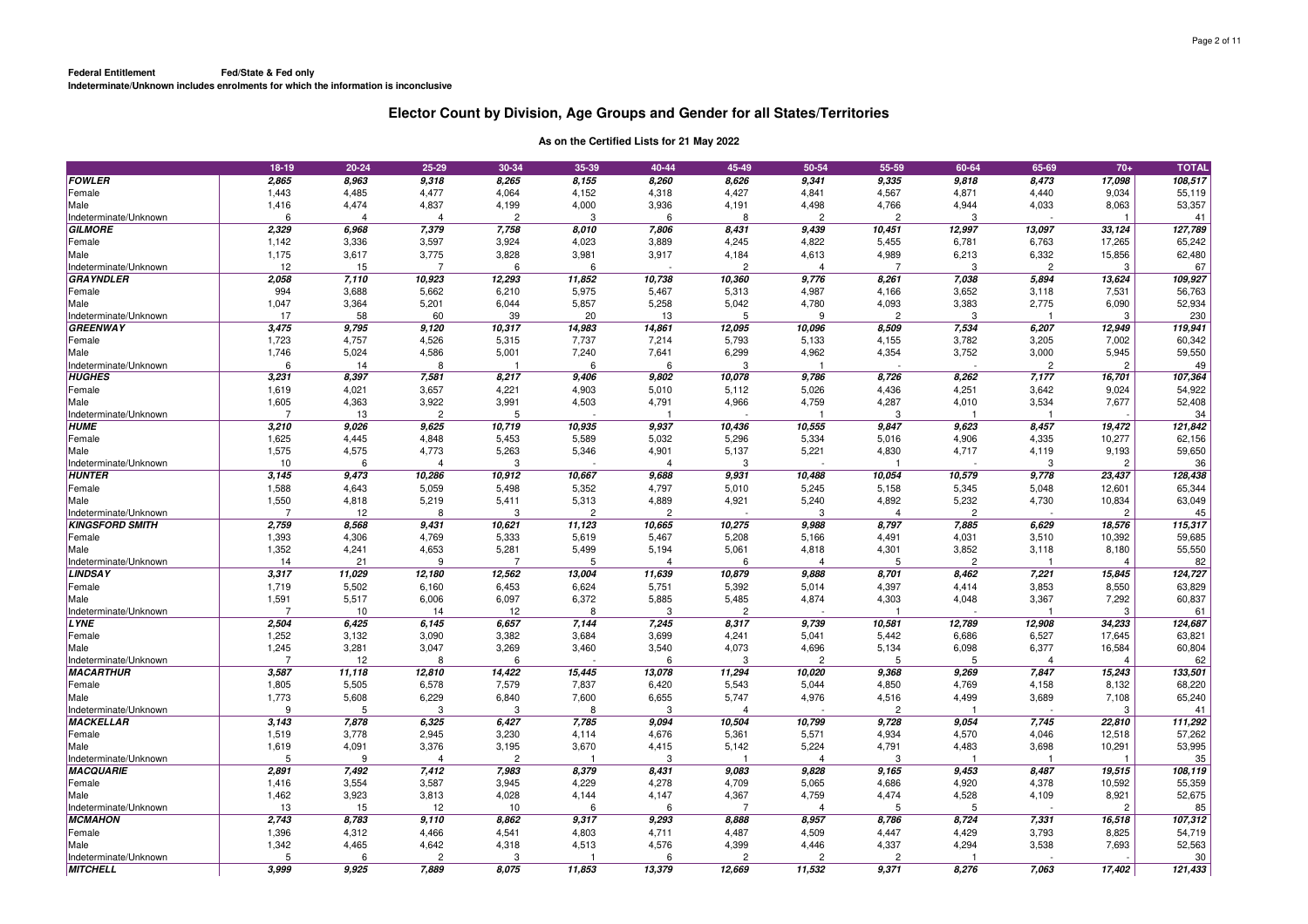|                                           | 18-19                   | 20-24          | 25-29                 | 30-34                   | 35-39                   | 40-44          | 45-49                   | 50-54                    | 55-59          | 60-64                   | 65-69                   | $70+$          | <b>TOTAL</b>  |
|-------------------------------------------|-------------------------|----------------|-----------------------|-------------------------|-------------------------|----------------|-------------------------|--------------------------|----------------|-------------------------|-------------------------|----------------|---------------|
| Female                                    | 2,035                   | 4,807          | 3,791                 | 4,140                   | 6,233                   | 6,734          | 6,454                   | 5,930                    | 4,713          | 4,203                   | 3,669                   | 9,427          | 62,136        |
| Male                                      | 1,957                   | 5,107          | 4,095                 | 3,930                   | 5,614                   | 6,642          | 6,214                   | 5,600                    | 4,656          | 4,071                   | 3,394                   | 7,974          | 59,254        |
| Indeterminate/Unknown                     | $\overline{7}$          | 11             | 3                     | 5                       | 6                       | 3              |                         | $\overline{2}$           | $\overline{2}$ | $\overline{2}$          |                         |                | 43            |
| <b>NEW ENGLAND</b>                        | 2,854                   | 7,878          | 7,930                 | 8,063                   | 8,024                   | 7,841          | 8,514                   | 9,070                    | 9,360          | 10,222                  | 9,534                   | 24,175         | 113,465       |
| Female                                    | 1,456                   | 3,903          | 4,007                 | 4,076                   | 4,124                   | 4,052          | 4,294                   | 4,655                    | 4,771          | 5,255                   | 4,736                   | 12,901         | 58,230        |
| Male                                      | 1,384                   | 3,964          | 3,911                 | 3,984                   | 3,898                   | 3,789          | 4,219                   | 4,413                    | 4,589          | 4,965                   | 4,796                   | 11,272         | 55,184        |
| Indeterminate/Unknown                     | 14                      | 11             | 12                    | 3                       | $\overline{2}$          |                |                         | $\overline{2}$           |                | $\overline{2}$          | $\overline{2}$          | $\overline{2}$ | 51            |
| <b>NEWCASTLE</b>                          | 3,280                   | 11,869         | 12,204                | 11,093                  | 10,547                  | 9,698          | 9,527                   | 9,788                    | 9,074          | 9,062                   | 7,884                   | 18,561         | 122,587       |
| Female                                    | 1,729                   | 6,045          | 5,983                 | 5,444                   | 5,234                   | 4,860          | 4,807                   | 4,976                    | 4,606          | 4,690                   | 4,032                   | 10,312         | 62,718        |
| Male                                      | 1,539                   | 5,795          | 6,195                 | 5,637                   | 5,304                   | 4,831          | 4,712                   | 4,809                    | 4,467          | 4,371                   | 3,850                   | 8,246          | 59,756        |
| Indeterminate/Unknown                     | 12                      | 29             | 26                    | 12                      | 9                       |                | 8                       | 3                        |                |                         | $\overline{2}$          | 3              | 113           |
| <b>NORTH SYDNEY</b>                       | 2,520                   | 7,073          | 8,603                 | 9,684                   | 10,770                  | 11,026         | 10,201                  | 9,745                    | 8,527          | 7,884                   | 7,038                   | 18,639         | 111,710       |
| Female                                    | 1,220                   | 3,455          | 4,282                 | 4,823                   | 5,563                   | 5,607          | 5,288                   | 5,123                    | 4,417          | 4,119                   | 3,796                   | 10,385         | 58,078        |
| Male                                      | 1,293<br>$\overline{7}$ | 3,608          | 4,312<br>$\mathbf{q}$ | 4,857                   | 5,202<br>5              | 5,414<br>5     | 4,911<br>$\overline{c}$ | 4,620                    | 4,109          | 3,765                   | 3,240<br>$\overline{2}$ | 8,249          | 53,580        |
| Indeterminate/Unknown<br>PAGE             |                         | 10             | 7,032                 | $\overline{4}$          | 7,992                   |                |                         | $\overline{2}$<br>10,179 | 10,835         | 12,588                  |                         | 5<br>27,834    | 52<br>122,915 |
|                                           | 2,068                   | 6,728          |                       | 7,681                   |                         | 8,394          | 9,385                   |                          |                |                         | 12,199                  |                |               |
| Female                                    | 1,067<br>983            | 3,329<br>3,382 | 3,540<br>3,476        | 3,946<br>3,728          | 4,107                   | 4,420<br>3,971 | 4,798                   | 5,315                    | 5,559<br>5,273 | 6,441                   | 6,161                   | 14,506         | 63,189        |
| Male<br>Indeterminate/Unknown             | 18                      | 17             | 16                    | $\overline{7}$          | 3,881<br>$\overline{4}$ | 3              | 4,577<br>10             | 4,861<br>3               | 3              | 6,140<br>$\overline{7}$ | 6,031<br>$\overline{7}$ | 13,325<br>3    | 59,628<br>98  |
| <b>PARKES</b>                             | 2,363                   | 7,869          | 9,091                 | 9.114                   | 8,446                   | 7,534          | 7,931                   | 8,832                    | 9,172          | 9,704                   | 8,443                   | 20,634         | 109,133       |
| Female                                    | 1,215                   | 3,864          | 4,614                 | 4,549                   | 4,329                   | 3,818          | 3,983                   | 4,429                    | 4,584          | 4,746                   | 4,068                   | 10,858         | 55,057        |
| Male                                      | 1,141                   | 3,992          | 4,470                 | 4,563                   | 4,114                   | 3,716          | 3,946                   | 4,402                    | 4,585          | 4,958                   | 4,375                   | 9,775          | 54,037        |
| Indeterminate/Unknown                     | 7                       | 13             | 7                     | $\overline{c}$          | 3                       |                | $\overline{c}$          |                          | 3              |                         |                         |                | 39            |
| <b>PARRAMATTA</b>                         | 2,466                   | 7,993          | 8,890                 | 9,793                   | 11,918                  | 10,638         | 9,190                   | 8,463                    | 8,198          | 7,630                   | 6,319                   | 14,015         | 105,513       |
| Female                                    | 1,233                   | 3,990          | 4,315                 | 4,814                   | 5,801                   | 4,954          | 4,552                   | 4,258                    | 4,044          | 3,841                   | 3,217                   | 7,510          | 52,529        |
| Male                                      | 1,227                   | 3,992          | 4,564                 | 4,969                   | 6,114                   | 5,680          | 4,634                   | 4,201                    | 4,151          | 3,789                   | 3,099                   | 6,504          | 52,924        |
| Indeterminate/Unknown                     | 6                       | 11             | 11                    | 10                      | 3                       | 4              | $\overline{4}$          | $\overline{4}$           | 3              |                         | 3                       |                | 60            |
| <b>PATERSON</b>                           | 3,131                   | 9,820          | 10,630                | 11,222                  | 10,839                  | 9,960          | 10,128                  | 10,448                   | 10,025         | 10,733                  | 10,227                  | 24,960         | 132,123       |
| Female                                    | 1,518                   | 4,862          | 5,341                 | 5,669                   | 5,459                   | 4,987          | 5,078                   | 5,311                    | 5,108          | 5,652                   | 5,348                   | 13,378         | 67,711        |
| Male                                      | 1,594                   | 4,944          | 5,271                 | 5,549                   | 5,372                   | 4,971          | 5,047                   | 5,131                    | 4,916          | 5,079                   | 4,879                   | 11,579         | 64,332        |
| Indeterminate/Unknown                     | 19                      | 14             | 18                    | $\overline{4}$          | 8                       | $\overline{c}$ | 3                       | 6                        |                | $\overline{2}$          |                         | 3              | 80            |
| <b>REID</b>                               | 2,475                   | 8,102          | 10,029                | 11,383                  | 11,714                  | 10,120         | 9,739                   | 9,527                    | 9,284          | 8,363                   | 7,215                   | 17,674         | 115,625       |
| Female                                    | 1,280                   | 4,083          | 4,948                 | 5,508                   | 5,634                   | 5,057          | 5,014                   | 5,029                    | 4,800          | 4,350                   | 3,818                   | 9,624          | 59,145        |
| Male                                      | 1,190                   | 4,008          | 5,058                 | 5,865                   | 6,078                   | 5,056          | 4,722                   | 4,496                    | 4,483          | 4,012                   | 3,397                   | 8,047          | 56,412        |
| Indeterminate/Unknown                     | 5                       | 11             | 23                    | 10                      | $\overline{c}$          | $\overline{7}$ | 3                       | $\overline{c}$           |                |                         |                         | 3              | 68            |
| <b>RICHMOND</b>                           | 1,843                   | 5,784          | 5,854                 | 6,992                   | 8,524                   | 8,831          | 9,580                   | 9,937                    | 10,041         | 11,573                  | 11,297                  | 28,396         | 118,652       |
| Female                                    | 1,022                   | 2,907          | 3,015                 | 3,718                   | 4,557                   | 4,749          | 5,032                   | 5,261                    | 5,289          | 6,160                   | 5,943                   | 15,258         | 62,911        |
| Male                                      | 805                     | 2,870          | 2,834                 | 3,264                   | 3,964                   | 4,076          | 4,546                   | 4,668                    | 4,751          | 5,412                   | 5,351                   | 13,135         | 55,676        |
| Indeterminate/Unknown                     | 16                      | $\overline{7}$ | 5                     | 10                      | 3                       | 6              | $\overline{c}$          | 8                        |                |                         | 3                       | 3              | 65            |
| RIVERINA                                  | 2,996                   | 8,839          | 9,108                 | 8,552                   | 8,377                   | 8,109          | 8,471                   | 9,188                    | 9,417          | 9,962                   | 9,135                   | 24,018         | 116,172       |
| Female                                    | 1,541                   | 4,473          | 4,562                 | 4,343                   | 4,327                   | 4,044          | 4,295                   | 4,688                    | 4,660          | 5,057                   | 4,561                   | 12,800         | 59,351        |
| Male                                      | 1,446                   | 4,355          | 4,538                 | 4,202                   | 4,048                   | 4,064          | 4,175                   | 4,498                    | 4,755          | 4,904                   | 4,573                   | 11,217         | 56,775        |
| Indeterminate/Unknown                     | 9                       | 11             | 8                     | $\overline{7}$          | $\overline{2}$          |                |                         | $\overline{c}$           | $\overline{c}$ |                         |                         |                | 46            |
| <b>ROBERTSON</b>                          | 2,645                   | 7,432          | 7,104                 | 7,248                   | 8,316                   | 8,549          | 8,896                   | 9,416                    | 9,258          | 9,754                   | 9,025                   | 25,045         | 112,688       |
| Female                                    | 1,379                   | 3,643          | 3,391                 | 3,610                   | 4,266                   | 4,397          | 4,545                   | 4,841                    | 4,818          | 5,171                   | 4,827                   | 13,896         | 58,784        |
| Male                                      | 1,255                   | 3,774          | 3,705                 | 3,636                   | 4,048                   | 4,150          | 4,351                   | 4,572                    | 4,439          | 4,580                   | 4,196                   | 11,146         | 53,852        |
| Indeterminate/Unknown<br><b>SHORTLAND</b> | 11                      | 15             | 8                     | $\overline{c}$          | $\overline{2}$          | $\overline{2}$ |                         | -3                       |                | -3                      | $\overline{2}$          | 3              | 52            |
|                                           | 2,770                   | 8,066          | 8,058                 | 8,328                   | 8,956                   | 8,643          | 8,914                   | 9,646                    | 9,285          | 9,852                   | 9,126                   | 24,774         | 116,418       |
| Female                                    | 1,371                   | 3,880          | 3,873                 | 4,257                   | 4,567                   | 4,370          | 4,471                   | 4,861                    | 4,743          | 5,133                   | 4,823                   | 13,695         | 60,044        |
| Male<br>Indeterminate/Unknown             | 1,385<br>14             | 4,176<br>10    | 4,179<br>6            | 4,067<br>$\overline{4}$ | 4,385<br>$\overline{4}$ | 4,272          | 4,442                   | 4,783<br>$\overline{c}$  | 4,541          | 4,718                   | 4,301<br>$\overline{c}$ | 11,074<br>5    | 56,323<br>51  |
| <b>SYDNEY</b>                             | 1,669                   | 9,028          | 15,174                | 18,058                  | 16,238                  | 12,875         | 9,942                   | 9,327                    | 8,046          | 7,223                   | 5,798                   | 12,043         | 125,421       |
| Female                                    | 933                     | 4,727          | 7,480                 | 8,191                   | 7,133                   | 5,454          | 4,201                   | 4,002                    | 3,516          | 3,302                   | 2,818                   | 6,092          | 57,849        |
| Male                                      | 725                     | 4,265          | 7,655                 | 9,839                   | 9,088                   | 7,405          | 5,732                   | 5,318                    | 4,522          | 3,914                   | 2,979                   | 5,948          | 67,390        |
| Indeterminate/Unknown                     | 11                      | 36             | 39                    | 28                      | 17                      | 16             | 9                       | -7                       | 8              | -7                      |                         | 3              | 182           |
| <b>WARRINGAH</b>                          | 2,830                   | 7,155          | 7,030                 | 7,733                   | 8,651                   | 9,674          | 10,332                  | 10,486                   | 9,188          | 8,002                   | 6,453                   | 17,821         | 105,355       |
| Female                                    | 1,449                   | 3,529          | 3,577                 | 3,985                   | 4,544                   | 5,055          | 5,369                   | 5,444                    | 4,752          | 4,051                   | 3,404                   | 9,966          | 55,125        |
|                                           |                         |                |                       |                         |                         |                |                         |                          |                |                         |                         |                |               |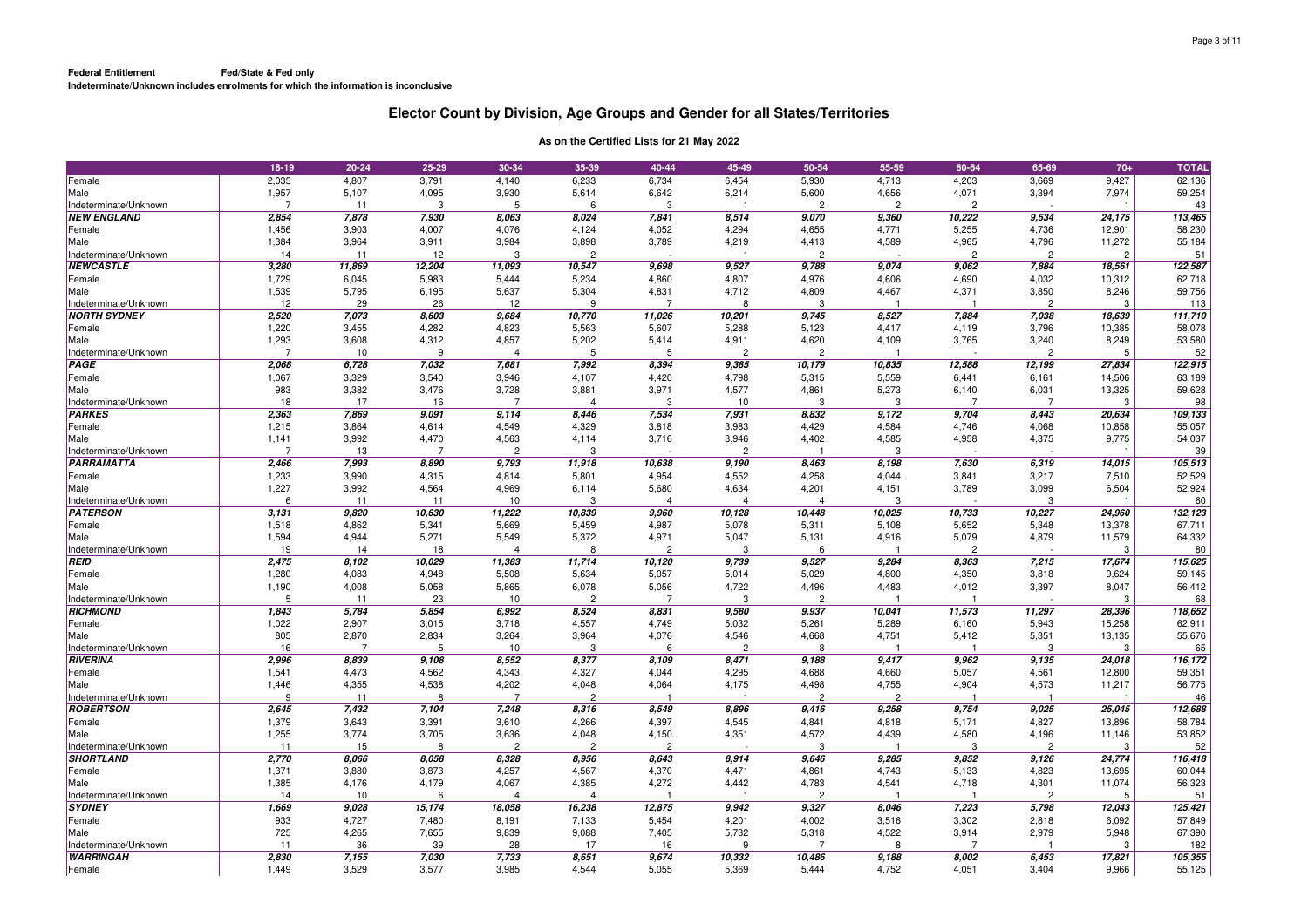|                                         | 18-19          | $20 - 24$               | 25-29          | 30-34          | 35-39                   | 40-44                   | 45-49          | 50-54          | 55-59          | 60-64          | 65-69          | $70+$                   | <b>TOTAL</b> |
|-----------------------------------------|----------------|-------------------------|----------------|----------------|-------------------------|-------------------------|----------------|----------------|----------------|----------------|----------------|-------------------------|--------------|
| Male                                    | 1,374          | 3,616                   | 3,443          | 3,746          | 4,100                   | 4,615                   | 4,962          | 5,040          | 4,436          | 3,949          | 3,049          | 7,854                   | 50,184       |
| Indeterminate/Unknown                   | $\overline{7}$ | 10                      | 10             | $\mathcal{P}$  | $\overline{7}$          | $\overline{4}$          |                | $\mathcal{P}$  |                | 2              |                | $\overline{1}$          | 46           |
| <b>WATSON</b>                           | 2,752          | 8,947                   | 9,101          | 8,887          | 9,627                   | 9,543                   | 9,022          | 9,158          | 9,060          | 8,296          | 7,084          | 17,329                  | 108,806      |
| Female                                  | 1,339          | 4,435                   | 4,468          | 4,526          | 4,742                   | 4,736                   | 4,567          | 4,748          | 4,483          | 4,199          | 3,628          | 9,229                   | 55,100       |
| Male                                    | 1,406          | 4,496                   | 4,624          | 4,351          | 4,883                   | 4,800                   | 4,450          | 4,403          | 4,573          | 4,096          | 3,453          | 8,098                   | 53,633       |
| Indeterminate/Unknown                   | 7              | 16                      | 9              | 10             | $\overline{2}$          | $\overline{7}$          | 5              | 7              | 4              |                | 3              | $\overline{c}$          | 73           |
| <b>WENTWORTH</b>                        | 2,089          | 6,489                   | 9,113          | 10,308         | 10,536                  | 9,519                   | 9,316          | 8,878          | 7,493          | 6,892          | 5,914          | 17,162                  | 103,709      |
| Female                                  | 1,079          | 3,448                   | 4,892          | 5,402          | 5,426                   | 4,780                   | 4,718          | 4,504          | 3,754          | 3,535          | 3,073          | 9,538                   | 54,149       |
| Male                                    | 1,004          | 3,039                   | 4,208          | 4,894          | 5,103                   | 4,733                   | 4,594          | 4,370          | 3,737          | 3,355          | 2,837          | 7,617                   | 49,491       |
| Indeterminate/Unknown                   | ĥ              | $\overline{2}$          | 13             | 12             | $\overline{7}$          | 6                       | Δ              | $\Delta$       | $\mathcal{P}$  | 2              | $\overline{4}$ | $\overline{7}$          | 69           |
| <b>WERRIWA</b>                          | 3,878          | 11,802                  | 11,399         | 11,170         | 12,502                  | 12,035                  | 11,345         | 10,919         | 10,384         | 9,474          | 7,357          | 13,876                  | 126, 141     |
| Female                                  | 1,939          | 5,832                   | 5,655          | 5,887          | 6,548                   | 6,118                   | 5,867          | 5,579          | 5,158          | 4,749          | 3,729          | 7,334                   | 64,395       |
|                                         |                |                         |                |                |                         |                         |                |                |                |                |                |                         |              |
| Male                                    | 1,933<br>6     | 5,963<br>$\overline{7}$ | 5,738          | 5,282<br>-1    | 5,950<br>$\overline{4}$ | 5,913<br>$\overline{4}$ | 5,477          | 5,339<br>1     | 5,226          | 4,724          | 3,627          | 6,540<br>$\overline{c}$ | 61,712       |
| Indeterminate/Unknown<br><b>WHITLAM</b> |                |                         | 6              |                |                         |                         |                |                |                |                |                |                         | 34           |
|                                         | 3,091          | 9,211                   | 9,389          | 9,663          | 9,781                   | 9,350                   | 9,957          | 10,128         | 9,932          | 10,330         | 9,318          | 25,385                  | 125,535      |
| Female                                  | 1,538          | 4,505                   | 4,720          | 4,904          | 4,949                   | 4,758                   | 5,048          | 5,169          | 5,135          | 5,439          | 5,023          | 13,835                  | 65,023       |
| Male                                    | 1,541          | 4,689                   | 4,660          | 4,753          | 4,828                   | 4,589                   | 4,908          | 4,957          | 4,795          | 4,888          | 4,294          | 11,548                  | 60,450       |
| Indeterminate/Unknown                   | 12             | 17                      | 9              | 6              | $\overline{4}$          | 3                       |                | $\mathcal{P}$  | $\mathfrak{p}$ | 3              |                | $\overline{2}$          | 62           |
| <b>VIC</b>                              | 106,740        | 319,101                 | 347,073        | 369,563        | 391,702                 | 368,598                 | 360,564        | 372,386        | 343,545        | 334,549        | 297,149        | 733,238                 | 4,344,208    |
| <b>ASTON</b>                            | 2,968          | 8,655                   | 8,446          | 8,426          | 8,919                   | 9,053                   | 9,126          | 9,630          | 9,295          | 9,065          | 7,768          | 18,475                  | 109,826      |
| Female                                  | 1,469          | 4,145                   | 4,110          | 4,138          | 4,443                   | 4,559                   | 4,698          | 5,011          | 4,827          | 4,689          | 4,086          | 10,164                  | 56,339       |
| Male                                    | 1,489          | 4,497                   | 4,325          | 4,287          | 4,474                   | 4,493                   | 4,428          | 4,617          | 4,468          | 4,375          | 3,682          | 8,311                   | 53,446       |
| Indeterminate/Unknown                   | 10             | 13                      | 11             |                | $\overline{2}$          |                         |                | $\overline{c}$ |                |                |                |                         | 41           |
| <b>BALLARAT</b>                         | 2,596          | 7,804                   | 8,640          | 8,700          | 8,716                   | 8,500                   | 9,011          | 9,473          | 8,996          | 9,278          | 8,766          | 20,224                  | 110,704      |
| Female                                  | 1,318          | 3,940                   | 4,288          | 4,371          | 4,474                   | 4,447                   | 4,643          | 4,918          | 4,694          | 4,873          | 4,587          | 10,964                  | 57,517       |
| Male                                    | 1,264          | 3,845                   | 4,336          | 4,320          | 4,231                   | 4,047                   | 4,366          | 4,550          | 4,299          | 4,404          | 4,178          | 9,259                   | 53,099       |
| Indeterminate/Unknown                   | 14             | 19                      | 16             | 9              | 11                      | 6                       | $\overline{c}$ | 5              | 3              |                |                |                         | 88           |
| <b>BENDIGO</b>                          | 2,474          | 7,773                   | 8,460          | 8,568          | 8,725                   | 8,323                   | 8,735          | 9,174          | 9,076          | 9,645          | 9,176          | 22,369                  | 112,498      |
| Female                                  | 1,239          | 3,866                   | 4,283          | 4,371          | 4,544                   | 4,349                   | 4,524          | 4,743          | 4,751          | 5,077          | 4,770          | 11,919                  | 58,436       |
| Male                                    | 1,225          | 3,894                   | 4,169          | 4,193          | 4,173                   | 3,967                   | 4,207          | 4,428          | 4,320          | 4,567          | 4,405          | 10,449                  | 53,997       |
| Indeterminate/Unknown                   | 10             | 13                      | 8              | $\overline{4}$ | 8                       | $\overline{7}$          | 4              | 3              | 5              | -1             | -1             | $\overline{\mathbf{1}}$ | 65           |
| <b>BRUCE</b>                            | 3,018          | 9,297                   | 9,295          | 9,202          | 9,823                   | 9,626                   | 9,504          | 9,958          | 9,553          | 9,227          | 7,839          | 16,554                  | 112,896      |
| Female                                  | 1,520          | 4,468                   | 4,341          | 4,411          | 4,902                   | 4,728                   | 4,731          | 5,107          | 4,829          | 4,703          | 4,016          | 8,766                   | 56,522       |
| Male                                    | 1,492          | 4,821                   | 4,948          | 4,787          | 4,917                   | 4,895                   | 4,772          | 4,849          | 4,723          | 4,523          | 3,822          | 7,787                   | 56,336       |
| Indeterminate/Unknown                   | 6              | 8                       | 6              | $\overline{4}$ | $\overline{4}$          | 3                       |                | $\overline{c}$ |                |                | $\overline{1}$ |                         | 38           |
| <b>CALWELL</b>                          | 3,122          | 9,432                   | 10,233         | 11,526         | 12,768                  | 10,881                  | 8,923          | 9,046          | 8,520          | 6,961          | 5,380          | 9,990                   | 106,782      |
| Female                                  | 1,612          | 4,804                   | 5,210          | 5,832          | 6,344                   | 5,288                   | 4,438          | 4,648          | 4,179          | 3,426          | 2,687          | 5,256                   | 53,724       |
| Male                                    | 1,505          | 4,626                   | 5,016          | 5,692          | 6,421                   | 5,591                   | 4,484          | 4,398          | 4,341          | 3,535          | 2,693          | 4,734                   | 53,036       |
| Indeterminate/Unknown                   | 5              | $\overline{c}$          | $\overline{7}$ | $\overline{c}$ | 3                       | $\overline{2}$          |                |                |                |                |                |                         | 22           |
| CASEY                                   | 2,989          | 8,236                   | 8,514          | 9,653          | 9,843                   | 9,255                   | 9,648          | 10,197         | 9,468          | 9,463          | 8,298          | 18,821                  | 114,385      |
| Female                                  | 1,498          | 4,050                   | 4,173          | 4,871          | 5,049                   | 4,655                   | 4,933          | 5,280          | 4,900          | 4,869          | 4,293          | 10,028                  | 58,599       |
| Male                                    | 1,476          | 4,167                   | 4,334          | 4,776          | 4,790                   | 4,597                   | 4,714          | 4,913          | 4,566          | 4,594          | 4,005          | 8,793                   | 55,725       |
| Indeterminate/Unknown                   | 15             | 19                      | $\overline{7}$ | 6              | $\overline{4}$          | 3                       |                | $\overline{4}$ | $\overline{2}$ |                |                |                         | 61           |
| <b>CHISHOLM</b>                         | 3,402          | 9,292                   | 7,636          | 6,838          | 7,875                   | 8,407                   | 8,861          | 9,737          | 8,830          | 8,068          | 6,990          | 24,037                  | 109,973      |
| Female                                  | 1,718          | 4,514                   | 3,429          | 3,253          | 3,905                   | 4,300                   | 4,465          | 5,135          | 4,434          | 4,143          | 3,740          | 13,523                  | 56,559       |
| Male                                    | 1,671          | 4,743                   | 4,189          | 3,581          | 3,968                   | 4,105                   | 4,394          | 4,600          | 4,395          | 3,924          | 3,249          | 10,514                  | 53,333       |
| Indeterminate/Unknown                   | 13             | 35                      | 18             | $\overline{4}$ | $\overline{2}$          | $\overline{c}$          | $\overline{2}$ | $\overline{2}$ |                | -1             | -1             |                         | 81           |
| COOPER                                  | 2,253          | 7,181                   | 10,345         | 11,877         | 11,442                  | 10,024                  | 9,676          | 9,958          | 8,065          | 7,005          | 5,653          | 15,251                  | 108,730      |
| Female                                  | 1,139          | 3,679                   | 5,328          | 6,060          | 5,809                   | 5,184                   | 4,942          | 5,127          | 4,243          | 3,615          | 3,007          | 8,642                   | 56,775       |
| Male                                    | 1,083          | 3,450                   | 4,915          | 5,763          | 5,593                   | 4,831                   | 4,721          | 4,825          | 3,821          | 3,389          | 2,643          | 6,607                   | 51,641       |
| Indeterminate/Unknown                   | 31             | 52                      | 102            | 54             | 40                      | 9                       | 13             | 6              |                |                | 3              | $\overline{c}$          | 314          |
| <b>CORANGAMITE</b>                      | 2,759          | 7,737                   | 8,043          | 8,916          | 9,750                   | 9,233                   | 9,114          | 8,826          | 8,241          | 9,024          | 9,262          | 21,851                  | 112,756      |
| Female                                  | 1,415          | 3,832                   | 4,084          | 4,648          | 5,152                   | 4,703                   | 4,701          | 4,629          | 4,395          | 4,898          | 4,933          | 11,635                  | 59,025       |
| Male                                    | 1,331          | 3,893                   | 3,953          | 4,261          | 4,595                   | 4,528                   | 4,412          | 4,197          | 3,845          | 4,124          | 4,328          | 10,215                  | 53,682       |
| Indeterminate/Unknown                   | 13             | 12                      | 6              | -7             | 3                       | $\overline{2}$          |                |                |                | $\overline{c}$ |                | -1                      | 49           |
| <b>CORIO</b>                            | 2,690          | 8,632                   | 9,865          | 9,673          | 9,372                   | 8,664                   | 9,100          | 9,156          | 8,889          | 8,762          | 7,991          | 19,857                  | 112,651      |
| Female                                  | 1,368          | 4,356                   | 5,006          | 4,870          | 4,810                   | 4,476                   | 4,729          | 4,788          | 4,605          | 4,620          | 4,210          | 11,126                  | 58,964       |
|                                         |                |                         |                |                |                         |                         |                |                |                |                |                |                         |              |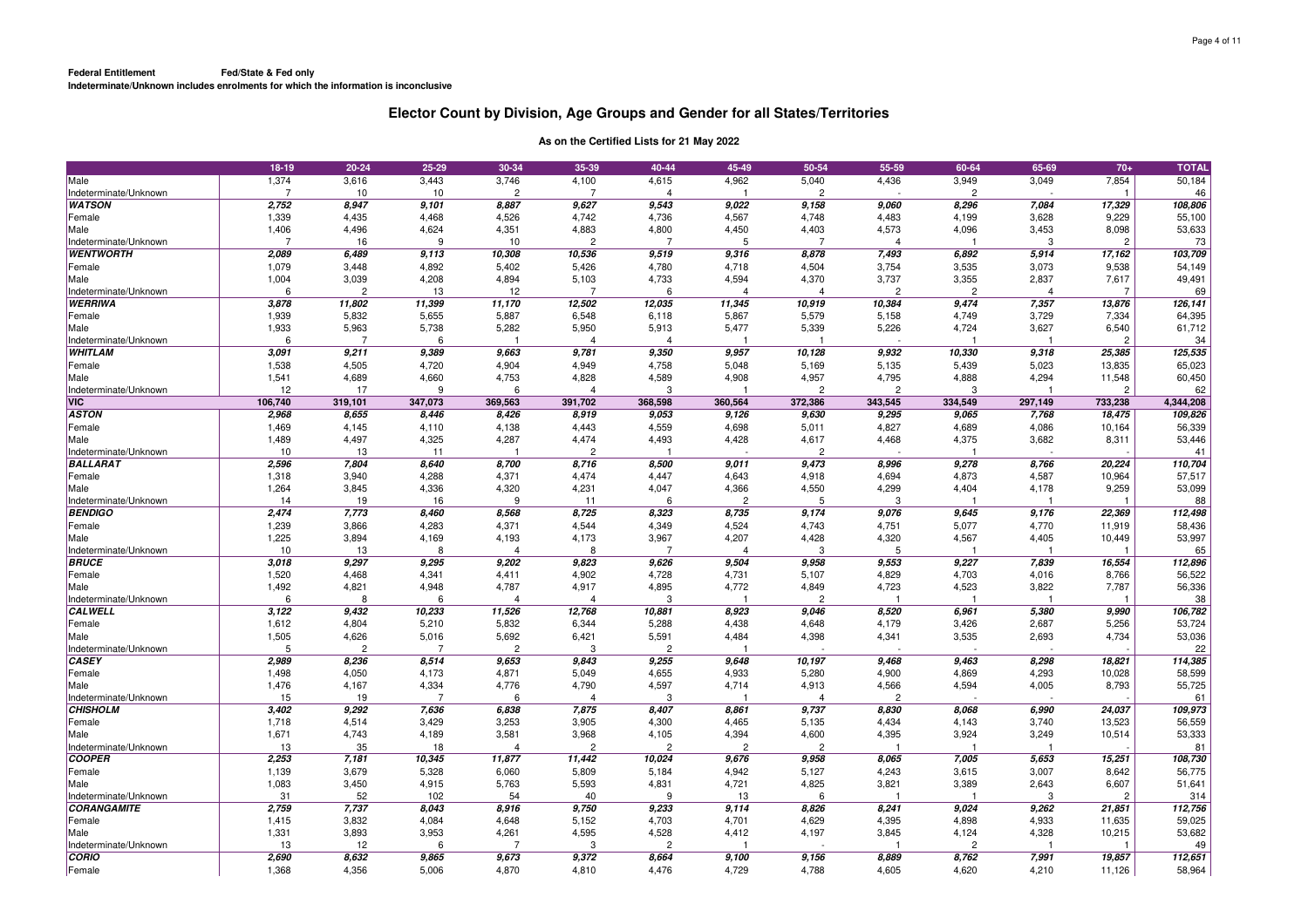|                       | 18-19 | $20 - 24$ | 25-29          | 30-34          | 35-39          | 40-44          | 45-49          | 50-54    | 55-59          | 60-64          | 65-69  | $70+$          | <b>TOTAL</b> |
|-----------------------|-------|-----------|----------------|----------------|----------------|----------------|----------------|----------|----------------|----------------|--------|----------------|--------------|
| Male                  | 1,305 | 4,258     | 4,847          | 4,799          | 4,558          | 4,184          | 4,368          | 4,367    | 4,283          | 4,142          | 3,778  | 8,730          | 53,619       |
| Indeterminate/Unknown | 17    | 18        | 12             | $\overline{4}$ | Δ              | $\Delta$       | 3              |          |                |                | 3      |                | 68           |
| <b>DEAKIN</b>         | 3,030 | 8,340     | 7,901          | 8,301          | 9,554          | 9,510          | 9,702          | 9,954    | 9,029          | 8,407          | 7,475  | 21,386         | 112,589      |
| Female                | 1,477 | 3,980     | 3,823          | 4,164          | 4,927          | 4,836          | 4,993          | 5,222    | 4,719          | 4,348          | 4,021  | 12,247         | 58,757       |
| Male                  | 1,535 | 4,346     | 4,069          | 4,133          | 4,624          | 4,670          | 4,709          | 4,732    | 4,309          | 4,059          | 3,453  | 9,139          | 53,778       |
| Indeterminate/Unknown | 18    | 14        | $\mathbf{Q}$   | $\overline{4}$ | 3              | $\overline{4}$ |                |          |                |                |        |                | 54           |
| <b>DUNKLEY</b>        | 2,680 | 7,833     | 8,619          | 9,712          | 10,072         | 9,629          | 9,620          | 9,918    | 8,901          | 8,706          | 7,385  | 18,618         | 111,693      |
| Female                | 1,318 | 3,893     | 4,332          | 4,854          | 5,195          | 4,922          | 4,858          | 5,092    | 4,611          | 4,552          | 3,870  | 10,343         | 57,840       |
| Male                  | 1,354 | 3,930     | 4,277          | 4,851          | 4,870          | 4,706          | 4,761          | 4,826    | 4,290          | 4,153          | 3,515  | 8,273          | 53,806       |
| Indeterminate/Unknown | 8     | 10        | 10             | 7              | 7              |                |                |          |                |                |        | 2              | 47           |
| <b>FLINDERS</b>       | 2,485 | 6,528     | 6,261          | 7,010          | 7,275          | 7,464          | 8,478          | 9,664    | 9,305          | 10,083         | 10,185 | 29,804         | 114,542      |
| Female                | 1,231 | 3,073     | 3,081          | 3,557          | 3,801          | 3,880          | 4,380          | 5,062    | 4,893          | 5,363          | 5,401  | 16,060         | 59,782       |
| Male                  | 1,243 | 3,444     | 3,177          | 3,451          | 3,472          | 3,583          | 4,096          | 4,602    | 4,411          | 4,714          | 4,783  | 13,742         | 54,718       |
| Indeterminate/Unknown | 11    | 11        | 3              | $\overline{2}$ | $\overline{2}$ | -1             | $\overline{2}$ |          |                | 6              |        | $\overline{2}$ | 42           |
| FRASER                | 2,185 | 7,721     | 10,143         | 11,546         | 11,319         | 10,042         | 9,593          | 9,246    | 8,286          | 7,974          | 6,981  | 16,024         | 111,060      |
| Female                | 1,118 | 3,906     | 5,011          | 5,687          | 5,496          | 4,898          | 4,760          | 4,666    | 4,038          | 3,934          | 3,558  | 8,725          | 55,797       |
| Male                  | 1,058 | 3,772     | 5,086          | 5,822          | 5,808          | 5,135          | 4,829          | 4,577    | 4,245          | 4,040          | 3,422  | 7,299          | 55,093       |
| Indeterminate/Unknown | q     | 43        | 46             | 37             | 15             | 9              | Δ              | 3        | 3              |                |        |                | 170          |
| <b>GELLIBRAND</b>     | 2,642 | 6,976     | 7,346          | 9,591          | 13,792         | 13,505         | 10,966         | 9,920    | 7,949          | 6,966          | 5,565  | 12,951         | 108,169      |
| Female                | 1,319 | 3,497     | 3,688          | 4,943          | 7,039          | 6,505          | 5,326          | 5,030    | 4,035          | 3,502          | 2,912  | 7,190          | 54,986       |
| Male                  | 1,310 | 3,464     | 3,645          | 4,640          | 6,747          | 6,993          | 5,639          | 4,887    | 3,914          | 3,463          | 2,652  | 5,761          | 53,115       |
| Indeterminate/Unknown | 13    | 15        | 13             | 8              | 6              | 7              |                | 3        |                |                |        |                | 68           |
| <b>GIPPSLAND</b>      | 2,197 | 6,978     | 7,828          | 8.032          | 8,001          | 7,499          | 7,935          | 8,991    | 9,630          | 11,085         | 10,877 | 25,515         | 114,568      |
| Female                | 1,138 | 3,434     | 3,841          | 4,074          | 4,054          | 3,834          | 4,033          | 4,671    | 5,033          | 5,712          | 5,545  | 13,072         | 58,441       |
| Male                  | 1,046 | 3,534     | 3,980          | 3,953          | 3,945          | 3,661          | 3,900          | 4,316    | 4,595          | 5,370          | 5,331  | 12,442         | 56,073       |
| Indeterminate/Unknown | 13    | 10        | $\overline{7}$ | 5              | $\mathcal{P}$  | $\Delta$       | $\mathcal{P}$  | $\Delta$ | $\mathfrak{p}$ | -3             |        |                | 54           |
| <b>GOLDSTEIN</b>      | 3,561 | 8,055     | 6,304          | 6,290          | 7,402          | 8,476          | 9,972          | 11,273   | 9,967          | 9,104          | 7,917  | 21,452         | 109,773      |
| Female                | 1,719 | 3,829     | 3,062          | 3,220          | 3,854          | 4,471          | 5,226          | 5,975    | 5,189          | 4,717          | 4,185  | 12,126         | 57,573       |
| Male                  | 1,828 | 4,208     | 3,236          | 3,066          | 3,542          | 4,002          | 4,745          | 5,297    | 4,777          | 4,383          | 3,731  | 9,324          | 52,139       |
| Indeterminate/Unknown | 14    | 18        | 6              | $\overline{4}$ | 6              | 3              |                |          |                | $\Delta$       |        | $\overline{c}$ | 61           |
| GORTON                | 3,234 | 8,996     | 8,901          | 9,775          | 11,499         | 11,245         | 10,768         | 10,026   | 8,748          | 8,008          | 6,703  | 13,025         | 110,928      |
| Female                | 1,667 | 4,465     | 4,374          | 4,941          | 5,815          | 5,648          | 5,454          | 5,190    | 4,503          | 4,145          | 3,453  | 6,715          | 56,370       |
| Male                  | 1,561 | 4,524     | 4,523          | 4,830          | 5,683          | 5,597          | 5,314          | 4,835    | 4,244          | 3,863          | 3,250  | 6,310          | 54,534       |
| Indeterminate/Unknown | ĥ     | 7         | 4              | $\overline{4}$ |                |                |                |          |                |                |        |                | 24           |
| <b>HAWKE</b>          | 2,724 | 8,169     | 9,452          | 10,887         | 11,252         | 10,025         | 9,135          | 9,097    | 7,987          | 7,508          | 6,821  | 13,497         | 106,554      |
| Female                | 1,390 | 4,023     | 4,788          | 5,563          | 5,606          | 4,978          | 4,552          | 4,657    | 4,143          | 3,914          | 3,609  | 7,127          | 54,350       |
| Male                  | 1,327 | 4,140     | 4,652          | 5,317          | 5,645          | 5,045          | 4,583          | 4,439    | 3,843          | 3,592          | 3,212  | 6,370          | 52,165       |
| Indeterminate/Unknown | 7     | 6         | 12             | -7             |                | $\overline{2}$ |                |          |                | $\overline{2}$ |        |                | 39           |
| <b>HIGGINS</b>        | 2,616 | 8,684     | 10,891         | 10,292         | 9,664          | 8,408          | 8,234          | 9,145    | 7,997          | 7,323          | 6,409  | 18,119         | 107,782      |
| Female                | 1,356 | 4,563     | 5,652          | 5,071          | 4,739          | 4,219          | 4,213          | 4,749    | 4,126          | 3,839          | 3,436  | 10,238         | 56,201       |
| Male                  | 1,250 | 4,088     | 5,222          | 5,211          | 4,918          | 4,187          | 4,019          | 4,394    | 3,868          | 3,483          | 2,973  | 7,879          | 51,492       |
| Indeterminate/Unknown | 10    | 33        | 17             | 10             | $\overline{7}$ | $\mathcal{D}$  | $\mathcal{D}$  | 2        | з              |                |        | $\mathcal{P}$  | 89           |
| <b>HOLT</b>           | 2,883 | 9,195     | 10,043         | 11,488         | 13,681         | 11,866         | 9,696          | 8,960    | 7,529          | 6,656          | 5,092  | 10,376         | 107,465      |
| Female                | 1,432 | 4,621     | 4,985          | 5,992          | 6,812          | 5,630          | 4,682          | 4,490    | 3,732          | 3,306          | 2,563  | 5,606          | 53,851       |
| Male                  | 1,445 | 4,563     | 5,054          | 5,489          | 6,866          | 6,234          | 5,011          | 4,469    | 3,797          | 3,350          | 2,529  | 4,770          | 53,577       |
| Indeterminate/Unknown | 6     | 11        | $\overline{4}$ | 7              | 3              | $\overline{2}$ | 3              |          |                |                |        |                | 37           |
| <b>HOTHAM</b>         | 2,880 | 8,613     | 8,867          | 8,799          | 9,900          | 10,016         | 9.764          | 10,289   | 9.267          | 8.639          | 7.652  | 21.399         | 116,085      |
| Female                | 1,463 | 4,231     | 4,090          | 4,245          | 4,882          | 4,937          | 4,958          | 5,147    | 4,621          | 4,318          | 3,979  | 11,812         | 58,683       |
| Male                  | 1,404 | 4,358     | 4,767          | 4,548          | 5,015          | 5,077          | 4,804          | 5,142    | 4,645          | 4,321          | 3,671  | 9,587          | 57,339       |
| Indeterminate/Unknown | 13    | 24        | 10             | 6              | 3              | $\overline{c}$ | $\overline{c}$ |          |                |                | 2      |                | 63           |
| <b>INDI</b>           | 2,405 | 6,917     | 7,566          | 7,924          | 8,357          | 8,185          | 8,749          | 9,816    | 10,086         | 11,395         | 10,894 | 25,277         | 117,571      |
| Female                | 1,227 | 3,410     | 3,710          | 4,005          | 4,283          | 4,212          | 4,464          | 5,097    | 5,162          | 5,889          | 5,494  | 13,121         | 60,074       |
| Male                  | 1,169 | 3,493     | 3,855          | 3,913          | 4,068          | 3,972          | 4,285          | 4,718    | 4,922          | 5,503          | 5,400  | 12,156         | 57,454       |
| Indeterminate/Unknown | 9     | 14        |                | 6              | 6              |                |                |          | $\overline{c}$ | 3              |        |                | 43           |
| <b>ISAACS</b>         | 2,936 | 7,444     | 7,468          | 8,056          | 9,810          | 10,130         | 10,505         | 10,581   | 9,154          | 8,463          | 7,264  | 18,986         | 110,797      |
| Female                | 1,481 | 3,675     | 3,651          | 4,145          | 5,075          | 5,259          | 5,405          | 5,506    | 4,621          | 4,364          | 3,823  | 10,807         | 57,812       |
| Male                  | 1,446 | 3,755     | 3,809          | 3,909          | 4,732          | 4,870          | 5,098          | 5,073    | 4,533          | 4,099          | 3,441  | 8,179          | 52,944       |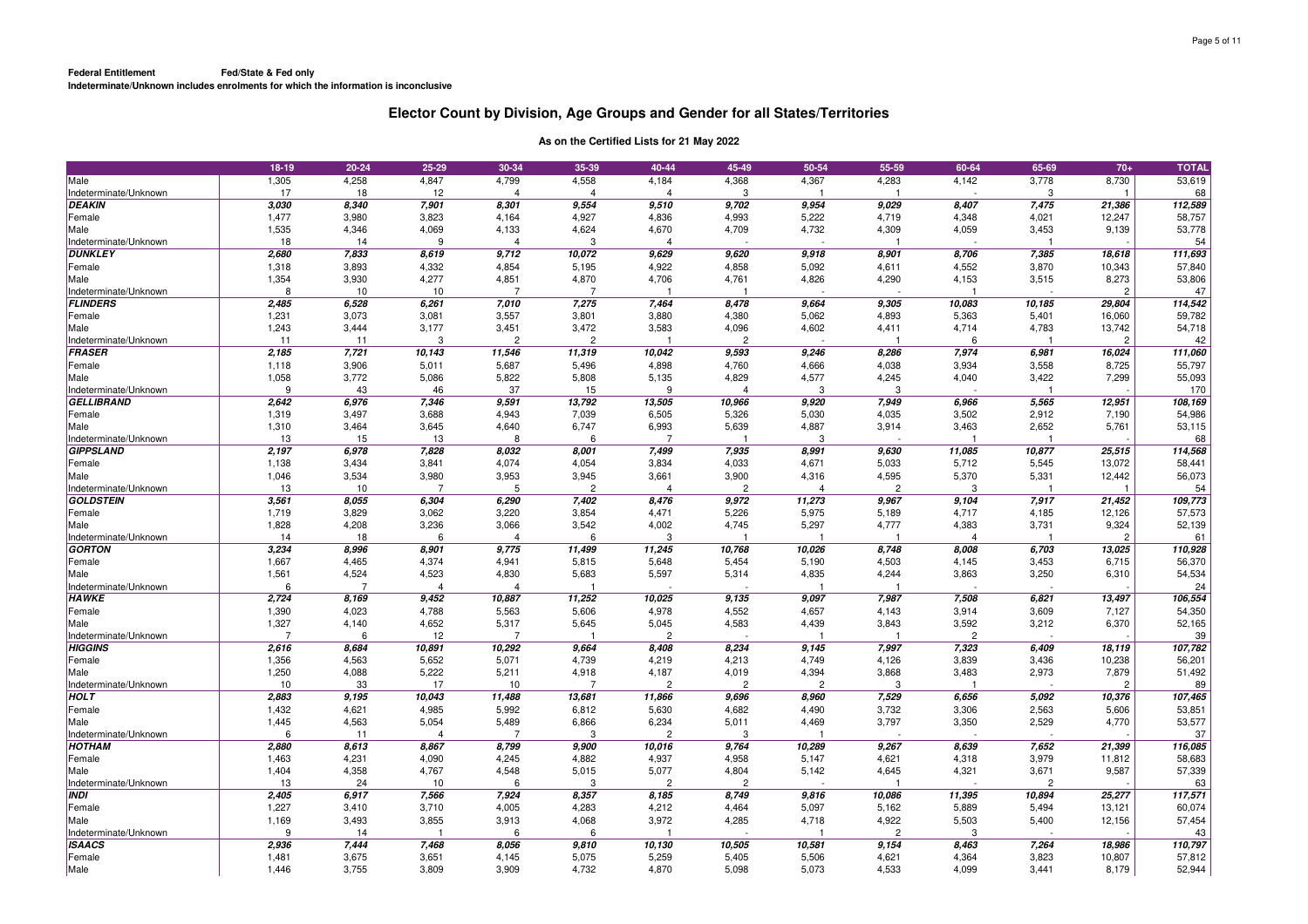|                       | 18-19 | $20 - 24$      | 25-29          | 30-34          | 35-39          | 40-44          | 45-49          | 50-54                   | 55-59                   | 60-64          | 65-69          | $70+$          | <b>TOTAL</b> |
|-----------------------|-------|----------------|----------------|----------------|----------------|----------------|----------------|-------------------------|-------------------------|----------------|----------------|----------------|--------------|
| Indeterminate/Unknown | 9     | 14             | 8              | $\overline{c}$ | 3              | -1             | $\overline{c}$ | $\overline{c}$          |                         | ÷,             |                |                | 41           |
| <b>JAGAJAGA</b>       | 2,938 | 7,898          | 7,743          | 8,556          | 9,606          | 9,863          | 10,089         | 10,064                  | 8,978                   | 9,169          | 8,114          | 20,221         | 113,239      |
| Female                | 1,456 | 3,787          | 3,843          | 4,284          | 4,861          | 5,018          | 5,216          | 5,138                   | 4,677                   | 4,845          | 4,343          | 11,147         | 58,615       |
| Male                  | 1,471 | 4,087          | 3,883          | 4,261          | 4,736          | 4,842          | 4,867          | 4,925                   | 4,301                   | 4,323          | 3,771          | 9,074          | 54,541       |
| Indeterminate/Unknown | 11    | 24             | 17             | 11             | 9              | 3              | 6              | $\overline{\mathbf{1}}$ |                         |                |                |                | 83           |
| <b>KOOYONG</b>        | 3,805 | 10,328         | 9,339          | 7,808          | 7,367          | 8,058          | 9,073          | 10,335                  | 9,552                   | 8,770          | 7,679          | 20,940         | 113,054      |
| Female                | 1,941 | 5,138          | 4,547          | 3,815          | 3,808          | 4,182          | 4,881          | 5,613                   | 5,001                   | 4,603          | 4,118          | 11,829         | 59,476       |
| Male                  | 1,852 | 5,166          | 4,779          | 3,988          | 3,554          | 3,875          | 4,189          | 4,722                   | 4,549                   | 4,165          | 3,561          | 9,111          | 53,511       |
| Indeterminate/Unknown | 12    | 24             | 13             | 5              | 5              |                | 3              |                         | $\overline{c}$          | $\overline{2}$ |                |                | 67           |
| <b>LA TROBE</b>       | 3,014 | 8,707          | 9,481          | 10,906         | 12,038         | 10,568         | 9,504          | 9,008                   | 7,531                   | 6,551          | 5,481          | 13,068         | 105,857      |
| Female                | 1,473 | 4,387          | 4,930          | 5,576          | 6,126          | 5,211          | 4,787          | 4,603                   | 3,828                   | 3,299          | 2,914          | 7,119          | 54,253       |
| Male                  | 1,533 | 4,306          | 4,543          | 5,324          | 5,910          | 5,354          | 4,717          | 4,403                   | 3,701                   | 3,251          | 2,567          | 5,949          | 51,558       |
| Indeterminate/Unknown | 8     | 14             | 8              | 6              | $\overline{2}$ | 3              |                | $\overline{2}$          | $\overline{c}$          |                |                |                | 46           |
| LALOR                 | 2,794 | 8,554          | 9,093          | 11,418         | 15,306         | 12,407         | 9,562          | 8,378                   | 7,518                   | 6,663          | 5,251          | 10,069         | 107,013      |
| Female                | 1,410 | 4,281          | 4,674          | 5,840          | 7,469          | 5,692          | 4,592          | 4,145                   | 3,820                   | 3,368          | 2,630          | 5,450          | 53,371       |
| Male                  | 1,370 | 4,257          | 4,411          | 5,573          | 7,830          | 6,711          | 4,966          | 4,232                   | 3,697                   | 3,295          | 2,621          | 4,619          | 53,582       |
| Indeterminate/Unknown | 14    | 16             | 8              | 5              | $\overline{7}$ | 4              | 4              |                         |                         |                |                |                | 60           |
| <b>MACNAMARA</b>      | 1,989 | 7,309          | 10,663         | 12,190         | 11,888         | 10,320         | 9,368          | 9,286                   | 8,147                   | 7,566          | 6,471          | 15,479         | 110,676      |
| Female                | 1,037 | 3,882          | 5,578          | 6,129          | 5,798          | 5,124          | 4,698          | 4,895                   | 4,129                   | 3,865          | 3,360          | 8,282          | 56,777       |
| Male                  | 939   | 3,390          | 5,058          | 6,044          | 6,076          | 5,191          | 4,667          | 4,388                   | 4,017                   | 3,699          | 3,110          | 7,197          | 53,776       |
| Indeterminate/Unknown | 13    | 37             | 27             | 17             | 14             | 5              | 3              | 3                       | $\overline{\mathbf{1}}$ | $\overline{2}$ |                |                | 123          |
| <b>MALLEE</b>         | 2,210 | 7,683          | 8,240          | 8,312          | 7,834          | 7,539          | 8,311          | 9,763                   | 10,513                  | 11,710         | 10,750         | 27,474         | 120,339      |
| Female                | 1,128 | 3,803          | 4,155          | 4,150          | 3,936          | 3,836          | 4,250          | 5,039                   | 5,263                   | 5,789          | 5,290          | 14,448         | 61,087       |
| Male                  | 1,075 | 3,873          | 4,084          | 4,161          | 3,895          | 3,697          | 4,059          | 4,723                   | 5,249                   | 5,920          | 5,460          | 13,024         | 59,220       |
| Indeterminate/Unknown | 7     | $\overline{7}$ |                |                | 3              | 6              | $\mathcal{P}$  |                         |                         |                |                | $\mathcal{P}$  | 32           |
| <b>MARIBYRNONG</b>    | 2,566 | 7,922          | 9,135          | 9,578          | 9,797          | 9,515          | 9,360          | 9,799                   | 8,344                   | 7,918          | 6,742          | 18,354         | 109,030      |
| Female                | 1,315 | 3,948          | 4,504          | 4,838          | 4,953          | 4,852          | 4,823          | 4,949                   | 4,356                   | 4,133          | 3,598          | 10,254         | 56,523       |
| Male                  | 1,241 | 3,948          | 4,596          | 4,716          | 4,836          | 4,660          | 4,533          | 4,849                   | 3,987                   | 3,785          | 3,144          | 8,100          | 52,395       |
| Indeterminate/Unknown | 10    | 26             | 35             | 24             | 8              | 3              | $\Delta$       |                         |                         |                |                |                | 112          |
| <b>MCEWEN</b>         | 3,120 | 8,010          | 8,076          | 9,850          | 11,329         | 10,580         | 10,130         | 9,902                   | 8,672                   | 7,898          | 6,768          | 13,754         | 108,089      |
| Female                | 1,529 | 3,952          | 4,061          | 5,075          | 5,743          | 5,354          | 5,232          | 5,114                   | 4,436                   | 3,991          | 3,557          | 7,101          | 55,145       |
| Male                  | 1,580 | 4,052          | 4,010          | 4,760          | 5,579          | 5,225          | 4,898          | 4,784                   | 4,235                   | 3,907          | 3,211          | 6,653          | 52,894       |
| Indeterminate/Unknown | 11    | 6              | 5              | 15             | $\overline{7}$ |                |                | $\overline{4}$          |                         |                |                |                | 50           |
| <b>MELBOURNE</b>      | 2,456 | 11,165         | 17,178         | 16,961         | 12,989         | 9,715          | 7,814          | 7,404                   | 6,515                   | 5,904          | 5,052          | 11,294         | 114,447      |
| Female                | 1,414 | 6,061          | 8,730          | 8,020          | 6,085          | 4,501          | 3,710          | 3,711                   | 3,226                   | 2,961          | 2,658          | 6,167          | 57,244       |
| Male                  | 1,023 | 5,023          | 8,361          | 8,887          | 6,881          | 5,205          | 4,097          | 3,687                   | 3,286                   | 2,942          | 2,389          | 5,127          | 56,908       |
| Indeterminate/Unknown | 19    | 81             | 87             | 54             | 23             | 9              | $\overline{7}$ | 6                       | 3                       | -1             | 5              |                | 295          |
| <b>MENZIES</b>        | 3,229 | 8,730          | 7,250          | 6,859          | 8,139          | 8,807          | 9,295          | 10,388                  | 9,663                   | 8,898          | 7,579          | 24,039         | 112,876      |
| Female                | 1,554 | 4,194          | 3,364          | 3,307          | 4,165          | 4,482          | 4,787          | 5,414                   | 5,052                   | 4,587          | 4,023          | 13,309         | 58,238       |
| Male                  | 1,657 | 4,516          | 3,873          | 3,545          | 3,973          | 4,324          | 4,507          | 4,973                   | 4,611                   | 4,311          | 3,556          | 10,730         | 54,576       |
| Indeterminate/Unknown | 18    | 20             | 13             | 7              |                |                |                |                         |                         |                |                |                | 62           |
| <b>MONASH</b>         | 2,258 | 6,551          | 7,373          | 7,706          | 7,844          | 7,330          | 7,791          | 8,885                   | 9,264                   | 10,648         | 10,498         | 25,093         | 111,241      |
| Female                | 1,174 | 3,216          | 3,777          | 3,926          | 4,056          | 3,746          | 4,016          | 4,596                   | 4,817                   | 5,536          | 5,365          | 13,064         | 57,289       |
| Male                  | 1,078 | 3,324          | 3,591          | 3,774          | 3,784          | 3,581          | 3,772          | 4,288                   | 4,447                   | 5,109          | 5,131          | 12,025         | 53,904       |
| Indeterminate/Unknown | 6     | 11             | 5              | 6              | $\overline{4}$ | 3              | 3              | -1                      |                         | 3              | $\overline{2}$ | $\overline{4}$ | 48           |
| <b>NICHOLLS</b>       | 2,352 | 7,959          | 8,091          | 7,903          | 7,778          | 7,671          | 8,446          | 9,569                   | 9,804                   | 10,469         | 9,841          | 24,659         | 114,542      |
| Female                | 1,183 | 3,947          | 4,004          | 3,994          | 3,998          | 3,932          | 4,302          | 4,816                   | 5,052                   | 5,243          | 4,944          | 12,819         | 58,234       |
| Male                  | 1,157 | 4,005          | 4,079          | 3,903          | 3,780          | 3,737          | 4,143          | 4,750                   | 4,750                   | 5,225          | 4,895          | 11,837         | 56,261       |
| Indeterminate/Unknown | 12    | $\overline{7}$ | 8              | 6              |                | $\overline{c}$ |                | 3                       | $\overline{c}$          |                | $\overline{c}$ | 3              | 47           |
| <b>SCULLIN</b>        | 2,710 | 8,216          | 8,960          | 9,627          | 11,198         | 10,387         | 9,514          | 9,405                   | 8,670                   | 7,971          | 6,730          | 15,282         | 108,670      |
| Female                | 1,338 | 4,153          | 4,368          | 4,807          | 5,674          | 5,079          | 4,747          | 4,834                   | 4,419                   | 4,188          | 3,535          | 8,190          | 55,332       |
| Male                  | 1,371 | 4,056          | 4,585          | 4,813          | 5,521          | 5,307          | 4,765          | 4,570                   | 4,250                   | 3,782          | 3,195          | 7,092          | 53,307       |
| Indeterminate/Unknown |       | $\overline{7}$ | $\overline{7}$ | $\overline{7}$ | 3              |                | $\overline{2}$ |                         |                         |                |                |                | 31           |
| <b>WANNON</b>         | 2,552 | 7,302          | 7,668          | 7,615          | 7,591          | 7,653          | 8,506          | 9,599                   | 10,215                  | 11,182         | 10,783         | 25,192         | 115,858      |
| Female                | 1,313 | 3,512          | 3,771          | 3,787          | 3,851          | 3,912          | 4,249          | 4,976                   | 5,304                   | 5,703          | 5,448          | 13,272         | 59,098       |
| Male                  | 1,227 | 3,781          | 3,894          | 3,822          | 3,737          | 3,738          | 4,255          | 4,620                   | 4,910                   | 5,476          | 5,333          | 11,920         | 56,713       |
| Indeterminate/Unknown | 12    | 9              | 3              | 6              | 3              | 3              | $\overline{2}$ | 3                       | $\overline{\mathbf{1}}$ | 3              | $\overline{c}$ |                | 47           |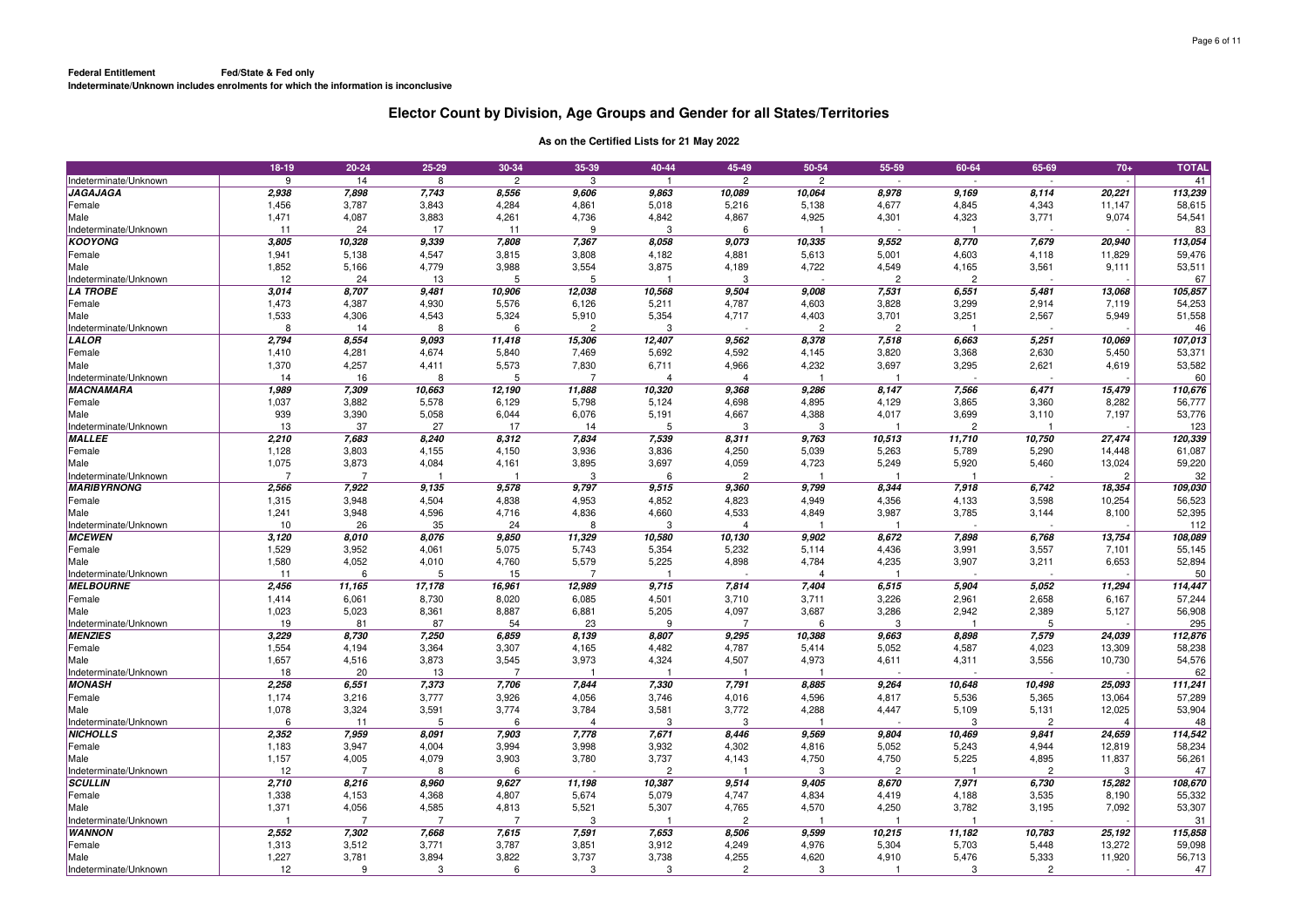| 108,500<br>WILLS<br>2,018<br>8,279<br>11,716<br>13,192<br>12,187<br>10,219<br>8,986<br>8,566<br>7,391<br>6,417<br>5,067<br>14,462<br>1,040<br>4,309<br>4,580<br>4,309<br>3,775<br>2,677<br>8,334<br>56,146<br>6,120<br>6,608<br>6,020<br>5,058<br>3,316<br>Female<br>Male<br>969<br>3,903<br>5,500<br>4,252<br>6,128<br>52,047<br>6,518<br>6,130<br>5,146<br>4,401<br>3,612<br>3,098<br>2,390<br>307<br>67<br>96<br>66<br>37<br>Indeterminate/Unknown<br>9<br>15<br>5<br>5<br>$\overline{4}$<br>3<br><b>QLD</b><br>83,361<br>284,821<br>246,268<br>3,503,609<br>275,908<br>286,094<br>297,786<br>289,086<br>294,922<br>302,132<br>281,701<br>277,101<br>584,429<br><b>BLAIR</b><br>3,002<br>10,942<br>11,964<br>12,529<br>12,306<br>10,525<br>10,454<br>10,449<br>9,778<br>9,427<br>7,828<br>17,266<br>126,470<br>1,552<br>64,726<br>Female<br>5,515<br>6,120<br>6,472<br>6,264<br>5,273<br>5,264<br>5,346<br>4,979<br>4,831<br>3,940<br>9,170<br>61,659<br>1,438<br>6,036<br>5,187<br>5,095<br>4,797<br>4,595<br>3,887<br>Male<br>5,406<br>5,829<br>6,047<br>5,246<br>8,096<br>85<br>Indeterminate/Unknown<br>12<br>21<br>15<br>10<br>Э<br>8<br>$\mathcal{P}$<br>ĥ<br>6<br>2,994<br>8,408<br>9,995<br><b>BONNER</b><br>8,466<br>7,777<br>10,199<br>10,495<br>9,852<br>8,819<br>7,867<br>6,831<br>17,466<br>109,169<br>1,467<br>4,152<br>3,786<br>56,495<br>4,279<br>5,178<br>5,219<br>5,417<br>5,066<br>4,490<br>4,078<br>3,607<br>9,756<br>Female<br>52,600<br>Male<br>1,514<br>4,300<br>3,972<br>4,121<br>4,811<br>4,978<br>5,073<br>4,784<br>4,327<br>3,789<br>3,223<br>7,708<br>$\overline{c}$<br>$\overline{c}$<br>$\overline{2}$<br>74<br>Indeterminate/Unknown<br>13<br>14<br>19<br>8<br>6<br>5<br>2<br><b>BOWMAN</b><br>2,937<br>7,265<br>115,764<br>8,064<br>7,749<br>8,810<br>8,886<br>9,662<br>10,072<br>9,917<br>10,302<br>9,446<br>22,654<br>1,472<br>3,824<br>60,019<br>3,570<br>3,931<br>4,578<br>4,608<br>5,009<br>5,337<br>5,143<br>5,408<br>4,942<br>12,197<br>Female<br>55,689<br>Male<br>1,454<br>4,224<br>3,689<br>4,232<br>4,272<br>4,653<br>4,732<br>4,773<br>4,503<br>10,455<br>3,812<br>4,890<br>56<br>Indeterminate/Unknown<br>11<br>16<br>6<br>3<br>6<br>6<br>$\overline{4}$<br>$\overline{2}$<br>3,368<br>125,241<br><b>BRISBANE</b><br>13,225<br>15,564<br>13,878<br>12,378<br>10,773<br>10,466<br>10,664<br>8,891<br>7,447<br>5,911<br>12,676<br>1,764<br>7,063<br>6,647<br>5,192<br>5,339<br>4,361<br>3,767<br>2,991<br>62,759<br>Female<br>7,811<br>5,818<br>5,158<br>6,848<br>1,584<br>4,526<br>5,827<br>62,302<br>Male<br>6,104<br>7,712<br>7,205<br>6,549<br>5,575<br>5,304<br>5,318<br>3,680<br>2,918<br>20<br>58<br>26<br>180<br>Indeterminate/Unknown<br>41<br>11<br>6<br>$\overline{7}$<br>$\overline{2}$<br>$\overline{4}$<br>$\overline{4}$<br><b>CAPRICORNIA</b><br>2,259<br>8,252<br>9,072<br>9,349<br>9,616<br>8,855<br>9,185<br>9,343<br>7,728<br>108,688<br>8,919<br>9,348<br>16,762<br>1,173<br>4,600<br>4,367<br>4,543<br>3,703<br>54,561<br>Female<br>4,113<br>4,702<br>4,841<br>4,423<br>4,713<br>4,635<br>8,748<br>Male<br>1,077<br>4,135<br>4,471<br>4,645<br>4,773<br>4,494<br>4,487<br>4,635<br>4,642<br>4,708<br>4,025<br>8,012<br>54,104<br>9<br>23<br>Indeterminate/Unknown<br>$\overline{4}$<br>$\overline{2}$<br>$\overline{c}$<br>$\overline{2}$<br>2,081<br>8,118<br>8,829<br>10,028<br>9,769<br>9,620<br>8,199<br>17,228<br>110,356<br><b>DAWSON</b><br>8,893<br>9,225<br>8,872<br>9,494<br>54,977<br>1,069<br>4,053<br>4,208<br>4,384<br>4,689<br>4,691<br>4,695<br>4,024<br>8.912<br>Female<br>4.401<br>5.040<br>4,811<br>55,335<br>Male<br>1,002<br>4,059<br>4,615<br>4,506<br>4,532<br>4,470<br>4,801<br>4,987<br>4,954<br>4,922<br>4,172<br>8,315<br>10<br>44<br>Indeterminate/Unknown<br>$\mathsf{G}$<br>$\epsilon$<br>3<br>$\mathcal{P}$<br>$\overline{4}$<br>-3<br>3<br>$\Delta$<br>$\overline{1}$<br>3,312<br>112,857<br><b>DICKSON</b><br>8,573<br>9,886<br>10,431<br>10,609<br>10,970<br>9,196<br>8,566<br>7,150<br>15,830<br>9,085<br>9,249<br>1,653<br>4,452<br>4,271<br>4,696<br>5,134<br>5,330<br>5,475<br>4,691<br>3,737<br>8,437<br>57,888<br>Female<br>5,613<br>4,399<br>54,893<br>1,645<br>4,605<br>4,293<br>4,550<br>4,749<br>5,095<br>5,132<br>5,356<br>4,500<br>Male<br>4,166<br>3,411<br>7,391<br>76<br>Indeterminate/Unknown<br>14<br>28<br>9<br>3<br>3<br>6<br>$\overline{2}$<br>5<br>$\overline{c}$<br>$\overline{2}$<br>FADDEN<br>3,100<br>10,237<br>10,592<br>10,215<br>10,372<br>10,338<br>10,633<br>10,913<br>10,144<br>9,605<br>8,866<br>22,797<br>127,812<br>1,582<br>66,492<br>5,182<br>5,381<br>5,282<br>5,319<br>5,291<br>5,490<br>5,667<br>5,244<br>5,089<br>4,767<br>12,198<br>Female<br>61,268<br>Male<br>1,509<br>5,047<br>5,198<br>4,927<br>5,051<br>5,043<br>5,138<br>5,245<br>4,899<br>4,516<br>4,097<br>10,598<br>52<br>Indeterminate/Unknown<br>9<br>13<br>$\overline{c}$<br>5<br>$\overline{c}$<br>8<br>6<br>$\overline{4}$<br><b>FAIRFAX</b><br>2,692<br>7,889<br>7,827<br>8,374<br>9,492<br>9,790<br>10,551<br>10,803<br>10,496<br>10,761<br>10,011<br>24,727<br>123,413<br>3,976<br>64,683<br>Female<br>1,397<br>4,071<br>4,258<br>4,904<br>5,067<br>5,431<br>5,696<br>5,605<br>5,748<br>5,280<br>13,250<br>58,678<br>Male<br>1,280<br>3,809<br>3,845<br>4,112<br>4,586<br>4,721<br>5,106<br>4,887<br>5,010<br>4,730<br>11,476<br>5,116<br>52<br>Indeterminate/Unknown<br>15<br>9<br>$\overline{2}$<br>$\overline{c}$<br>6<br>$\overline{4}$<br>4<br>3<br>4<br>-1<br><b>FISHER</b><br>3,128<br>125,902<br>8,730<br>8,657<br>8,640<br>9,313<br>9,435<br>10,021<br>10,663<br>10,280<br>10,703<br>9,994<br>26,338<br>66,177<br>Female<br>1,684<br>4,441<br>4,339<br>4,440<br>4,925<br>4,877<br>5,174<br>5,575<br>5,544<br>5,663<br>5,387<br>14,128<br>Male<br>1,430<br>4,282<br>4,311<br>4,195<br>4,383<br>4,555<br>4,846<br>5,085<br>4,734<br>5,040<br>4,606<br>12,208<br>59,675<br>50<br>Indeterminate/Unknown<br>14<br>$\overline{7}$<br>7<br>5<br>5<br>3<br>-3<br>$\overline{2}$<br>$\overline{2}$<br><b>FLYNN</b><br>109,075<br>2,216<br>7,711<br>8,459<br>8,760<br>9,268<br>8,901<br>9,254<br>9,971<br>10,136<br>10,110<br>8,175<br>16,114<br>1,160<br>3,770<br>4,274<br>4,438<br>4,399<br>4,633<br>4,854<br>3,794<br>53,485<br>Female<br>4,691<br>4,940<br>4,804<br>7,728<br>3,933<br>55,544<br>Male<br>1,048<br>4,182<br>4,320<br>4,573<br>4,498<br>4,618<br>5,194<br>5,303<br>4,377<br>8,382<br>5,116<br>$\overline{2}$<br>46<br>8<br>8<br>3<br>$\overline{2}$<br>3<br>Indeterminate/Unknown<br>$\overline{4}$<br>$\overline{4}$<br>-3<br>$\overline{4}$<br>$\overline{4}$<br><b>FORDE</b><br>119,198<br>3,008<br>10,397<br>11,253<br>11,174<br>11,237<br>10,443<br>10,118<br>9,949<br>8,538<br>8,381<br>7,367<br>17,333<br>1,524<br>5,708<br>5,750<br>5,286<br>5,096<br>4,333<br>3,878<br>9,375<br>61,531<br>Female<br>5,305<br>5,699<br>5,152<br>4,425<br>Male<br>1,471<br>5,064<br>5,532<br>5,466<br>5,483<br>5,154<br>5,018<br>4,795<br>4,200<br>3,951<br>3,489<br>7,956<br>57,579<br>13<br>28<br>3<br>$\overline{2}$<br>88<br>Indeterminate/Unknown<br>13<br>9<br>5<br>5<br>$\overline{2}$<br>$\Delta$<br>$\Delta$<br><b>GRIFFITH</b><br>3,456<br>12,570<br>13,909<br>12,659<br>12,483<br>11,221<br>10,740<br>10,557<br>8,481<br>7,321<br>5,611<br>12,269<br>121,277<br>1,778<br>6,971<br>62,087<br>Female<br>6.711<br>6,191<br>6,249<br>5,608<br>5,421<br>5,378<br>4,304<br>3,720<br>2,977<br>6.779<br>58,994<br>Male<br>1,657<br>5,798<br>6,890<br>6,437<br>6,220<br>5,606<br>5,316<br>5,177<br>4,174<br>3,596<br>2,633<br>5,490<br>$\overline{2}$<br>3<br>5 |                       | 18-19 | $20 - 24$ | 25-29 | 30-34 | 35-39 | 40-44          | 45-49 | 50-54 | 55-59 | 60-64 | 65-69 | $70+$ | <b>TOTAL</b> |
|------------------------------------------------------------------------------------------------------------------------------------------------------------------------------------------------------------------------------------------------------------------------------------------------------------------------------------------------------------------------------------------------------------------------------------------------------------------------------------------------------------------------------------------------------------------------------------------------------------------------------------------------------------------------------------------------------------------------------------------------------------------------------------------------------------------------------------------------------------------------------------------------------------------------------------------------------------------------------------------------------------------------------------------------------------------------------------------------------------------------------------------------------------------------------------------------------------------------------------------------------------------------------------------------------------------------------------------------------------------------------------------------------------------------------------------------------------------------------------------------------------------------------------------------------------------------------------------------------------------------------------------------------------------------------------------------------------------------------------------------------------------------------------------------------------------------------------------------------------------------------------------------------------------------------------------------------------------------------------------------------------------------------------------------------------------------------------------------------------------------------------------------------------------------------------------------------------------------------------------------------------------------------------------------------------------------------------------------------------------------------------------------------------------------------------------------------------------------------------------------------------------------------------------------------------------------------------------------------------------------------------------------------------------------------------------------------------------------------------------------------------------------------------------------------------------------------------------------------------------------------------------------------------------------------------------------------------------------------------------------------------------------------------------------------------------------------------------------------------------------------------------------------------------------------------------------------------------------------------------------------------------------------------------------------------------------------------------------------------------------------------------------------------------------------------------------------------------------------------------------------------------------------------------------------------------------------------------------------------------------------------------------------------------------------------------------------------------------------------------------------------------------------------------------------------------------------------------------------------------------------------------------------------------------------------------------------------------------------------------------------------------------------------------------------------------------------------------------------------------------------------------------------------------------------------------------------------------------------------------------------------------------------------------------------------------------------------------------------------------------------------------------------------------------------------------------------------------------------------------------------------------------------------------------------------------------------------------------------------------------------------------------------------------------------------------------------------------------------------------------------------------------------------------------------------------------------------------------------------------------------------------------------------------------------------------------------------------------------------------------------------------------------------------------------------------------------------------------------------------------------------------------------------------------------------------------------------------------------------------------------------------------------------------------------------------------------------------------------------------------------------------------------------------------------------------------------------------------------------------------------------------------------------------------------------------------------------------------------------------------------------------------------------------------------------------------------------------------------------------------------------------------------------------------------------------------------------------------------------------------------------------------------------------------------------------------------------------------------------------------------------------------------------------------------------------------------------------------------------------------------------------------------------------------------------------------------------------------------------------------------------------------------------------------------------------------------------------------------------------------------------------------------------------------------------------------------------------------------------------------------------------------------------------------------------------------------------------------------------------------------------------------------------------------------------------------------------------------------------------------------------------------------------------------------------------------------------------------------------------------------------------------------------------------------------------------------------------------------------------------------------------------------------------------------------------------------------------------------------------------------------------------------------------------------------------------------------------------------------------------------------------------------------------------------------------------------------------------------------------------------------------------------------------------------------------------------------------------------------------------------------------------------------------------------------------------------------------|-----------------------|-------|-----------|-------|-------|-------|----------------|-------|-------|-------|-------|-------|-------|--------------|
|                                                                                                                                                                                                                                                                                                                                                                                                                                                                                                                                                                                                                                                                                                                                                                                                                                                                                                                                                                                                                                                                                                                                                                                                                                                                                                                                                                                                                                                                                                                                                                                                                                                                                                                                                                                                                                                                                                                                                                                                                                                                                                                                                                                                                                                                                                                                                                                                                                                                                                                                                                                                                                                                                                                                                                                                                                                                                                                                                                                                                                                                                                                                                                                                                                                                                                                                                                                                                                                                                                                                                                                                                                                                                                                                                                                                                                                                                                                                                                                                                                                                                                                                                                                                                                                                                                                                                                                                                                                                                                                                                                                                                                                                                                                                                                                                                                                                                                                                                                                                                                                                                                                                                                                                                                                                                                                                                                                                                                                                                                                                                                                                                                                                                                                                                                                                                                                                                                                                                                                                                                                                                                                                                                                                                                                                                                                                                                                                                                                                                                                                                                                                                                                                                                                                                                                                                                                                                                                                                                                                                                                                                                                                                                                                                                                                                                                                                                                                                                                                                                                                                                                          |                       |       |           |       |       |       |                |       |       |       |       |       |       |              |
|                                                                                                                                                                                                                                                                                                                                                                                                                                                                                                                                                                                                                                                                                                                                                                                                                                                                                                                                                                                                                                                                                                                                                                                                                                                                                                                                                                                                                                                                                                                                                                                                                                                                                                                                                                                                                                                                                                                                                                                                                                                                                                                                                                                                                                                                                                                                                                                                                                                                                                                                                                                                                                                                                                                                                                                                                                                                                                                                                                                                                                                                                                                                                                                                                                                                                                                                                                                                                                                                                                                                                                                                                                                                                                                                                                                                                                                                                                                                                                                                                                                                                                                                                                                                                                                                                                                                                                                                                                                                                                                                                                                                                                                                                                                                                                                                                                                                                                                                                                                                                                                                                                                                                                                                                                                                                                                                                                                                                                                                                                                                                                                                                                                                                                                                                                                                                                                                                                                                                                                                                                                                                                                                                                                                                                                                                                                                                                                                                                                                                                                                                                                                                                                                                                                                                                                                                                                                                                                                                                                                                                                                                                                                                                                                                                                                                                                                                                                                                                                                                                                                                                                          |                       |       |           |       |       |       |                |       |       |       |       |       |       |              |
|                                                                                                                                                                                                                                                                                                                                                                                                                                                                                                                                                                                                                                                                                                                                                                                                                                                                                                                                                                                                                                                                                                                                                                                                                                                                                                                                                                                                                                                                                                                                                                                                                                                                                                                                                                                                                                                                                                                                                                                                                                                                                                                                                                                                                                                                                                                                                                                                                                                                                                                                                                                                                                                                                                                                                                                                                                                                                                                                                                                                                                                                                                                                                                                                                                                                                                                                                                                                                                                                                                                                                                                                                                                                                                                                                                                                                                                                                                                                                                                                                                                                                                                                                                                                                                                                                                                                                                                                                                                                                                                                                                                                                                                                                                                                                                                                                                                                                                                                                                                                                                                                                                                                                                                                                                                                                                                                                                                                                                                                                                                                                                                                                                                                                                                                                                                                                                                                                                                                                                                                                                                                                                                                                                                                                                                                                                                                                                                                                                                                                                                                                                                                                                                                                                                                                                                                                                                                                                                                                                                                                                                                                                                                                                                                                                                                                                                                                                                                                                                                                                                                                                                          |                       |       |           |       |       |       |                |       |       |       |       |       |       |              |
|                                                                                                                                                                                                                                                                                                                                                                                                                                                                                                                                                                                                                                                                                                                                                                                                                                                                                                                                                                                                                                                                                                                                                                                                                                                                                                                                                                                                                                                                                                                                                                                                                                                                                                                                                                                                                                                                                                                                                                                                                                                                                                                                                                                                                                                                                                                                                                                                                                                                                                                                                                                                                                                                                                                                                                                                                                                                                                                                                                                                                                                                                                                                                                                                                                                                                                                                                                                                                                                                                                                                                                                                                                                                                                                                                                                                                                                                                                                                                                                                                                                                                                                                                                                                                                                                                                                                                                                                                                                                                                                                                                                                                                                                                                                                                                                                                                                                                                                                                                                                                                                                                                                                                                                                                                                                                                                                                                                                                                                                                                                                                                                                                                                                                                                                                                                                                                                                                                                                                                                                                                                                                                                                                                                                                                                                                                                                                                                                                                                                                                                                                                                                                                                                                                                                                                                                                                                                                                                                                                                                                                                                                                                                                                                                                                                                                                                                                                                                                                                                                                                                                                                          |                       |       |           |       |       |       |                |       |       |       |       |       |       |              |
|                                                                                                                                                                                                                                                                                                                                                                                                                                                                                                                                                                                                                                                                                                                                                                                                                                                                                                                                                                                                                                                                                                                                                                                                                                                                                                                                                                                                                                                                                                                                                                                                                                                                                                                                                                                                                                                                                                                                                                                                                                                                                                                                                                                                                                                                                                                                                                                                                                                                                                                                                                                                                                                                                                                                                                                                                                                                                                                                                                                                                                                                                                                                                                                                                                                                                                                                                                                                                                                                                                                                                                                                                                                                                                                                                                                                                                                                                                                                                                                                                                                                                                                                                                                                                                                                                                                                                                                                                                                                                                                                                                                                                                                                                                                                                                                                                                                                                                                                                                                                                                                                                                                                                                                                                                                                                                                                                                                                                                                                                                                                                                                                                                                                                                                                                                                                                                                                                                                                                                                                                                                                                                                                                                                                                                                                                                                                                                                                                                                                                                                                                                                                                                                                                                                                                                                                                                                                                                                                                                                                                                                                                                                                                                                                                                                                                                                                                                                                                                                                                                                                                                                          |                       |       |           |       |       |       |                |       |       |       |       |       |       |              |
|                                                                                                                                                                                                                                                                                                                                                                                                                                                                                                                                                                                                                                                                                                                                                                                                                                                                                                                                                                                                                                                                                                                                                                                                                                                                                                                                                                                                                                                                                                                                                                                                                                                                                                                                                                                                                                                                                                                                                                                                                                                                                                                                                                                                                                                                                                                                                                                                                                                                                                                                                                                                                                                                                                                                                                                                                                                                                                                                                                                                                                                                                                                                                                                                                                                                                                                                                                                                                                                                                                                                                                                                                                                                                                                                                                                                                                                                                                                                                                                                                                                                                                                                                                                                                                                                                                                                                                                                                                                                                                                                                                                                                                                                                                                                                                                                                                                                                                                                                                                                                                                                                                                                                                                                                                                                                                                                                                                                                                                                                                                                                                                                                                                                                                                                                                                                                                                                                                                                                                                                                                                                                                                                                                                                                                                                                                                                                                                                                                                                                                                                                                                                                                                                                                                                                                                                                                                                                                                                                                                                                                                                                                                                                                                                                                                                                                                                                                                                                                                                                                                                                                                          |                       |       |           |       |       |       |                |       |       |       |       |       |       |              |
|                                                                                                                                                                                                                                                                                                                                                                                                                                                                                                                                                                                                                                                                                                                                                                                                                                                                                                                                                                                                                                                                                                                                                                                                                                                                                                                                                                                                                                                                                                                                                                                                                                                                                                                                                                                                                                                                                                                                                                                                                                                                                                                                                                                                                                                                                                                                                                                                                                                                                                                                                                                                                                                                                                                                                                                                                                                                                                                                                                                                                                                                                                                                                                                                                                                                                                                                                                                                                                                                                                                                                                                                                                                                                                                                                                                                                                                                                                                                                                                                                                                                                                                                                                                                                                                                                                                                                                                                                                                                                                                                                                                                                                                                                                                                                                                                                                                                                                                                                                                                                                                                                                                                                                                                                                                                                                                                                                                                                                                                                                                                                                                                                                                                                                                                                                                                                                                                                                                                                                                                                                                                                                                                                                                                                                                                                                                                                                                                                                                                                                                                                                                                                                                                                                                                                                                                                                                                                                                                                                                                                                                                                                                                                                                                                                                                                                                                                                                                                                                                                                                                                                                          |                       |       |           |       |       |       |                |       |       |       |       |       |       |              |
|                                                                                                                                                                                                                                                                                                                                                                                                                                                                                                                                                                                                                                                                                                                                                                                                                                                                                                                                                                                                                                                                                                                                                                                                                                                                                                                                                                                                                                                                                                                                                                                                                                                                                                                                                                                                                                                                                                                                                                                                                                                                                                                                                                                                                                                                                                                                                                                                                                                                                                                                                                                                                                                                                                                                                                                                                                                                                                                                                                                                                                                                                                                                                                                                                                                                                                                                                                                                                                                                                                                                                                                                                                                                                                                                                                                                                                                                                                                                                                                                                                                                                                                                                                                                                                                                                                                                                                                                                                                                                                                                                                                                                                                                                                                                                                                                                                                                                                                                                                                                                                                                                                                                                                                                                                                                                                                                                                                                                                                                                                                                                                                                                                                                                                                                                                                                                                                                                                                                                                                                                                                                                                                                                                                                                                                                                                                                                                                                                                                                                                                                                                                                                                                                                                                                                                                                                                                                                                                                                                                                                                                                                                                                                                                                                                                                                                                                                                                                                                                                                                                                                                                          |                       |       |           |       |       |       |                |       |       |       |       |       |       |              |
|                                                                                                                                                                                                                                                                                                                                                                                                                                                                                                                                                                                                                                                                                                                                                                                                                                                                                                                                                                                                                                                                                                                                                                                                                                                                                                                                                                                                                                                                                                                                                                                                                                                                                                                                                                                                                                                                                                                                                                                                                                                                                                                                                                                                                                                                                                                                                                                                                                                                                                                                                                                                                                                                                                                                                                                                                                                                                                                                                                                                                                                                                                                                                                                                                                                                                                                                                                                                                                                                                                                                                                                                                                                                                                                                                                                                                                                                                                                                                                                                                                                                                                                                                                                                                                                                                                                                                                                                                                                                                                                                                                                                                                                                                                                                                                                                                                                                                                                                                                                                                                                                                                                                                                                                                                                                                                                                                                                                                                                                                                                                                                                                                                                                                                                                                                                                                                                                                                                                                                                                                                                                                                                                                                                                                                                                                                                                                                                                                                                                                                                                                                                                                                                                                                                                                                                                                                                                                                                                                                                                                                                                                                                                                                                                                                                                                                                                                                                                                                                                                                                                                                                          |                       |       |           |       |       |       |                |       |       |       |       |       |       |              |
|                                                                                                                                                                                                                                                                                                                                                                                                                                                                                                                                                                                                                                                                                                                                                                                                                                                                                                                                                                                                                                                                                                                                                                                                                                                                                                                                                                                                                                                                                                                                                                                                                                                                                                                                                                                                                                                                                                                                                                                                                                                                                                                                                                                                                                                                                                                                                                                                                                                                                                                                                                                                                                                                                                                                                                                                                                                                                                                                                                                                                                                                                                                                                                                                                                                                                                                                                                                                                                                                                                                                                                                                                                                                                                                                                                                                                                                                                                                                                                                                                                                                                                                                                                                                                                                                                                                                                                                                                                                                                                                                                                                                                                                                                                                                                                                                                                                                                                                                                                                                                                                                                                                                                                                                                                                                                                                                                                                                                                                                                                                                                                                                                                                                                                                                                                                                                                                                                                                                                                                                                                                                                                                                                                                                                                                                                                                                                                                                                                                                                                                                                                                                                                                                                                                                                                                                                                                                                                                                                                                                                                                                                                                                                                                                                                                                                                                                                                                                                                                                                                                                                                                          |                       |       |           |       |       |       |                |       |       |       |       |       |       |              |
|                                                                                                                                                                                                                                                                                                                                                                                                                                                                                                                                                                                                                                                                                                                                                                                                                                                                                                                                                                                                                                                                                                                                                                                                                                                                                                                                                                                                                                                                                                                                                                                                                                                                                                                                                                                                                                                                                                                                                                                                                                                                                                                                                                                                                                                                                                                                                                                                                                                                                                                                                                                                                                                                                                                                                                                                                                                                                                                                                                                                                                                                                                                                                                                                                                                                                                                                                                                                                                                                                                                                                                                                                                                                                                                                                                                                                                                                                                                                                                                                                                                                                                                                                                                                                                                                                                                                                                                                                                                                                                                                                                                                                                                                                                                                                                                                                                                                                                                                                                                                                                                                                                                                                                                                                                                                                                                                                                                                                                                                                                                                                                                                                                                                                                                                                                                                                                                                                                                                                                                                                                                                                                                                                                                                                                                                                                                                                                                                                                                                                                                                                                                                                                                                                                                                                                                                                                                                                                                                                                                                                                                                                                                                                                                                                                                                                                                                                                                                                                                                                                                                                                                          |                       |       |           |       |       |       |                |       |       |       |       |       |       |              |
|                                                                                                                                                                                                                                                                                                                                                                                                                                                                                                                                                                                                                                                                                                                                                                                                                                                                                                                                                                                                                                                                                                                                                                                                                                                                                                                                                                                                                                                                                                                                                                                                                                                                                                                                                                                                                                                                                                                                                                                                                                                                                                                                                                                                                                                                                                                                                                                                                                                                                                                                                                                                                                                                                                                                                                                                                                                                                                                                                                                                                                                                                                                                                                                                                                                                                                                                                                                                                                                                                                                                                                                                                                                                                                                                                                                                                                                                                                                                                                                                                                                                                                                                                                                                                                                                                                                                                                                                                                                                                                                                                                                                                                                                                                                                                                                                                                                                                                                                                                                                                                                                                                                                                                                                                                                                                                                                                                                                                                                                                                                                                                                                                                                                                                                                                                                                                                                                                                                                                                                                                                                                                                                                                                                                                                                                                                                                                                                                                                                                                                                                                                                                                                                                                                                                                                                                                                                                                                                                                                                                                                                                                                                                                                                                                                                                                                                                                                                                                                                                                                                                                                                          |                       |       |           |       |       |       |                |       |       |       |       |       |       |              |
|                                                                                                                                                                                                                                                                                                                                                                                                                                                                                                                                                                                                                                                                                                                                                                                                                                                                                                                                                                                                                                                                                                                                                                                                                                                                                                                                                                                                                                                                                                                                                                                                                                                                                                                                                                                                                                                                                                                                                                                                                                                                                                                                                                                                                                                                                                                                                                                                                                                                                                                                                                                                                                                                                                                                                                                                                                                                                                                                                                                                                                                                                                                                                                                                                                                                                                                                                                                                                                                                                                                                                                                                                                                                                                                                                                                                                                                                                                                                                                                                                                                                                                                                                                                                                                                                                                                                                                                                                                                                                                                                                                                                                                                                                                                                                                                                                                                                                                                                                                                                                                                                                                                                                                                                                                                                                                                                                                                                                                                                                                                                                                                                                                                                                                                                                                                                                                                                                                                                                                                                                                                                                                                                                                                                                                                                                                                                                                                                                                                                                                                                                                                                                                                                                                                                                                                                                                                                                                                                                                                                                                                                                                                                                                                                                                                                                                                                                                                                                                                                                                                                                                                          |                       |       |           |       |       |       |                |       |       |       |       |       |       |              |
|                                                                                                                                                                                                                                                                                                                                                                                                                                                                                                                                                                                                                                                                                                                                                                                                                                                                                                                                                                                                                                                                                                                                                                                                                                                                                                                                                                                                                                                                                                                                                                                                                                                                                                                                                                                                                                                                                                                                                                                                                                                                                                                                                                                                                                                                                                                                                                                                                                                                                                                                                                                                                                                                                                                                                                                                                                                                                                                                                                                                                                                                                                                                                                                                                                                                                                                                                                                                                                                                                                                                                                                                                                                                                                                                                                                                                                                                                                                                                                                                                                                                                                                                                                                                                                                                                                                                                                                                                                                                                                                                                                                                                                                                                                                                                                                                                                                                                                                                                                                                                                                                                                                                                                                                                                                                                                                                                                                                                                                                                                                                                                                                                                                                                                                                                                                                                                                                                                                                                                                                                                                                                                                                                                                                                                                                                                                                                                                                                                                                                                                                                                                                                                                                                                                                                                                                                                                                                                                                                                                                                                                                                                                                                                                                                                                                                                                                                                                                                                                                                                                                                                                          |                       |       |           |       |       |       |                |       |       |       |       |       |       |              |
|                                                                                                                                                                                                                                                                                                                                                                                                                                                                                                                                                                                                                                                                                                                                                                                                                                                                                                                                                                                                                                                                                                                                                                                                                                                                                                                                                                                                                                                                                                                                                                                                                                                                                                                                                                                                                                                                                                                                                                                                                                                                                                                                                                                                                                                                                                                                                                                                                                                                                                                                                                                                                                                                                                                                                                                                                                                                                                                                                                                                                                                                                                                                                                                                                                                                                                                                                                                                                                                                                                                                                                                                                                                                                                                                                                                                                                                                                                                                                                                                                                                                                                                                                                                                                                                                                                                                                                                                                                                                                                                                                                                                                                                                                                                                                                                                                                                                                                                                                                                                                                                                                                                                                                                                                                                                                                                                                                                                                                                                                                                                                                                                                                                                                                                                                                                                                                                                                                                                                                                                                                                                                                                                                                                                                                                                                                                                                                                                                                                                                                                                                                                                                                                                                                                                                                                                                                                                                                                                                                                                                                                                                                                                                                                                                                                                                                                                                                                                                                                                                                                                                                                          |                       |       |           |       |       |       |                |       |       |       |       |       |       |              |
|                                                                                                                                                                                                                                                                                                                                                                                                                                                                                                                                                                                                                                                                                                                                                                                                                                                                                                                                                                                                                                                                                                                                                                                                                                                                                                                                                                                                                                                                                                                                                                                                                                                                                                                                                                                                                                                                                                                                                                                                                                                                                                                                                                                                                                                                                                                                                                                                                                                                                                                                                                                                                                                                                                                                                                                                                                                                                                                                                                                                                                                                                                                                                                                                                                                                                                                                                                                                                                                                                                                                                                                                                                                                                                                                                                                                                                                                                                                                                                                                                                                                                                                                                                                                                                                                                                                                                                                                                                                                                                                                                                                                                                                                                                                                                                                                                                                                                                                                                                                                                                                                                                                                                                                                                                                                                                                                                                                                                                                                                                                                                                                                                                                                                                                                                                                                                                                                                                                                                                                                                                                                                                                                                                                                                                                                                                                                                                                                                                                                                                                                                                                                                                                                                                                                                                                                                                                                                                                                                                                                                                                                                                                                                                                                                                                                                                                                                                                                                                                                                                                                                                                          |                       |       |           |       |       |       |                |       |       |       |       |       |       |              |
|                                                                                                                                                                                                                                                                                                                                                                                                                                                                                                                                                                                                                                                                                                                                                                                                                                                                                                                                                                                                                                                                                                                                                                                                                                                                                                                                                                                                                                                                                                                                                                                                                                                                                                                                                                                                                                                                                                                                                                                                                                                                                                                                                                                                                                                                                                                                                                                                                                                                                                                                                                                                                                                                                                                                                                                                                                                                                                                                                                                                                                                                                                                                                                                                                                                                                                                                                                                                                                                                                                                                                                                                                                                                                                                                                                                                                                                                                                                                                                                                                                                                                                                                                                                                                                                                                                                                                                                                                                                                                                                                                                                                                                                                                                                                                                                                                                                                                                                                                                                                                                                                                                                                                                                                                                                                                                                                                                                                                                                                                                                                                                                                                                                                                                                                                                                                                                                                                                                                                                                                                                                                                                                                                                                                                                                                                                                                                                                                                                                                                                                                                                                                                                                                                                                                                                                                                                                                                                                                                                                                                                                                                                                                                                                                                                                                                                                                                                                                                                                                                                                                                                                          |                       |       |           |       |       |       |                |       |       |       |       |       |       |              |
|                                                                                                                                                                                                                                                                                                                                                                                                                                                                                                                                                                                                                                                                                                                                                                                                                                                                                                                                                                                                                                                                                                                                                                                                                                                                                                                                                                                                                                                                                                                                                                                                                                                                                                                                                                                                                                                                                                                                                                                                                                                                                                                                                                                                                                                                                                                                                                                                                                                                                                                                                                                                                                                                                                                                                                                                                                                                                                                                                                                                                                                                                                                                                                                                                                                                                                                                                                                                                                                                                                                                                                                                                                                                                                                                                                                                                                                                                                                                                                                                                                                                                                                                                                                                                                                                                                                                                                                                                                                                                                                                                                                                                                                                                                                                                                                                                                                                                                                                                                                                                                                                                                                                                                                                                                                                                                                                                                                                                                                                                                                                                                                                                                                                                                                                                                                                                                                                                                                                                                                                                                                                                                                                                                                                                                                                                                                                                                                                                                                                                                                                                                                                                                                                                                                                                                                                                                                                                                                                                                                                                                                                                                                                                                                                                                                                                                                                                                                                                                                                                                                                                                                          |                       |       |           |       |       |       |                |       |       |       |       |       |       |              |
|                                                                                                                                                                                                                                                                                                                                                                                                                                                                                                                                                                                                                                                                                                                                                                                                                                                                                                                                                                                                                                                                                                                                                                                                                                                                                                                                                                                                                                                                                                                                                                                                                                                                                                                                                                                                                                                                                                                                                                                                                                                                                                                                                                                                                                                                                                                                                                                                                                                                                                                                                                                                                                                                                                                                                                                                                                                                                                                                                                                                                                                                                                                                                                                                                                                                                                                                                                                                                                                                                                                                                                                                                                                                                                                                                                                                                                                                                                                                                                                                                                                                                                                                                                                                                                                                                                                                                                                                                                                                                                                                                                                                                                                                                                                                                                                                                                                                                                                                                                                                                                                                                                                                                                                                                                                                                                                                                                                                                                                                                                                                                                                                                                                                                                                                                                                                                                                                                                                                                                                                                                                                                                                                                                                                                                                                                                                                                                                                                                                                                                                                                                                                                                                                                                                                                                                                                                                                                                                                                                                                                                                                                                                                                                                                                                                                                                                                                                                                                                                                                                                                                                                          |                       |       |           |       |       |       |                |       |       |       |       |       |       |              |
|                                                                                                                                                                                                                                                                                                                                                                                                                                                                                                                                                                                                                                                                                                                                                                                                                                                                                                                                                                                                                                                                                                                                                                                                                                                                                                                                                                                                                                                                                                                                                                                                                                                                                                                                                                                                                                                                                                                                                                                                                                                                                                                                                                                                                                                                                                                                                                                                                                                                                                                                                                                                                                                                                                                                                                                                                                                                                                                                                                                                                                                                                                                                                                                                                                                                                                                                                                                                                                                                                                                                                                                                                                                                                                                                                                                                                                                                                                                                                                                                                                                                                                                                                                                                                                                                                                                                                                                                                                                                                                                                                                                                                                                                                                                                                                                                                                                                                                                                                                                                                                                                                                                                                                                                                                                                                                                                                                                                                                                                                                                                                                                                                                                                                                                                                                                                                                                                                                                                                                                                                                                                                                                                                                                                                                                                                                                                                                                                                                                                                                                                                                                                                                                                                                                                                                                                                                                                                                                                                                                                                                                                                                                                                                                                                                                                                                                                                                                                                                                                                                                                                                                          |                       |       |           |       |       |       |                |       |       |       |       |       |       |              |
|                                                                                                                                                                                                                                                                                                                                                                                                                                                                                                                                                                                                                                                                                                                                                                                                                                                                                                                                                                                                                                                                                                                                                                                                                                                                                                                                                                                                                                                                                                                                                                                                                                                                                                                                                                                                                                                                                                                                                                                                                                                                                                                                                                                                                                                                                                                                                                                                                                                                                                                                                                                                                                                                                                                                                                                                                                                                                                                                                                                                                                                                                                                                                                                                                                                                                                                                                                                                                                                                                                                                                                                                                                                                                                                                                                                                                                                                                                                                                                                                                                                                                                                                                                                                                                                                                                                                                                                                                                                                                                                                                                                                                                                                                                                                                                                                                                                                                                                                                                                                                                                                                                                                                                                                                                                                                                                                                                                                                                                                                                                                                                                                                                                                                                                                                                                                                                                                                                                                                                                                                                                                                                                                                                                                                                                                                                                                                                                                                                                                                                                                                                                                                                                                                                                                                                                                                                                                                                                                                                                                                                                                                                                                                                                                                                                                                                                                                                                                                                                                                                                                                                                          |                       |       |           |       |       |       |                |       |       |       |       |       |       |              |
|                                                                                                                                                                                                                                                                                                                                                                                                                                                                                                                                                                                                                                                                                                                                                                                                                                                                                                                                                                                                                                                                                                                                                                                                                                                                                                                                                                                                                                                                                                                                                                                                                                                                                                                                                                                                                                                                                                                                                                                                                                                                                                                                                                                                                                                                                                                                                                                                                                                                                                                                                                                                                                                                                                                                                                                                                                                                                                                                                                                                                                                                                                                                                                                                                                                                                                                                                                                                                                                                                                                                                                                                                                                                                                                                                                                                                                                                                                                                                                                                                                                                                                                                                                                                                                                                                                                                                                                                                                                                                                                                                                                                                                                                                                                                                                                                                                                                                                                                                                                                                                                                                                                                                                                                                                                                                                                                                                                                                                                                                                                                                                                                                                                                                                                                                                                                                                                                                                                                                                                                                                                                                                                                                                                                                                                                                                                                                                                                                                                                                                                                                                                                                                                                                                                                                                                                                                                                                                                                                                                                                                                                                                                                                                                                                                                                                                                                                                                                                                                                                                                                                                                          |                       |       |           |       |       |       |                |       |       |       |       |       |       |              |
|                                                                                                                                                                                                                                                                                                                                                                                                                                                                                                                                                                                                                                                                                                                                                                                                                                                                                                                                                                                                                                                                                                                                                                                                                                                                                                                                                                                                                                                                                                                                                                                                                                                                                                                                                                                                                                                                                                                                                                                                                                                                                                                                                                                                                                                                                                                                                                                                                                                                                                                                                                                                                                                                                                                                                                                                                                                                                                                                                                                                                                                                                                                                                                                                                                                                                                                                                                                                                                                                                                                                                                                                                                                                                                                                                                                                                                                                                                                                                                                                                                                                                                                                                                                                                                                                                                                                                                                                                                                                                                                                                                                                                                                                                                                                                                                                                                                                                                                                                                                                                                                                                                                                                                                                                                                                                                                                                                                                                                                                                                                                                                                                                                                                                                                                                                                                                                                                                                                                                                                                                                                                                                                                                                                                                                                                                                                                                                                                                                                                                                                                                                                                                                                                                                                                                                                                                                                                                                                                                                                                                                                                                                                                                                                                                                                                                                                                                                                                                                                                                                                                                                                          |                       |       |           |       |       |       |                |       |       |       |       |       |       |              |
|                                                                                                                                                                                                                                                                                                                                                                                                                                                                                                                                                                                                                                                                                                                                                                                                                                                                                                                                                                                                                                                                                                                                                                                                                                                                                                                                                                                                                                                                                                                                                                                                                                                                                                                                                                                                                                                                                                                                                                                                                                                                                                                                                                                                                                                                                                                                                                                                                                                                                                                                                                                                                                                                                                                                                                                                                                                                                                                                                                                                                                                                                                                                                                                                                                                                                                                                                                                                                                                                                                                                                                                                                                                                                                                                                                                                                                                                                                                                                                                                                                                                                                                                                                                                                                                                                                                                                                                                                                                                                                                                                                                                                                                                                                                                                                                                                                                                                                                                                                                                                                                                                                                                                                                                                                                                                                                                                                                                                                                                                                                                                                                                                                                                                                                                                                                                                                                                                                                                                                                                                                                                                                                                                                                                                                                                                                                                                                                                                                                                                                                                                                                                                                                                                                                                                                                                                                                                                                                                                                                                                                                                                                                                                                                                                                                                                                                                                                                                                                                                                                                                                                                          |                       |       |           |       |       |       |                |       |       |       |       |       |       |              |
|                                                                                                                                                                                                                                                                                                                                                                                                                                                                                                                                                                                                                                                                                                                                                                                                                                                                                                                                                                                                                                                                                                                                                                                                                                                                                                                                                                                                                                                                                                                                                                                                                                                                                                                                                                                                                                                                                                                                                                                                                                                                                                                                                                                                                                                                                                                                                                                                                                                                                                                                                                                                                                                                                                                                                                                                                                                                                                                                                                                                                                                                                                                                                                                                                                                                                                                                                                                                                                                                                                                                                                                                                                                                                                                                                                                                                                                                                                                                                                                                                                                                                                                                                                                                                                                                                                                                                                                                                                                                                                                                                                                                                                                                                                                                                                                                                                                                                                                                                                                                                                                                                                                                                                                                                                                                                                                                                                                                                                                                                                                                                                                                                                                                                                                                                                                                                                                                                                                                                                                                                                                                                                                                                                                                                                                                                                                                                                                                                                                                                                                                                                                                                                                                                                                                                                                                                                                                                                                                                                                                                                                                                                                                                                                                                                                                                                                                                                                                                                                                                                                                                                                          |                       |       |           |       |       |       |                |       |       |       |       |       |       |              |
|                                                                                                                                                                                                                                                                                                                                                                                                                                                                                                                                                                                                                                                                                                                                                                                                                                                                                                                                                                                                                                                                                                                                                                                                                                                                                                                                                                                                                                                                                                                                                                                                                                                                                                                                                                                                                                                                                                                                                                                                                                                                                                                                                                                                                                                                                                                                                                                                                                                                                                                                                                                                                                                                                                                                                                                                                                                                                                                                                                                                                                                                                                                                                                                                                                                                                                                                                                                                                                                                                                                                                                                                                                                                                                                                                                                                                                                                                                                                                                                                                                                                                                                                                                                                                                                                                                                                                                                                                                                                                                                                                                                                                                                                                                                                                                                                                                                                                                                                                                                                                                                                                                                                                                                                                                                                                                                                                                                                                                                                                                                                                                                                                                                                                                                                                                                                                                                                                                                                                                                                                                                                                                                                                                                                                                                                                                                                                                                                                                                                                                                                                                                                                                                                                                                                                                                                                                                                                                                                                                                                                                                                                                                                                                                                                                                                                                                                                                                                                                                                                                                                                                                          |                       |       |           |       |       |       |                |       |       |       |       |       |       |              |
|                                                                                                                                                                                                                                                                                                                                                                                                                                                                                                                                                                                                                                                                                                                                                                                                                                                                                                                                                                                                                                                                                                                                                                                                                                                                                                                                                                                                                                                                                                                                                                                                                                                                                                                                                                                                                                                                                                                                                                                                                                                                                                                                                                                                                                                                                                                                                                                                                                                                                                                                                                                                                                                                                                                                                                                                                                                                                                                                                                                                                                                                                                                                                                                                                                                                                                                                                                                                                                                                                                                                                                                                                                                                                                                                                                                                                                                                                                                                                                                                                                                                                                                                                                                                                                                                                                                                                                                                                                                                                                                                                                                                                                                                                                                                                                                                                                                                                                                                                                                                                                                                                                                                                                                                                                                                                                                                                                                                                                                                                                                                                                                                                                                                                                                                                                                                                                                                                                                                                                                                                                                                                                                                                                                                                                                                                                                                                                                                                                                                                                                                                                                                                                                                                                                                                                                                                                                                                                                                                                                                                                                                                                                                                                                                                                                                                                                                                                                                                                                                                                                                                                                          |                       |       |           |       |       |       |                |       |       |       |       |       |       |              |
|                                                                                                                                                                                                                                                                                                                                                                                                                                                                                                                                                                                                                                                                                                                                                                                                                                                                                                                                                                                                                                                                                                                                                                                                                                                                                                                                                                                                                                                                                                                                                                                                                                                                                                                                                                                                                                                                                                                                                                                                                                                                                                                                                                                                                                                                                                                                                                                                                                                                                                                                                                                                                                                                                                                                                                                                                                                                                                                                                                                                                                                                                                                                                                                                                                                                                                                                                                                                                                                                                                                                                                                                                                                                                                                                                                                                                                                                                                                                                                                                                                                                                                                                                                                                                                                                                                                                                                                                                                                                                                                                                                                                                                                                                                                                                                                                                                                                                                                                                                                                                                                                                                                                                                                                                                                                                                                                                                                                                                                                                                                                                                                                                                                                                                                                                                                                                                                                                                                                                                                                                                                                                                                                                                                                                                                                                                                                                                                                                                                                                                                                                                                                                                                                                                                                                                                                                                                                                                                                                                                                                                                                                                                                                                                                                                                                                                                                                                                                                                                                                                                                                                                          |                       |       |           |       |       |       |                |       |       |       |       |       |       |              |
|                                                                                                                                                                                                                                                                                                                                                                                                                                                                                                                                                                                                                                                                                                                                                                                                                                                                                                                                                                                                                                                                                                                                                                                                                                                                                                                                                                                                                                                                                                                                                                                                                                                                                                                                                                                                                                                                                                                                                                                                                                                                                                                                                                                                                                                                                                                                                                                                                                                                                                                                                                                                                                                                                                                                                                                                                                                                                                                                                                                                                                                                                                                                                                                                                                                                                                                                                                                                                                                                                                                                                                                                                                                                                                                                                                                                                                                                                                                                                                                                                                                                                                                                                                                                                                                                                                                                                                                                                                                                                                                                                                                                                                                                                                                                                                                                                                                                                                                                                                                                                                                                                                                                                                                                                                                                                                                                                                                                                                                                                                                                                                                                                                                                                                                                                                                                                                                                                                                                                                                                                                                                                                                                                                                                                                                                                                                                                                                                                                                                                                                                                                                                                                                                                                                                                                                                                                                                                                                                                                                                                                                                                                                                                                                                                                                                                                                                                                                                                                                                                                                                                                                          |                       |       |           |       |       |       |                |       |       |       |       |       |       |              |
|                                                                                                                                                                                                                                                                                                                                                                                                                                                                                                                                                                                                                                                                                                                                                                                                                                                                                                                                                                                                                                                                                                                                                                                                                                                                                                                                                                                                                                                                                                                                                                                                                                                                                                                                                                                                                                                                                                                                                                                                                                                                                                                                                                                                                                                                                                                                                                                                                                                                                                                                                                                                                                                                                                                                                                                                                                                                                                                                                                                                                                                                                                                                                                                                                                                                                                                                                                                                                                                                                                                                                                                                                                                                                                                                                                                                                                                                                                                                                                                                                                                                                                                                                                                                                                                                                                                                                                                                                                                                                                                                                                                                                                                                                                                                                                                                                                                                                                                                                                                                                                                                                                                                                                                                                                                                                                                                                                                                                                                                                                                                                                                                                                                                                                                                                                                                                                                                                                                                                                                                                                                                                                                                                                                                                                                                                                                                                                                                                                                                                                                                                                                                                                                                                                                                                                                                                                                                                                                                                                                                                                                                                                                                                                                                                                                                                                                                                                                                                                                                                                                                                                                          |                       |       |           |       |       |       |                |       |       |       |       |       |       |              |
|                                                                                                                                                                                                                                                                                                                                                                                                                                                                                                                                                                                                                                                                                                                                                                                                                                                                                                                                                                                                                                                                                                                                                                                                                                                                                                                                                                                                                                                                                                                                                                                                                                                                                                                                                                                                                                                                                                                                                                                                                                                                                                                                                                                                                                                                                                                                                                                                                                                                                                                                                                                                                                                                                                                                                                                                                                                                                                                                                                                                                                                                                                                                                                                                                                                                                                                                                                                                                                                                                                                                                                                                                                                                                                                                                                                                                                                                                                                                                                                                                                                                                                                                                                                                                                                                                                                                                                                                                                                                                                                                                                                                                                                                                                                                                                                                                                                                                                                                                                                                                                                                                                                                                                                                                                                                                                                                                                                                                                                                                                                                                                                                                                                                                                                                                                                                                                                                                                                                                                                                                                                                                                                                                                                                                                                                                                                                                                                                                                                                                                                                                                                                                                                                                                                                                                                                                                                                                                                                                                                                                                                                                                                                                                                                                                                                                                                                                                                                                                                                                                                                                                                          |                       |       |           |       |       |       |                |       |       |       |       |       |       |              |
|                                                                                                                                                                                                                                                                                                                                                                                                                                                                                                                                                                                                                                                                                                                                                                                                                                                                                                                                                                                                                                                                                                                                                                                                                                                                                                                                                                                                                                                                                                                                                                                                                                                                                                                                                                                                                                                                                                                                                                                                                                                                                                                                                                                                                                                                                                                                                                                                                                                                                                                                                                                                                                                                                                                                                                                                                                                                                                                                                                                                                                                                                                                                                                                                                                                                                                                                                                                                                                                                                                                                                                                                                                                                                                                                                                                                                                                                                                                                                                                                                                                                                                                                                                                                                                                                                                                                                                                                                                                                                                                                                                                                                                                                                                                                                                                                                                                                                                                                                                                                                                                                                                                                                                                                                                                                                                                                                                                                                                                                                                                                                                                                                                                                                                                                                                                                                                                                                                                                                                                                                                                                                                                                                                                                                                                                                                                                                                                                                                                                                                                                                                                                                                                                                                                                                                                                                                                                                                                                                                                                                                                                                                                                                                                                                                                                                                                                                                                                                                                                                                                                                                                          |                       |       |           |       |       |       |                |       |       |       |       |       |       |              |
|                                                                                                                                                                                                                                                                                                                                                                                                                                                                                                                                                                                                                                                                                                                                                                                                                                                                                                                                                                                                                                                                                                                                                                                                                                                                                                                                                                                                                                                                                                                                                                                                                                                                                                                                                                                                                                                                                                                                                                                                                                                                                                                                                                                                                                                                                                                                                                                                                                                                                                                                                                                                                                                                                                                                                                                                                                                                                                                                                                                                                                                                                                                                                                                                                                                                                                                                                                                                                                                                                                                                                                                                                                                                                                                                                                                                                                                                                                                                                                                                                                                                                                                                                                                                                                                                                                                                                                                                                                                                                                                                                                                                                                                                                                                                                                                                                                                                                                                                                                                                                                                                                                                                                                                                                                                                                                                                                                                                                                                                                                                                                                                                                                                                                                                                                                                                                                                                                                                                                                                                                                                                                                                                                                                                                                                                                                                                                                                                                                                                                                                                                                                                                                                                                                                                                                                                                                                                                                                                                                                                                                                                                                                                                                                                                                                                                                                                                                                                                                                                                                                                                                                          |                       |       |           |       |       |       |                |       |       |       |       |       |       |              |
|                                                                                                                                                                                                                                                                                                                                                                                                                                                                                                                                                                                                                                                                                                                                                                                                                                                                                                                                                                                                                                                                                                                                                                                                                                                                                                                                                                                                                                                                                                                                                                                                                                                                                                                                                                                                                                                                                                                                                                                                                                                                                                                                                                                                                                                                                                                                                                                                                                                                                                                                                                                                                                                                                                                                                                                                                                                                                                                                                                                                                                                                                                                                                                                                                                                                                                                                                                                                                                                                                                                                                                                                                                                                                                                                                                                                                                                                                                                                                                                                                                                                                                                                                                                                                                                                                                                                                                                                                                                                                                                                                                                                                                                                                                                                                                                                                                                                                                                                                                                                                                                                                                                                                                                                                                                                                                                                                                                                                                                                                                                                                                                                                                                                                                                                                                                                                                                                                                                                                                                                                                                                                                                                                                                                                                                                                                                                                                                                                                                                                                                                                                                                                                                                                                                                                                                                                                                                                                                                                                                                                                                                                                                                                                                                                                                                                                                                                                                                                                                                                                                                                                                          |                       |       |           |       |       |       |                |       |       |       |       |       |       |              |
|                                                                                                                                                                                                                                                                                                                                                                                                                                                                                                                                                                                                                                                                                                                                                                                                                                                                                                                                                                                                                                                                                                                                                                                                                                                                                                                                                                                                                                                                                                                                                                                                                                                                                                                                                                                                                                                                                                                                                                                                                                                                                                                                                                                                                                                                                                                                                                                                                                                                                                                                                                                                                                                                                                                                                                                                                                                                                                                                                                                                                                                                                                                                                                                                                                                                                                                                                                                                                                                                                                                                                                                                                                                                                                                                                                                                                                                                                                                                                                                                                                                                                                                                                                                                                                                                                                                                                                                                                                                                                                                                                                                                                                                                                                                                                                                                                                                                                                                                                                                                                                                                                                                                                                                                                                                                                                                                                                                                                                                                                                                                                                                                                                                                                                                                                                                                                                                                                                                                                                                                                                                                                                                                                                                                                                                                                                                                                                                                                                                                                                                                                                                                                                                                                                                                                                                                                                                                                                                                                                                                                                                                                                                                                                                                                                                                                                                                                                                                                                                                                                                                                                                          |                       |       |           |       |       |       |                |       |       |       |       |       |       |              |
|                                                                                                                                                                                                                                                                                                                                                                                                                                                                                                                                                                                                                                                                                                                                                                                                                                                                                                                                                                                                                                                                                                                                                                                                                                                                                                                                                                                                                                                                                                                                                                                                                                                                                                                                                                                                                                                                                                                                                                                                                                                                                                                                                                                                                                                                                                                                                                                                                                                                                                                                                                                                                                                                                                                                                                                                                                                                                                                                                                                                                                                                                                                                                                                                                                                                                                                                                                                                                                                                                                                                                                                                                                                                                                                                                                                                                                                                                                                                                                                                                                                                                                                                                                                                                                                                                                                                                                                                                                                                                                                                                                                                                                                                                                                                                                                                                                                                                                                                                                                                                                                                                                                                                                                                                                                                                                                                                                                                                                                                                                                                                                                                                                                                                                                                                                                                                                                                                                                                                                                                                                                                                                                                                                                                                                                                                                                                                                                                                                                                                                                                                                                                                                                                                                                                                                                                                                                                                                                                                                                                                                                                                                                                                                                                                                                                                                                                                                                                                                                                                                                                                                                          |                       |       |           |       |       |       |                |       |       |       |       |       |       |              |
|                                                                                                                                                                                                                                                                                                                                                                                                                                                                                                                                                                                                                                                                                                                                                                                                                                                                                                                                                                                                                                                                                                                                                                                                                                                                                                                                                                                                                                                                                                                                                                                                                                                                                                                                                                                                                                                                                                                                                                                                                                                                                                                                                                                                                                                                                                                                                                                                                                                                                                                                                                                                                                                                                                                                                                                                                                                                                                                                                                                                                                                                                                                                                                                                                                                                                                                                                                                                                                                                                                                                                                                                                                                                                                                                                                                                                                                                                                                                                                                                                                                                                                                                                                                                                                                                                                                                                                                                                                                                                                                                                                                                                                                                                                                                                                                                                                                                                                                                                                                                                                                                                                                                                                                                                                                                                                                                                                                                                                                                                                                                                                                                                                                                                                                                                                                                                                                                                                                                                                                                                                                                                                                                                                                                                                                                                                                                                                                                                                                                                                                                                                                                                                                                                                                                                                                                                                                                                                                                                                                                                                                                                                                                                                                                                                                                                                                                                                                                                                                                                                                                                                                          |                       |       |           |       |       |       |                |       |       |       |       |       |       |              |
|                                                                                                                                                                                                                                                                                                                                                                                                                                                                                                                                                                                                                                                                                                                                                                                                                                                                                                                                                                                                                                                                                                                                                                                                                                                                                                                                                                                                                                                                                                                                                                                                                                                                                                                                                                                                                                                                                                                                                                                                                                                                                                                                                                                                                                                                                                                                                                                                                                                                                                                                                                                                                                                                                                                                                                                                                                                                                                                                                                                                                                                                                                                                                                                                                                                                                                                                                                                                                                                                                                                                                                                                                                                                                                                                                                                                                                                                                                                                                                                                                                                                                                                                                                                                                                                                                                                                                                                                                                                                                                                                                                                                                                                                                                                                                                                                                                                                                                                                                                                                                                                                                                                                                                                                                                                                                                                                                                                                                                                                                                                                                                                                                                                                                                                                                                                                                                                                                                                                                                                                                                                                                                                                                                                                                                                                                                                                                                                                                                                                                                                                                                                                                                                                                                                                                                                                                                                                                                                                                                                                                                                                                                                                                                                                                                                                                                                                                                                                                                                                                                                                                                                          |                       |       |           |       |       |       |                |       |       |       |       |       |       |              |
|                                                                                                                                                                                                                                                                                                                                                                                                                                                                                                                                                                                                                                                                                                                                                                                                                                                                                                                                                                                                                                                                                                                                                                                                                                                                                                                                                                                                                                                                                                                                                                                                                                                                                                                                                                                                                                                                                                                                                                                                                                                                                                                                                                                                                                                                                                                                                                                                                                                                                                                                                                                                                                                                                                                                                                                                                                                                                                                                                                                                                                                                                                                                                                                                                                                                                                                                                                                                                                                                                                                                                                                                                                                                                                                                                                                                                                                                                                                                                                                                                                                                                                                                                                                                                                                                                                                                                                                                                                                                                                                                                                                                                                                                                                                                                                                                                                                                                                                                                                                                                                                                                                                                                                                                                                                                                                                                                                                                                                                                                                                                                                                                                                                                                                                                                                                                                                                                                                                                                                                                                                                                                                                                                                                                                                                                                                                                                                                                                                                                                                                                                                                                                                                                                                                                                                                                                                                                                                                                                                                                                                                                                                                                                                                                                                                                                                                                                                                                                                                                                                                                                                                          |                       |       |           |       |       |       |                |       |       |       |       |       |       |              |
|                                                                                                                                                                                                                                                                                                                                                                                                                                                                                                                                                                                                                                                                                                                                                                                                                                                                                                                                                                                                                                                                                                                                                                                                                                                                                                                                                                                                                                                                                                                                                                                                                                                                                                                                                                                                                                                                                                                                                                                                                                                                                                                                                                                                                                                                                                                                                                                                                                                                                                                                                                                                                                                                                                                                                                                                                                                                                                                                                                                                                                                                                                                                                                                                                                                                                                                                                                                                                                                                                                                                                                                                                                                                                                                                                                                                                                                                                                                                                                                                                                                                                                                                                                                                                                                                                                                                                                                                                                                                                                                                                                                                                                                                                                                                                                                                                                                                                                                                                                                                                                                                                                                                                                                                                                                                                                                                                                                                                                                                                                                                                                                                                                                                                                                                                                                                                                                                                                                                                                                                                                                                                                                                                                                                                                                                                                                                                                                                                                                                                                                                                                                                                                                                                                                                                                                                                                                                                                                                                                                                                                                                                                                                                                                                                                                                                                                                                                                                                                                                                                                                                                                          |                       |       |           |       |       |       |                |       |       |       |       |       |       |              |
|                                                                                                                                                                                                                                                                                                                                                                                                                                                                                                                                                                                                                                                                                                                                                                                                                                                                                                                                                                                                                                                                                                                                                                                                                                                                                                                                                                                                                                                                                                                                                                                                                                                                                                                                                                                                                                                                                                                                                                                                                                                                                                                                                                                                                                                                                                                                                                                                                                                                                                                                                                                                                                                                                                                                                                                                                                                                                                                                                                                                                                                                                                                                                                                                                                                                                                                                                                                                                                                                                                                                                                                                                                                                                                                                                                                                                                                                                                                                                                                                                                                                                                                                                                                                                                                                                                                                                                                                                                                                                                                                                                                                                                                                                                                                                                                                                                                                                                                                                                                                                                                                                                                                                                                                                                                                                                                                                                                                                                                                                                                                                                                                                                                                                                                                                                                                                                                                                                                                                                                                                                                                                                                                                                                                                                                                                                                                                                                                                                                                                                                                                                                                                                                                                                                                                                                                                                                                                                                                                                                                                                                                                                                                                                                                                                                                                                                                                                                                                                                                                                                                                                                          |                       |       |           |       |       |       |                |       |       |       |       |       |       |              |
|                                                                                                                                                                                                                                                                                                                                                                                                                                                                                                                                                                                                                                                                                                                                                                                                                                                                                                                                                                                                                                                                                                                                                                                                                                                                                                                                                                                                                                                                                                                                                                                                                                                                                                                                                                                                                                                                                                                                                                                                                                                                                                                                                                                                                                                                                                                                                                                                                                                                                                                                                                                                                                                                                                                                                                                                                                                                                                                                                                                                                                                                                                                                                                                                                                                                                                                                                                                                                                                                                                                                                                                                                                                                                                                                                                                                                                                                                                                                                                                                                                                                                                                                                                                                                                                                                                                                                                                                                                                                                                                                                                                                                                                                                                                                                                                                                                                                                                                                                                                                                                                                                                                                                                                                                                                                                                                                                                                                                                                                                                                                                                                                                                                                                                                                                                                                                                                                                                                                                                                                                                                                                                                                                                                                                                                                                                                                                                                                                                                                                                                                                                                                                                                                                                                                                                                                                                                                                                                                                                                                                                                                                                                                                                                                                                                                                                                                                                                                                                                                                                                                                                                          |                       |       |           |       |       |       |                |       |       |       |       |       |       |              |
|                                                                                                                                                                                                                                                                                                                                                                                                                                                                                                                                                                                                                                                                                                                                                                                                                                                                                                                                                                                                                                                                                                                                                                                                                                                                                                                                                                                                                                                                                                                                                                                                                                                                                                                                                                                                                                                                                                                                                                                                                                                                                                                                                                                                                                                                                                                                                                                                                                                                                                                                                                                                                                                                                                                                                                                                                                                                                                                                                                                                                                                                                                                                                                                                                                                                                                                                                                                                                                                                                                                                                                                                                                                                                                                                                                                                                                                                                                                                                                                                                                                                                                                                                                                                                                                                                                                                                                                                                                                                                                                                                                                                                                                                                                                                                                                                                                                                                                                                                                                                                                                                                                                                                                                                                                                                                                                                                                                                                                                                                                                                                                                                                                                                                                                                                                                                                                                                                                                                                                                                                                                                                                                                                                                                                                                                                                                                                                                                                                                                                                                                                                                                                                                                                                                                                                                                                                                                                                                                                                                                                                                                                                                                                                                                                                                                                                                                                                                                                                                                                                                                                                                          |                       |       |           |       |       |       |                |       |       |       |       |       |       |              |
|                                                                                                                                                                                                                                                                                                                                                                                                                                                                                                                                                                                                                                                                                                                                                                                                                                                                                                                                                                                                                                                                                                                                                                                                                                                                                                                                                                                                                                                                                                                                                                                                                                                                                                                                                                                                                                                                                                                                                                                                                                                                                                                                                                                                                                                                                                                                                                                                                                                                                                                                                                                                                                                                                                                                                                                                                                                                                                                                                                                                                                                                                                                                                                                                                                                                                                                                                                                                                                                                                                                                                                                                                                                                                                                                                                                                                                                                                                                                                                                                                                                                                                                                                                                                                                                                                                                                                                                                                                                                                                                                                                                                                                                                                                                                                                                                                                                                                                                                                                                                                                                                                                                                                                                                                                                                                                                                                                                                                                                                                                                                                                                                                                                                                                                                                                                                                                                                                                                                                                                                                                                                                                                                                                                                                                                                                                                                                                                                                                                                                                                                                                                                                                                                                                                                                                                                                                                                                                                                                                                                                                                                                                                                                                                                                                                                                                                                                                                                                                                                                                                                                                                          |                       |       |           |       |       |       |                |       |       |       |       |       |       |              |
|                                                                                                                                                                                                                                                                                                                                                                                                                                                                                                                                                                                                                                                                                                                                                                                                                                                                                                                                                                                                                                                                                                                                                                                                                                                                                                                                                                                                                                                                                                                                                                                                                                                                                                                                                                                                                                                                                                                                                                                                                                                                                                                                                                                                                                                                                                                                                                                                                                                                                                                                                                                                                                                                                                                                                                                                                                                                                                                                                                                                                                                                                                                                                                                                                                                                                                                                                                                                                                                                                                                                                                                                                                                                                                                                                                                                                                                                                                                                                                                                                                                                                                                                                                                                                                                                                                                                                                                                                                                                                                                                                                                                                                                                                                                                                                                                                                                                                                                                                                                                                                                                                                                                                                                                                                                                                                                                                                                                                                                                                                                                                                                                                                                                                                                                                                                                                                                                                                                                                                                                                                                                                                                                                                                                                                                                                                                                                                                                                                                                                                                                                                                                                                                                                                                                                                                                                                                                                                                                                                                                                                                                                                                                                                                                                                                                                                                                                                                                                                                                                                                                                                                          |                       |       |           |       |       |       |                |       |       |       |       |       |       |              |
|                                                                                                                                                                                                                                                                                                                                                                                                                                                                                                                                                                                                                                                                                                                                                                                                                                                                                                                                                                                                                                                                                                                                                                                                                                                                                                                                                                                                                                                                                                                                                                                                                                                                                                                                                                                                                                                                                                                                                                                                                                                                                                                                                                                                                                                                                                                                                                                                                                                                                                                                                                                                                                                                                                                                                                                                                                                                                                                                                                                                                                                                                                                                                                                                                                                                                                                                                                                                                                                                                                                                                                                                                                                                                                                                                                                                                                                                                                                                                                                                                                                                                                                                                                                                                                                                                                                                                                                                                                                                                                                                                                                                                                                                                                                                                                                                                                                                                                                                                                                                                                                                                                                                                                                                                                                                                                                                                                                                                                                                                                                                                                                                                                                                                                                                                                                                                                                                                                                                                                                                                                                                                                                                                                                                                                                                                                                                                                                                                                                                                                                                                                                                                                                                                                                                                                                                                                                                                                                                                                                                                                                                                                                                                                                                                                                                                                                                                                                                                                                                                                                                                                                          |                       |       |           |       |       |       |                |       |       |       |       |       |       |              |
|                                                                                                                                                                                                                                                                                                                                                                                                                                                                                                                                                                                                                                                                                                                                                                                                                                                                                                                                                                                                                                                                                                                                                                                                                                                                                                                                                                                                                                                                                                                                                                                                                                                                                                                                                                                                                                                                                                                                                                                                                                                                                                                                                                                                                                                                                                                                                                                                                                                                                                                                                                                                                                                                                                                                                                                                                                                                                                                                                                                                                                                                                                                                                                                                                                                                                                                                                                                                                                                                                                                                                                                                                                                                                                                                                                                                                                                                                                                                                                                                                                                                                                                                                                                                                                                                                                                                                                                                                                                                                                                                                                                                                                                                                                                                                                                                                                                                                                                                                                                                                                                                                                                                                                                                                                                                                                                                                                                                                                                                                                                                                                                                                                                                                                                                                                                                                                                                                                                                                                                                                                                                                                                                                                                                                                                                                                                                                                                                                                                                                                                                                                                                                                                                                                                                                                                                                                                                                                                                                                                                                                                                                                                                                                                                                                                                                                                                                                                                                                                                                                                                                                                          |                       |       |           |       |       |       |                |       |       |       |       |       |       |              |
|                                                                                                                                                                                                                                                                                                                                                                                                                                                                                                                                                                                                                                                                                                                                                                                                                                                                                                                                                                                                                                                                                                                                                                                                                                                                                                                                                                                                                                                                                                                                                                                                                                                                                                                                                                                                                                                                                                                                                                                                                                                                                                                                                                                                                                                                                                                                                                                                                                                                                                                                                                                                                                                                                                                                                                                                                                                                                                                                                                                                                                                                                                                                                                                                                                                                                                                                                                                                                                                                                                                                                                                                                                                                                                                                                                                                                                                                                                                                                                                                                                                                                                                                                                                                                                                                                                                                                                                                                                                                                                                                                                                                                                                                                                                                                                                                                                                                                                                                                                                                                                                                                                                                                                                                                                                                                                                                                                                                                                                                                                                                                                                                                                                                                                                                                                                                                                                                                                                                                                                                                                                                                                                                                                                                                                                                                                                                                                                                                                                                                                                                                                                                                                                                                                                                                                                                                                                                                                                                                                                                                                                                                                                                                                                                                                                                                                                                                                                                                                                                                                                                                                                          |                       |       |           |       |       |       |                |       |       |       |       |       |       |              |
|                                                                                                                                                                                                                                                                                                                                                                                                                                                                                                                                                                                                                                                                                                                                                                                                                                                                                                                                                                                                                                                                                                                                                                                                                                                                                                                                                                                                                                                                                                                                                                                                                                                                                                                                                                                                                                                                                                                                                                                                                                                                                                                                                                                                                                                                                                                                                                                                                                                                                                                                                                                                                                                                                                                                                                                                                                                                                                                                                                                                                                                                                                                                                                                                                                                                                                                                                                                                                                                                                                                                                                                                                                                                                                                                                                                                                                                                                                                                                                                                                                                                                                                                                                                                                                                                                                                                                                                                                                                                                                                                                                                                                                                                                                                                                                                                                                                                                                                                                                                                                                                                                                                                                                                                                                                                                                                                                                                                                                                                                                                                                                                                                                                                                                                                                                                                                                                                                                                                                                                                                                                                                                                                                                                                                                                                                                                                                                                                                                                                                                                                                                                                                                                                                                                                                                                                                                                                                                                                                                                                                                                                                                                                                                                                                                                                                                                                                                                                                                                                                                                                                                                          |                       |       |           |       |       |       |                |       |       |       |       |       |       |              |
|                                                                                                                                                                                                                                                                                                                                                                                                                                                                                                                                                                                                                                                                                                                                                                                                                                                                                                                                                                                                                                                                                                                                                                                                                                                                                                                                                                                                                                                                                                                                                                                                                                                                                                                                                                                                                                                                                                                                                                                                                                                                                                                                                                                                                                                                                                                                                                                                                                                                                                                                                                                                                                                                                                                                                                                                                                                                                                                                                                                                                                                                                                                                                                                                                                                                                                                                                                                                                                                                                                                                                                                                                                                                                                                                                                                                                                                                                                                                                                                                                                                                                                                                                                                                                                                                                                                                                                                                                                                                                                                                                                                                                                                                                                                                                                                                                                                                                                                                                                                                                                                                                                                                                                                                                                                                                                                                                                                                                                                                                                                                                                                                                                                                                                                                                                                                                                                                                                                                                                                                                                                                                                                                                                                                                                                                                                                                                                                                                                                                                                                                                                                                                                                                                                                                                                                                                                                                                                                                                                                                                                                                                                                                                                                                                                                                                                                                                                                                                                                                                                                                                                                          |                       |       |           |       |       |       |                |       |       |       |       |       |       |              |
|                                                                                                                                                                                                                                                                                                                                                                                                                                                                                                                                                                                                                                                                                                                                                                                                                                                                                                                                                                                                                                                                                                                                                                                                                                                                                                                                                                                                                                                                                                                                                                                                                                                                                                                                                                                                                                                                                                                                                                                                                                                                                                                                                                                                                                                                                                                                                                                                                                                                                                                                                                                                                                                                                                                                                                                                                                                                                                                                                                                                                                                                                                                                                                                                                                                                                                                                                                                                                                                                                                                                                                                                                                                                                                                                                                                                                                                                                                                                                                                                                                                                                                                                                                                                                                                                                                                                                                                                                                                                                                                                                                                                                                                                                                                                                                                                                                                                                                                                                                                                                                                                                                                                                                                                                                                                                                                                                                                                                                                                                                                                                                                                                                                                                                                                                                                                                                                                                                                                                                                                                                                                                                                                                                                                                                                                                                                                                                                                                                                                                                                                                                                                                                                                                                                                                                                                                                                                                                                                                                                                                                                                                                                                                                                                                                                                                                                                                                                                                                                                                                                                                                                          |                       |       |           |       |       |       |                |       |       |       |       |       |       |              |
|                                                                                                                                                                                                                                                                                                                                                                                                                                                                                                                                                                                                                                                                                                                                                                                                                                                                                                                                                                                                                                                                                                                                                                                                                                                                                                                                                                                                                                                                                                                                                                                                                                                                                                                                                                                                                                                                                                                                                                                                                                                                                                                                                                                                                                                                                                                                                                                                                                                                                                                                                                                                                                                                                                                                                                                                                                                                                                                                                                                                                                                                                                                                                                                                                                                                                                                                                                                                                                                                                                                                                                                                                                                                                                                                                                                                                                                                                                                                                                                                                                                                                                                                                                                                                                                                                                                                                                                                                                                                                                                                                                                                                                                                                                                                                                                                                                                                                                                                                                                                                                                                                                                                                                                                                                                                                                                                                                                                                                                                                                                                                                                                                                                                                                                                                                                                                                                                                                                                                                                                                                                                                                                                                                                                                                                                                                                                                                                                                                                                                                                                                                                                                                                                                                                                                                                                                                                                                                                                                                                                                                                                                                                                                                                                                                                                                                                                                                                                                                                                                                                                                                                          |                       |       |           |       |       |       |                |       |       |       |       |       |       |              |
|                                                                                                                                                                                                                                                                                                                                                                                                                                                                                                                                                                                                                                                                                                                                                                                                                                                                                                                                                                                                                                                                                                                                                                                                                                                                                                                                                                                                                                                                                                                                                                                                                                                                                                                                                                                                                                                                                                                                                                                                                                                                                                                                                                                                                                                                                                                                                                                                                                                                                                                                                                                                                                                                                                                                                                                                                                                                                                                                                                                                                                                                                                                                                                                                                                                                                                                                                                                                                                                                                                                                                                                                                                                                                                                                                                                                                                                                                                                                                                                                                                                                                                                                                                                                                                                                                                                                                                                                                                                                                                                                                                                                                                                                                                                                                                                                                                                                                                                                                                                                                                                                                                                                                                                                                                                                                                                                                                                                                                                                                                                                                                                                                                                                                                                                                                                                                                                                                                                                                                                                                                                                                                                                                                                                                                                                                                                                                                                                                                                                                                                                                                                                                                                                                                                                                                                                                                                                                                                                                                                                                                                                                                                                                                                                                                                                                                                                                                                                                                                                                                                                                                                          |                       |       |           |       |       |       |                |       |       |       |       |       |       |              |
|                                                                                                                                                                                                                                                                                                                                                                                                                                                                                                                                                                                                                                                                                                                                                                                                                                                                                                                                                                                                                                                                                                                                                                                                                                                                                                                                                                                                                                                                                                                                                                                                                                                                                                                                                                                                                                                                                                                                                                                                                                                                                                                                                                                                                                                                                                                                                                                                                                                                                                                                                                                                                                                                                                                                                                                                                                                                                                                                                                                                                                                                                                                                                                                                                                                                                                                                                                                                                                                                                                                                                                                                                                                                                                                                                                                                                                                                                                                                                                                                                                                                                                                                                                                                                                                                                                                                                                                                                                                                                                                                                                                                                                                                                                                                                                                                                                                                                                                                                                                                                                                                                                                                                                                                                                                                                                                                                                                                                                                                                                                                                                                                                                                                                                                                                                                                                                                                                                                                                                                                                                                                                                                                                                                                                                                                                                                                                                                                                                                                                                                                                                                                                                                                                                                                                                                                                                                                                                                                                                                                                                                                                                                                                                                                                                                                                                                                                                                                                                                                                                                                                                                          |                       |       |           |       |       |       |                |       |       |       |       |       |       |              |
|                                                                                                                                                                                                                                                                                                                                                                                                                                                                                                                                                                                                                                                                                                                                                                                                                                                                                                                                                                                                                                                                                                                                                                                                                                                                                                                                                                                                                                                                                                                                                                                                                                                                                                                                                                                                                                                                                                                                                                                                                                                                                                                                                                                                                                                                                                                                                                                                                                                                                                                                                                                                                                                                                                                                                                                                                                                                                                                                                                                                                                                                                                                                                                                                                                                                                                                                                                                                                                                                                                                                                                                                                                                                                                                                                                                                                                                                                                                                                                                                                                                                                                                                                                                                                                                                                                                                                                                                                                                                                                                                                                                                                                                                                                                                                                                                                                                                                                                                                                                                                                                                                                                                                                                                                                                                                                                                                                                                                                                                                                                                                                                                                                                                                                                                                                                                                                                                                                                                                                                                                                                                                                                                                                                                                                                                                                                                                                                                                                                                                                                                                                                                                                                                                                                                                                                                                                                                                                                                                                                                                                                                                                                                                                                                                                                                                                                                                                                                                                                                                                                                                                                          |                       |       |           |       |       |       |                |       |       |       |       |       |       |              |
|                                                                                                                                                                                                                                                                                                                                                                                                                                                                                                                                                                                                                                                                                                                                                                                                                                                                                                                                                                                                                                                                                                                                                                                                                                                                                                                                                                                                                                                                                                                                                                                                                                                                                                                                                                                                                                                                                                                                                                                                                                                                                                                                                                                                                                                                                                                                                                                                                                                                                                                                                                                                                                                                                                                                                                                                                                                                                                                                                                                                                                                                                                                                                                                                                                                                                                                                                                                                                                                                                                                                                                                                                                                                                                                                                                                                                                                                                                                                                                                                                                                                                                                                                                                                                                                                                                                                                                                                                                                                                                                                                                                                                                                                                                                                                                                                                                                                                                                                                                                                                                                                                                                                                                                                                                                                                                                                                                                                                                                                                                                                                                                                                                                                                                                                                                                                                                                                                                                                                                                                                                                                                                                                                                                                                                                                                                                                                                                                                                                                                                                                                                                                                                                                                                                                                                                                                                                                                                                                                                                                                                                                                                                                                                                                                                                                                                                                                                                                                                                                                                                                                                                          | Indeterminate/Unknown | 21    | 61        | 48    | 31    | 14    | $\overline{7}$ | 3     |       |       |       |       |       | 196          |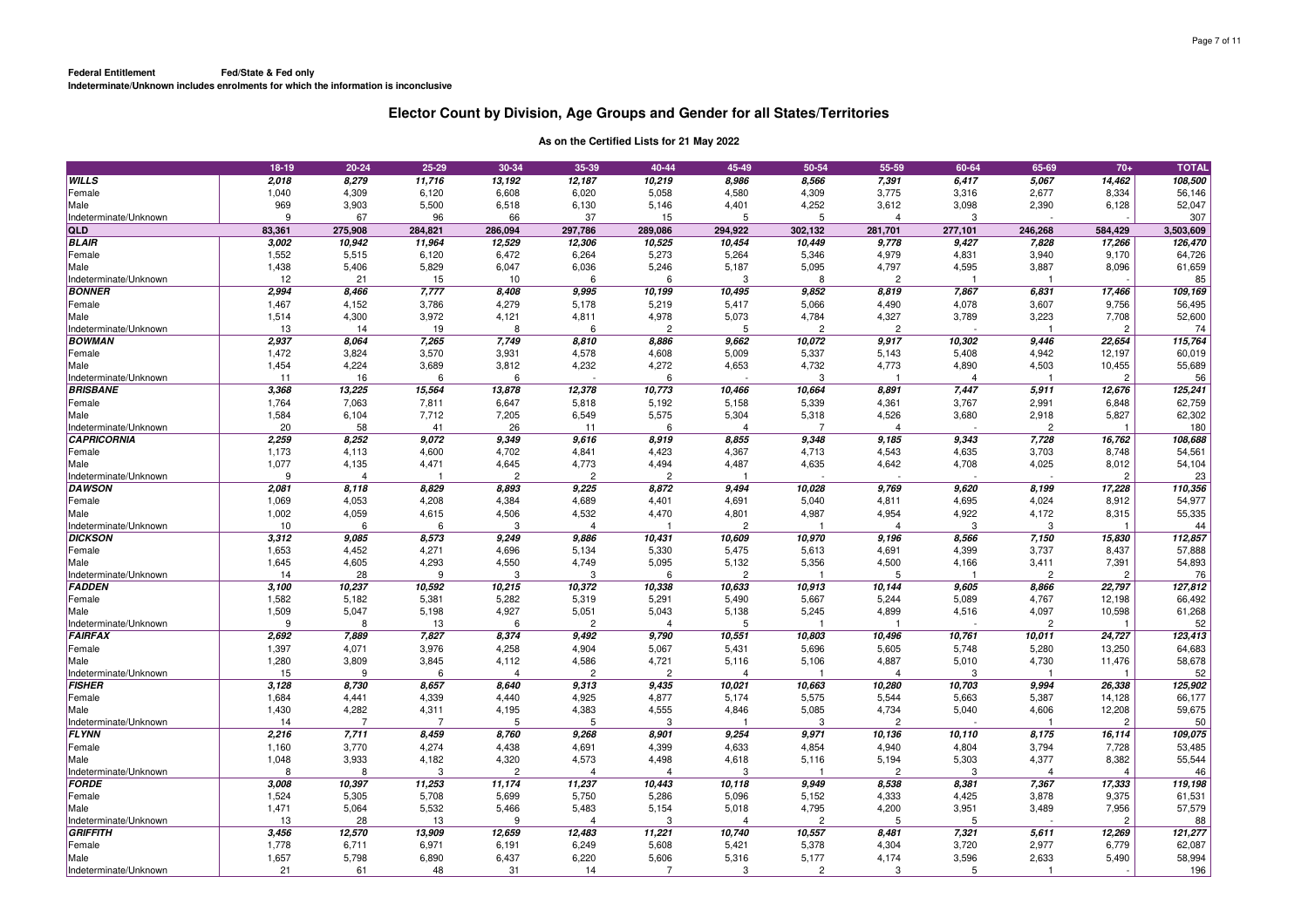|                                           | 18-19      | $20 - 24$               | 25-29          | 30-34          | 35-39             | 40-44                  | 45-49               | 50-54           | 55-59          | 60-64          | 65-69                   | $70+$                    | <b>TOTAL</b>  |
|-------------------------------------------|------------|-------------------------|----------------|----------------|-------------------|------------------------|---------------------|-----------------|----------------|----------------|-------------------------|--------------------------|---------------|
| GROOM                                     | 2,745      | 8,796                   | 9,073          | 8,862          | 8,816             | 8,236                  | 8,560               | 9,076           | 8,457          | 8,917          | 8,143                   | 21,251                   | 110,932       |
| Female                                    | 1,416      | 4,349                   | 4,563          | 4,562          | 4,601             | 4,263                  | 4,446               | 4,738           | 4,451          | 4,711          | 4,313                   | 11,754                   | 58,167        |
| Male                                      | 1,316      | 4,433                   | 4,502          | 4,291          | 4,209             | 3,970                  | 4,113               | 4,335           | 4,004          | 4,206          | 3,830                   | 9,497                    | 52,706        |
| Indeterminate/Unknown                     | 13         | 14                      | 8              | 9              | 6                 | 3                      |                     | 3               | $\overline{c}$ |                |                         |                          | 59            |
| <b>HERBERT</b>                            | 2,668      | 11,006                  | 11,667         | 10,528         | 10,120            | 9,300                  | 9,449               | 9,643           | 8,876          | 8,732          | 7,097                   | 15,171                   | 114,257       |
| Female                                    | 1,456      | 5,568                   | 5,512          | 5,252          | 5,146             | 4,745                  | 4,779               | 4,932           | 4,471          | 4,475          | 3,612                   | 8,125                    | 58,073        |
| Male                                      | 1,206      | 5,431                   | 6,148          | 5,269          | 4,970             | 4,552                  | 4,668               | 4,707           | 4,403          | 4,255          | 3,485                   | 7,045                    | 56,139        |
| Indeterminate/Unknown                     | 6          | $\overline{7}$          | $\overline{7}$ | $\overline{7}$ | 4                 | 3                      | $\overline{2}$      | $\overline{4}$  | $\overline{2}$ | $\overline{2}$ |                         |                          | 45            |
| <b>HINKLER</b>                            | 1,922      | 6,526                   | 6,652          | 6,504          | 6,849             | 7,298                  | 8,079               | 9,026           | 9,787          | 11,406         | 11,778                  | 31,479                   | 117,306       |
| Female                                    | 986        | 3,254                   | 3,302          | 3,345          | 3,643             | 3,887                  | 4,169               | 4,774           | 5,254          | 6,063          | 6,146                   | 16,376                   | 61,199        |
| Male                                      | 930        | 3,263                   | 3,348          | 3,155          | 3,204             | 3,411                  | 3,909               | 4,250           | 4,529          | 5,341          | 5,630                   | 15,101                   | 56,071        |
| Indeterminate/Unknown                     | 6          | 9                       | $\mathfrak{p}$ | $\overline{4}$ | $\overline{2}$    |                        |                     | $\overline{c}$  | $\Delta$       | $\overline{c}$ | $\overline{c}$          | $\overline{2}$           | 36            |
| <b>KENNEDY</b>                            | 1,789      | 7,516                   | 8,690          | 8,894          | 8,433             | 8,525                  | 9,011               | 10,110          | 10,255         | 10,579         | 9,612                   | 21,072                   | 114,486       |
| Female                                    | 908        | 3,742                   | 4,258          | 4,551          | 4,322             | 4,375                  | 4,593               | 5,099           | 5,100          | 5,163          | 4,683                   | 10,345                   | 57,139        |
| Male                                      | 878        | 3,765                   | 4,423          | 4,338          | 4,108             | 4,146                  | 4,417               | 5,009           | 5,149          | 5,415          | 4,928                   | 10,724                   | 57,300        |
| Indeterminate/Unknown                     | 3          | 9                       | 9              | 5              | 3                 | $\boldsymbol{\Lambda}$ |                     | $\overline{c}$  | 6              |                |                         | 3                        | 47            |
| <b>LEICHHARDT</b>                         | 2,123      | 8,132                   | 9,257          | 9,903          | 10,082            | 10,179                 | 10,891              | 11,102          | 10,482         | 10,000         | 8,568                   | 16,543                   | 117,262       |
| Female                                    | 1,078      | 4,083                   | 4,762          | 4,977          | 5,182             | 5,221                  | 5,458               | 5,495           | 5,218          | 4,988          | 4,169                   | 8,257                    | 58,888        |
| Male                                      | 1,037      | 4,045                   | 4,485          | 4,924          | 4,894             | 4,956                  | 5,432               | 5,604           | 5,263          | 5,009          | 4,399                   | 8,285                    | 58,333        |
| Indeterminate/Unknown                     | 8          | $\overline{4}$          | 10             | $\overline{c}$ | 6                 | $\overline{c}$         |                     | 3               |                | 3              |                         |                          | 41            |
| <b>LILLEY</b>                             | 2,577      | 8,714                   | 10,042         | 10,740         | 11,133            | 9,935                  | 9,740               | 9,375           | 8,226          | 7,511          | 6,546                   | 17,852                   | 112,391       |
| Female                                    | 1,321      | 4,461                   | 5,047          | 5,303          | 5,568             | 4,969                  | 4,962               | 4,795           | 4,227          | 3,908          | 3,461                   | 10,286                   | 58,308        |
| Male                                      | 1,247      | 4,229                   | 4,979          | 5,420          | 5,557             | 4,963                  | 4,776               | 4,576           | 3,997          | 3,602          | 3,085                   | 7,566                    | 53,997        |
| Indeterminate/Unknown                     | 9          | 24                      | 16             | 17             | 8                 | 3                      | $\overline{2}$      | $\overline{4}$  | $\overline{2}$ |                |                         |                          | 86            |
| <b>LONGMAN</b>                            | 2,957      | 9,784                   | 10,364         | 10,188         | 10,024            | 9,554                  | 10,050              | 10,552          | 10,179         | 10,324         | 10,220                  | 24,914                   | 129,110       |
| Female                                    | 1,585      | 4,881                   | 5,364          | 5,347          | 5,260             | 4,965                  | 5,125               | 5,527           | 5,316          | 5,477          | 5,363                   | 12,983                   | 67,193        |
| Male                                      | 1,352      | 4,890                   | 4,994          | 4,833          | 4,759             | 4,585                  | 4,918               | 5,024           | 4,862          | 4,845          | 4,852                   | 11,928                   | 61,842        |
| Indeterminate/Unknown                     | 20         | 13                      | 6              | 8              | 5                 | $\overline{4}$         | 7                   |                 |                | $\overline{2}$ | 5                       | 3                        | 75            |
| <b>MARANOA</b>                            | 2.096      | 7,604                   | 7,823          | 7,431          | 7,462             | 7,360                  | 8,195               | 9,356           | 9,681          | 10,159         | 9,586                   | 22,387                   | 109,140       |
| Female                                    | 1,083      | 3,794                   | 3,937          | 3,751          | 3,880             | 3,794                  | 4,141               | 4,730           | 4,852          | 5,065          | 4,684                   | 11,195                   | 54,906        |
| Male                                      | 1,007      | 3,799                   | 3,880          | 3,676          | 3,581             | 3,565                  | 4,052               | 4,623           | 4,827          | 5,093          | 4,902                   | 11,189                   | 54,194        |
| Indeterminate/Unknown                     | 6          | 11                      | 6              | $\overline{4}$ |                   |                        | $\overline{c}$      | 3               | $\overline{c}$ |                |                         | 3                        | 40            |
| <b>MCPHERSON</b>                          | 2,896      | 8,742                   | 9,331          | 9,615          | 10,038            | 10,198                 | 10,285              | 9,819           | 8,758          | 8,903          | 8,095                   | 20,604                   | 117,284       |
| Female                                    | 1,469      | 4,607                   | 4,890          | 5,008          | 5,207             | 5,349                  | 5,190               | 5,105           | 4,580          | 4,764          | 4,353                   | 11,264                   | 61,786        |
| Male                                      | 1,418<br>9 | 4,128                   | 4,427          | 4,598          | 4,827<br>$\Delta$ | 4,848                  | 5,094               | 4,709           | 4,177          | 4,138          | 3,740<br>$\overline{2}$ | 9,338                    | 55,442        |
| Indeterminate/Unknown<br><b>MONCRIEFF</b> | 2,663      | $\overline{7}$<br>9,834 | 14<br>10,006   | 9<br>9,590     | 9,442             | 9,343                  | 9,657               | 5               | 9,497          | 9,475          | 8,807                   | $\overline{2}$<br>24,152 | 56<br>122,636 |
| Female                                    | 1,421      | 5,204                   | 5,070          | 4,719          |                   | 4,556                  |                     | 10,170<br>5,111 | 4,806          | 4,955          | 4,609                   | 13,009                   | 62,903        |
| Male                                      | 1,232      | 4,617                   | 4,925          | 4,864          | 4,614<br>4,827    | 4,783                  | 4,829<br>4,824      | 5,058           | 4,688          | 4,515          | 4,197                   | 11,141                   | 59,671        |
| Indeterminate/Unknown                     | 10         | 13                      | 11             | $\overline{7}$ |                   | $\boldsymbol{\Lambda}$ | $\overline{\Delta}$ |                 | 3              | 5              |                         | $\overline{2}$           | 62            |
| <b>MORETON</b>                            | 2,794      | 9,927                   | 9,652          | 9,454          | 10,540            | 9,844                  | 9,040               | 8,778           | 7,785          | 7,195          | 6,305                   | 15,814                   | 107,128       |
| Female                                    | 1,428      | 4,948                   | 4,567          | 4,543          | 5,197             | 4,889                  | 4,539               | 4,440           | 3,932          | 3,646          | 3,300                   | 8,682                    | 54,111        |
| Male                                      | 1,347      | 4,937                   | 5,054          | 4,906          | 5,336             | 4,953                  | 4,498               | 4,334           | 3,852          | 3,548          | 3,004                   | 7,132                    | 52,901        |
| Indeterminate/Unknown                     | 19         | 42                      | 31             | 5              | 7                 | $\overline{2}$         | 3                   | $\Delta$        |                |                |                         |                          | 116           |
| <b>OXLEY</b>                              | 3,079      | 9,673                   | 10,123         | 10,952         | 11,712            | 10,748                 | 9,931               | 9,811           | 8,613          | 7,950          | 6,393                   | 13,755                   | 112,740       |
| Female                                    | 1,549      | 4,799                   | 5,094          | 5,582          | 6,040             | 5,357                  | 5,116               | 5,019           | 4,388          | 4,012          | 3,284                   | 7,497                    | 57,737        |
| Male                                      | 1,518      | 4,861                   | 5,019          | 5,359          | 5,667             | 5,387                  | 4,811               | 4,791           | 4,223          | 3,937          | 3,108                   | 6,258                    | 54,939        |
| Indeterminate/Unknown                     | 12         | 13                      | 10             | 11             | 5                 | $\overline{4}$         | 4                   |                 | $\overline{c}$ |                |                         |                          | 64            |
| PETRIE                                    | 3,014      | 9,126                   | 9,345          | 10,186         | 11,295            | 10,961                 | 10,581              | 10,391          | 9,493          | 8,957          | 8,442                   | 23,175                   | 124,966       |
| Female                                    | 1,545      | 4,574                   | 4,769          | 5,210          | 5,868             | 5,581                  | 5,470               | 5,356           | 4,958          | 4,843          | 4,613                   | 13,042                   | 65,829        |
| Male                                      | 1,455      | 4,531                   | 4,561          | 4,966          | 5,420             | 5,377                  | 5,107               | 5,034           | 4,533          | 4,112          | 3,825                   | 10,131                   | 59,052        |
| Indeterminate/Unknown                     | 14         | 21                      | 15             | 10             | $\overline{7}$    | 3                      | $\overline{\Delta}$ |                 | $\overline{c}$ | $\overline{c}$ | 4                       | $\overline{c}$           | 85            |
| <b>RANKIN</b>                             | 2,826      | 9,650                   | 9,435          | 9,823          | 10,984            | 10,277                 | 9,450               | 8,952           | 8,125          | 7,867          | 6,670                   | 14,023                   | 108,082       |
| Female                                    | 1,462      | 4,727                   | 4,609          | 4,972          | 5,654             | 5,104                  | 4,754               | 4,597           | 4,111          | 4,113          | 3,492                   | 7,395                    | 54,990        |
| Male                                      | 1,352      | 4,911                   | 4,814          | 4,839          | 5,327             | 5,172                  | 4,695               | 4,354           | 4,014          | 3,753          | 3,178                   | 6,627                    | 53,036        |
| Indeterminate/Unknown                     | 12         | 12                      | 12             | 12             | 3                 |                        |                     |                 |                |                |                         |                          | 56            |
| <b>RYAN</b>                               | 4.391      | 11,892                  | 8.745          | 7.960          | 9.023             | 10,308                 | 10,538              | 10.085          | 8.183          | 7,195          | 6,319                   | 16,724                   | 111,363       |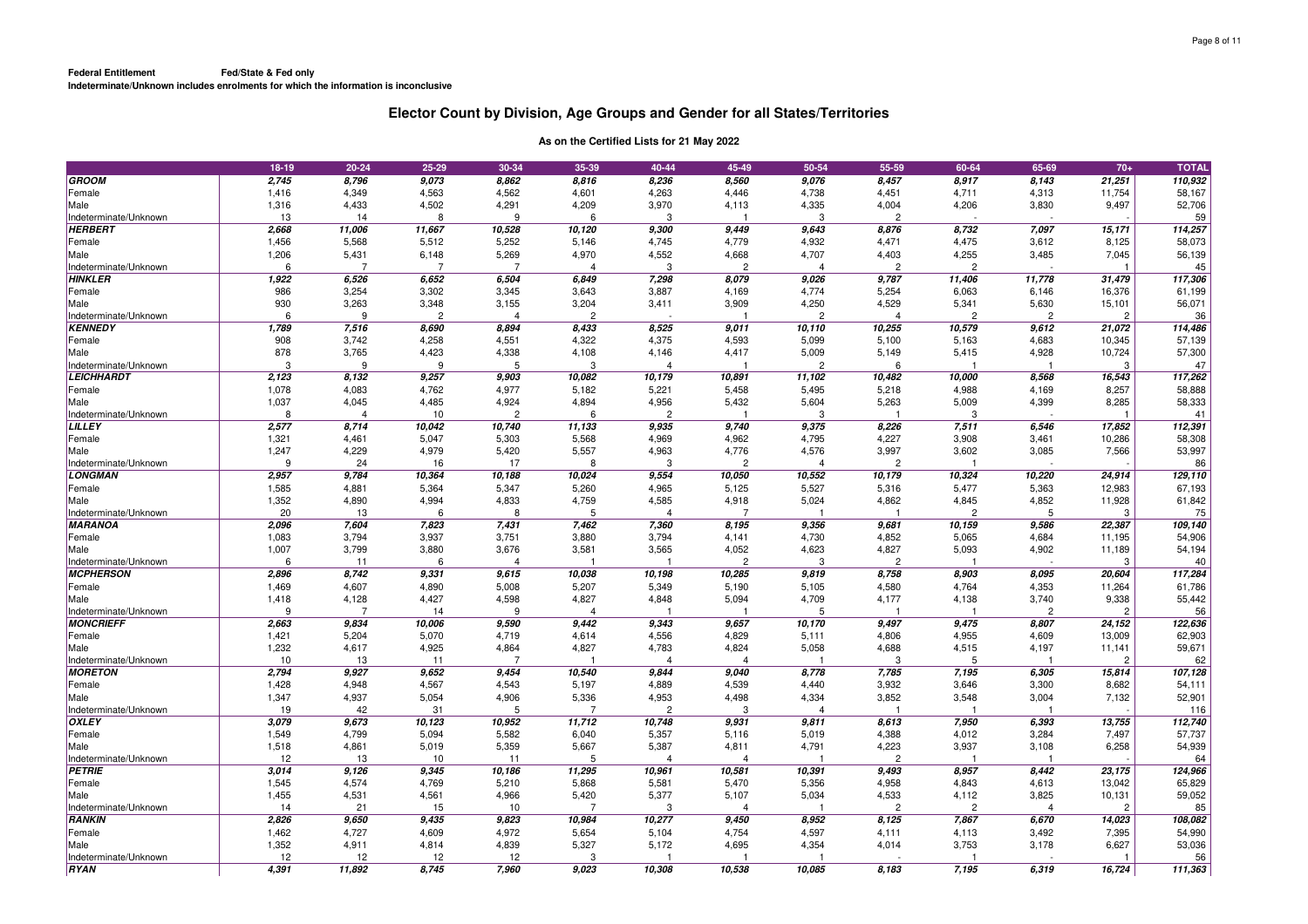|                       | 18-19          | $20 - 24$      | $25 - 29$  | 30-34          | 35-39          | 40-44          | 45-49          | 50-54          | 55-59          | 60-64          | 65-69          | $70+$          | <b>TOTAL</b> |
|-----------------------|----------------|----------------|------------|----------------|----------------|----------------|----------------|----------------|----------------|----------------|----------------|----------------|--------------|
| Female                | 2,206          | 5,767          | 4,053      | 3,985          | 4,682          | 5,285          | 5,492          | 5,077          | 4,206          | 3,703          | 3,383          | 9,132          | 56,971       |
| Male                  | 2,162          | 6,085          | 4,675      | 3,958          | 4,335          | 5,017          | 5,044          | 5,006          | 3,976          | 3,491          | 2,936          | 7,592          | 54,277       |
| Indeterminate/Unknown | 23             | 40             | 17         | 17             | 6              | 6              | $\overline{c}$ | $\overline{c}$ |                |                |                |                | 115          |
| <b>WIDE BAY</b>       | 2,095          | 6,214          | 5,932      | 6,023          | 6,809          | 7,707          | 8,880          | 9,953          | 10,645         | 12,038         | 11,671         | 27,453         | 115,420      |
| Female                | 1,064          | 3,016          | 2,862      | 3,076          | 3,593          | 4,023          | 4,567          | 5,072          | 5,640          | 6,255          | 5,868          | 13,836         | 58,872       |
| Male                  | 1,027          | 3,191          | 3,067      | 2,946          | 3,213          | 3,683          | 4,310          | 4,877          | 5,004          | 5,781          | 5,801          | 13,615         | 56,515       |
| Indeterminate/Unknown | $\overline{4}$ | $\overline{7}$ | 3          |                | 3              |                | 3              | $\overline{4}$ |                | $\overline{c}$ | $\overline{c}$ | $\overline{c}$ | 33           |
| <b>WRIGHT</b>         | 3,173          | 9,086          | 8,943      | 9,564          | 10,643         | 10,580         | 11,233         | 11,694         | 11,029         | 10,440         | 8,899          | 18,600         | 123,884      |
| Female                | 1,643          | 4,476          | 4,597      | 4,979          | 5,566          | 5,376          | 5,738          | 5,943          | 5,578          | 5,254          | 4,455          | 9,322          | 62,927       |
| Male                  | 1,520          | 4,604          | 4,342      | 4,577          | 5,074          | 5,201          | 5,494          | 5,748          | 5,451          | 5,184          | 4,444          | 9,277          | 60,916       |
| Indeterminate/Unknown | 10             | 6              | $\Delta$   | 8              | 3              | 3              |                | 3              |                | $\overline{2}$ |                |                | 41           |
| <b>WA</b>             | 43,198         | 131,747        | 138,064    | 150,656        | 164,743        | 154,245        | 148,757        | 154,991        | 143,669        | 137,346        | 122,580        | 283,973        | 1,773,969    |
| <b>BRAND</b>          | 2,996          | 9.719          | 10,772     | 11,520         | 11,901         | 10,567         | 10,188         | 10,328         | 9,438          | 8,307          | 6,857          | 15,632         | 118,225      |
|                       | 1,508          |                |            |                |                |                |                |                | 4,720          |                | 3,638          | 8,327          |              |
| Female                |                | 4,834          | 5,430      | 5,921          | 5,996          | 5,235          | 5,127          | 5,143          |                | 4,150          |                |                | 60,029       |
| Male                  | 1,480          | 4,875          | 5,333<br>9 | 5,592<br>7     | 5,902          | 5,331          | 5,060          | 5,185          | 4,716          | 4,156          | 3,217          | 7,304          | 58,151       |
| Indeterminate/Unknown | 8              | 10             |            |                | 3              |                |                |                | 2              |                | 2              |                | 45           |
| <b>BURT</b>           | 2,923          | 9,362          | 9,742      | 10,911         | 12,892         | 11,608         | 9,544          | 8,969          | 7,983          | 7,358          | 6,704          | 15,028         | 113,024      |
| Female                | 1,476          | 4,662          | 4,882      | 5,507          | 6,297          | 5,458          | 4,564          | 4,400          | 3,939          | 3,760          | 3,482          | 8,090          | 56,517       |
| Male                  | 1,438          | 4,685          | 4,853      | 5,401          | 6,593          | 6,144          | 4,979          | 4,567          | 4,042          | 3,595          | 3,220          | 6,938          | 56,455       |
| Indeterminate/Unknown | 9              | 15             | -7         | 3              | $\overline{c}$ | 6              |                | $\overline{2}$ | $\overline{c}$ | 3              | $\overline{2}$ |                | 52           |
| <b>CANNING</b>        | 2,722          | 7,684          | 7,919      | 8,572          | 9,000          | 8,412          | 8,384          | 9,508          | 9,482          | 9,737          | 9,332          | 24,558         | 115,310      |
| Female                | 1,391          | 3,844          | 3,998      | 4,410          | 4,546          | 4,221          | 4,252          | 4,821          | 4,731          | 5,122          | 4,918          | 12,628         | 58,882       |
| Male                  | 1,321          | 3,829          | 3,916      | 4,157          | 4,452          | 4,187          | 4,129          | 4,683          | 4,748          | 4,614          | 4,412          | 11,930         | 56,378       |
| Indeterminate/Unknown | 10             | 11             | 5          | 5              | $\overline{c}$ | $\overline{4}$ | 3              | $\overline{4}$ | 3              |                | $\overline{c}$ |                | 50           |
| <b>COWAN</b>          | 2,832          | 9,399          | 10,023     | 10,635         | 11,652         | 10,176         | 9,739          | 10,085         | 9,706          | 9,516          | 8,632          | 20,346         | 122,741      |
| Female                | 1,423          | 4,676          | 4,898      | 5,259          | 5,694          | 4,936          | 4,879          | 5,024          | 4,913          | 4,828          | 4,557          | 10,977         | 62,064       |
| Male                  | 1,402          | 4,704          | 5,114      | 5,374          | 5,955          | 5,238          | 4,857          | 5,059          | 4,792          | 4,688          | 4,075          | 9,369          | 60,627       |
| Indeterminate/Unknown | 7              | 19             | 11         | $\overline{2}$ | 3              | $\overline{c}$ | 3              | $\overline{c}$ |                |                |                |                | 50           |
| <b>CURTIN</b>         | 3,515          | 9,055          | 8,611      | 9,370          | 9,992          | 9,756          | 9,932          | 10,601         | 9,493          | 8,796          | 8,067          | 22,209         | 119,397      |
| Female                | 1,739          | 4,550          | 4,311      | 4,707          | 5,146          | 4,969          | 5,077          | 5,494          | 4,931          | 4,543          | 4,247          | 12,364         | 62,078       |
| Male                  | 1,762          | 4,492          | 4,290      | 4,656          | 4,841          | 4,784          | 4,854          | 5,107          | 4,562          | 4,253          | 3,819          | 9,845          | 57,265       |
| Indeterminate/Unknown | 14             | 13             | 10         | 7              | 5              | 3              |                |                |                |                |                |                | 54           |
| <b>DURACK</b>         | 1,988          | 7,127          | 8,759      | 10,613         | 11,442         | 10,701         | 10,463         | 11,539         | 10,691         | 10,208         | 8,588          | 16,439         | 118,558      |
| Female                | 1,020          | 3,565          | 4,509      | 5,475          | 5,914          | 5,347          | 5,148          | 5,639          | 5,163          | 4,844          | 4,113          | 7,895          | 58,632       |
| Male                  | 962            | 3,557          | 4,247      | 5,135          | 5,527          | 5,353          | 5,312          | 5,899          | 5,525          | 5,364          | 4,474          | 8,543          | 59,898       |
| Indeterminate/Unknown | 6              | 5              | 3          | 3              |                |                | 3              |                | 3              |                |                |                | 28           |
| <b>FORREST</b>        | 2,534          | 6,852          | 7,020      | 8,021          | 9,143          | 9,484          | 9,730          | 10,101         | 9,541          | 10,025         | 9,440          | 21,257         | 113,148      |
| Female                | 1,281          | 3,339          | 3,481      | 4,088          | 4,784          | 4,823          | 4,880          | 5,228          | 4,827          | 5,312          | 4,818          | 11,142         | 58,003       |
| Male                  | 1,238          | 3,504          | 3,534      | 3,929          | 4,355          | 4,660          | 4,843          | 4,872          | 4,712          | 4,712          | 4,621          | 10,114         | 55,094       |
| Indeterminate/Unknown | 15             | 9              | 5          | $\overline{4}$ | $\overline{4}$ |                | 7              |                | $\overline{c}$ |                |                |                | 51           |
| <b>FREMANTLE</b>      | 2,730          | 8,809          | 9,668      | 10,755         | 11,486         | 10,636         | 10,069         | 10,428         | 9,168          | 8,709          | 7,591          | 16,856         | 116,905      |
| Female                | 1,433          | 4,546          | 4,955      | 5,511          | 5,715          | 5,279          | 5,069          | 5,292          | 4,713          | 4,521          | 3,960          | 9,104          | 60,098       |
| Male                  | 1,284          | 4,246          | 4,696      | 5,235          | 5,768          | 5,355          | 4,998          | 5,134          | 4,451          | 4,186          | 3,630          | 7,751          | 56,734       |
| Indeterminate/Unknown | 13             | 17             | 17         | 9              | 3              | $\overline{c}$ | $\overline{c}$ | $\overline{c}$ | $\Delta$       | $\mathfrak{p}$ |                |                | 73           |
| <b>HASLUCK</b>        | 3,079          | 8,968          | 9,333      | 10,895         | 11,704         | 10,753         | 10,098         | 10,598         | 9,448          | 8,574          | 7,155          | 17,037         | 117,642      |
| Female                | 1,557          | 4,380          | 4,701      | 5,596          | 5,711          | 5,347          | 5,101          | 5,316          | 4,749          | 4,381          | 3,687          | 8,990          | 59,516       |
| Male                  | 1,514          | 4,566          | 4,624      | 5,291          | 5,991          | 5,403          | 4,995          | 5,279          | 4,699          | 4,190          | 3,468          | 8,046          | 58,066       |
| Indeterminate/Unknown | 8              | 22             | 8          | 8              | $\overline{c}$ | 3              | $\overline{c}$ | 3              |                | 3              |                |                | 60           |
| <b>MOORE</b>          | 3,344          | 8,944          | 7,645      | 7,845          | 9,609          | 10,011         | 10,396         | 11,139         | 10,641         | 10,610         | 9,747          | 19,481         | 119,412      |
| Female                | 1,637          | 4,250          | 3,614      | 3,849          | 4,882          | 5,114          | 5,256          | 5,630          | 5,575          | 5,457          | 5,058          | 10,290         | 60,612       |
| Male                  | 1,696          | 4,682          | 4,028      | 3,995          | 4,725          | 4,895          | 5,138          | 5,508          | 5,065          | 5,152          | 4,689          | 9,191          | 58,764       |
| Indeterminate/Unknown | 11             | 12             | 3          |                | $\overline{c}$ | $\overline{c}$ | $\overline{c}$ |                |                |                |                |                | 36           |
| <b>O'CONNOR</b>       | 2,357          | 7,034          | 7,815      | 8,190          | 8,770          | 8,628          | 9,300          | 10,409         | 10,785         | 11,403         | 10,208         | 23,055         | 117,954      |
| Female                | 1,162          | 3,452          | 3,733      | 4,162          | 4,457          | 4,430          | 4,703          | 5,124          | 5,364          | 5,615          | 4,944          | 11,497         | 58,643       |
| Male                  | 1,187          | 3,579          | 4,075      | 4,024          | 4,312          | 4,196          | 4,596          | 5,284          | 5,418          | 5,787          | 5,263          | 11,557         | 59,278       |
| Indeterminate/Unknown | 8              | 3              |            | $\overline{4}$ |                | $\overline{c}$ |                |                | 3              |                |                |                | 33           |
| <b>PEARCE</b>         | 3.418          | 10,046         | 10,120     | 11,028         | 12,222         | 11.174         | 10,901         | 11,027         | 9,234          | 7,242          | 5,864          | 13,020         | 115,296      |
|                       |                |                |            |                |                |                |                |                |                |                |                |                |              |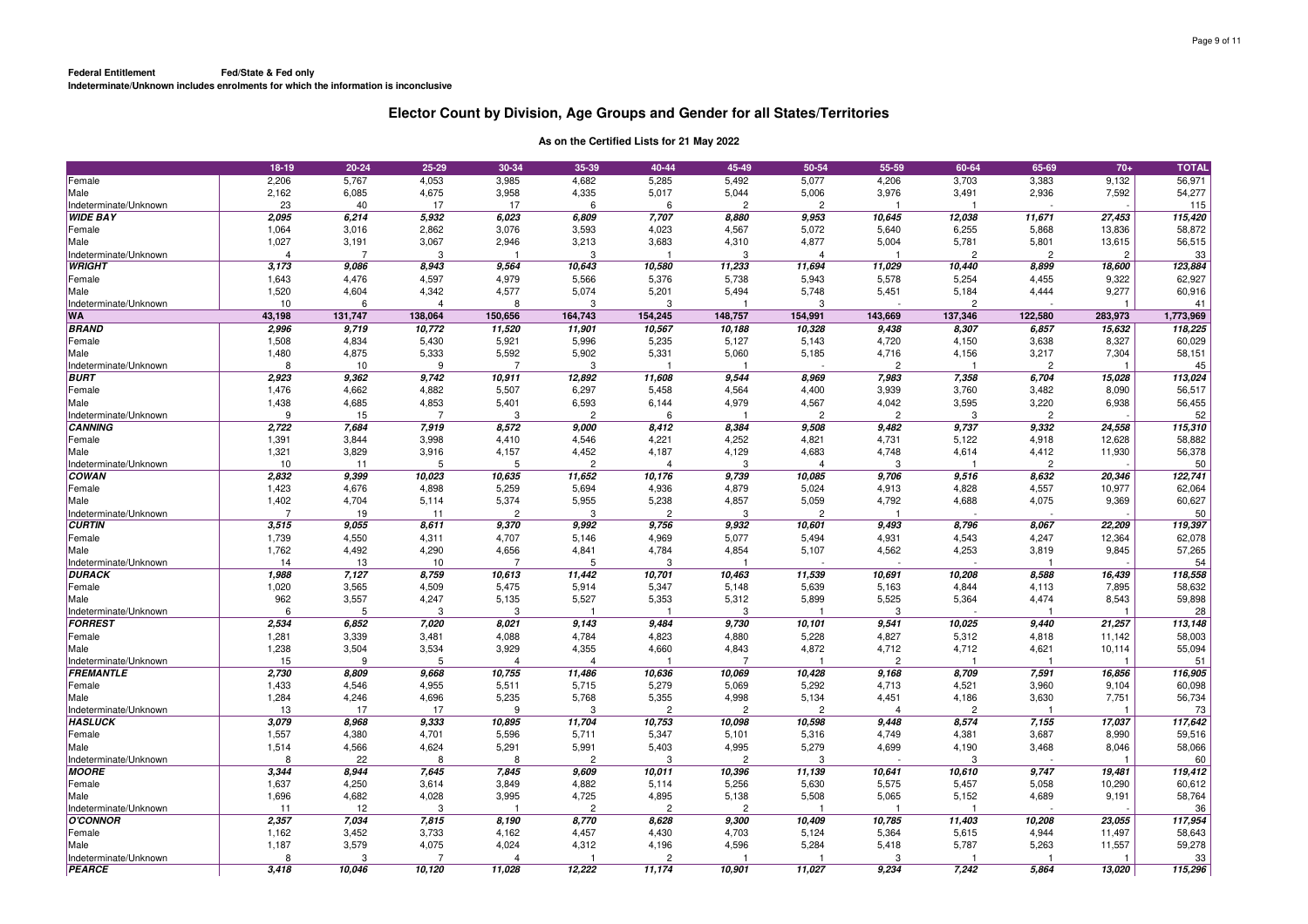|                                           | 18-19       | $20 - 24$   | 25-29          | 30-34          | 35-39                    | 40-44                   | 45-49                   | 50-54                   | 55-59          | 60-64          | 65-69          | $70+$          | <b>TOTAL</b> |
|-------------------------------------------|-------------|-------------|----------------|----------------|--------------------------|-------------------------|-------------------------|-------------------------|----------------|----------------|----------------|----------------|--------------|
| Female                                    | 1,744       | 5,009       | 5,147          | 5,728          | 6,298                    | 5,598                   | 5,563                   | 5,632                   | 4,623          | 3,701          | 3,119          | 6,988          | 59,150       |
| Male                                      | 1,666       | 5,026       | 4,966          | 5,297          | 5,921                    | 5,575                   | 5,336                   | 5,395                   | 4,610          | 3,539          | 2,745          | 6,032          | 56,108       |
| Indeterminate/Unknown                     | 8           | 11          | $\overline{7}$ | 3              | 3                        |                         | $\overline{2}$          |                         |                | $\overline{2}$ |                |                | 38           |
| PERTH                                     | 2,255       | 8,337       | 11,057         | 12,966         | 13,529                   | 11,341                  | 10,002                  | 9,956                   | 9,144          | 8,590          | 7,452          | 18,090         | 122,719      |
| Female                                    | 1,158       | 4,397       | 5,532          | 6,453          | 6,401                    | 5,354                   | 4,900                   | 4,915                   | 4,498          | 4,329          | 3,823          | 10,026         | 61,786       |
| Male                                      | 1,079       | 3,913       | 5,489          | 6,491          | 7,112                    | 5,981                   | 5,098                   | 5,039                   | 4,644          | 4,260          | 3,629          | 8,063          | 60,798       |
| Indeterminate/Unknown                     | 18          | 27          | 36             | 22             | 16                       | 6                       | $\overline{4}$          | $\overline{2}$          | $\overline{c}$ |                |                |                | 135          |
| <b>SWAN</b>                               | 2,742       | 10,399      | 11,479         | 11,766         | 12,149                   | 10,609                  | 9,439                   | 9,506                   | 8,731          | 8,583          | 7,650          | 18,282         | 121,335      |
| Female                                    | 1,401       | 5,226       | 5,511          | 5,631          | 5,809                    | 5,017                   | 4,554                   | 4,563                   | 4,366          | 4,321          | 4,021          | 10,092         | 60,512       |
| Male                                      | 1,327       | 5,147       | 5,948          | 6,121          | 6,335                    | 5,589                   | 4,881                   | 4,940                   | 4,364          | 4,261          | 3,628          | 8,189          | 60,730       |
| Indeterminate/Unknown                     | 14          | 26          | 20             | 14             | 5                        | 3                       | $\overline{4}$          | 3                       |                |                |                |                | 93           |
| <b>TANGNEY</b>                            | 3,763       | 10,012      | 8,101          | 7,569          | 9,252                    | 10,389                  | 10,572                  | 10,797                  | 10,184         | 9,688          | 9,293          | 22,683         | 122,303      |
| Female                                    | 1,870       | 4,941       | 3,786          | 3,761          | 4,792                    | 5,293                   | 5,395                   | 5,590                   | 5,305          | 5,044          | 4,918          | 12,238         | 62,933       |
| Male                                      | 1,881       | 5,051       | 4,307          | 3,803          | 4,456                    | 5,092                   | 5,175                   | 5,207                   | 4,878          | 4,642          | 4,375          | 10,444         | 59,311       |
| Indeterminate/Unknown                     | 12          | 20          | 8              | 5              | $\overline{4}$           | 4                       | $\overline{2}$          |                         |                | $\overline{2}$ |                |                | 59           |
| SA                                        | 29,449      | 89,336      | 94,998         | 97,258         | 102,929                  | 97,400                  | 98,616                  | 107,411                 | 104,764        | 106,650        | 97,195         | 246,041        | 1,272,047    |
| <b>ADELAIDE</b>                           | 3,059       | 10,313      | 11,896         | 11,938         | 12,098                   | 10,874                  | 10,489                  | 10,694                  | 9,889          | 9,553          | 8,581          | 20,767         | 130, 151     |
| Female                                    | 1,556       | 5,280       | 5,860          | 5,733          | 5,983                    | 5,251                   | 5,176                   | 5,284                   | 4,994          | 4,891          | 4,467          | 11,645         | 66,120       |
| Male                                      | 1,485       | 4,997       | 6,011          | 6,187          | 6,111                    | 5,619                   | 5,309                   | 5,406                   | 4,895          | 4,661          | 4,114          | 9,119          | 63,914       |
| Indeterminate/Unknown                     | 18          | 36          | 25             | 18             | $\overline{\phantom{a}}$ | $\Delta$                | Λ                       | $\Delta$                |                |                |                | 3              | 117          |
| <b>BARKER</b>                             | 2,519       | 7,186       | 7,780          | 7,872          | 8,408                    | 8,449                   | 9,041                   | 10,868                  | 11,020         | 12,032         | 11,210         | 27,133         | 123,518      |
| Female                                    | 1,262       | 3,556       | 3,896          | 3,962          | 4,294                    | 4,312                   | 4,542                   | 5,501                   | 5,520          | 6,073          | 5,528          | 14,103         | 62,549       |
| Male                                      | 1,249       | 3,622       | 3,881          | 3,905          | 4,113                    | 4,135                   | 4,499                   | 5,364                   | 5,495          | 5,956          | 5,680          | 13,028         | 60,927       |
| Indeterminate/Unknown                     | 8           | 8           | 3              | 5              |                          | $\overline{2}$          |                         | 3                       | 5              | -3             | $\overline{2}$ | $\overline{2}$ | 42           |
| <b>BOOTHBY</b>                            | 3,144       | 9,423       | 9,126          | 9,279          | 10,059                   | 10,099                  | 10,121                  | 10,379                  | 9,922          | 10,268         | 9,751          | 27,195         | 128,766      |
| Female                                    | 1,568       | 4,753       | 4,490          | 4,611          | 5,166                    | 5,207                   | 5,083                   | 5,325                   | 5,187          | 5,447          | 5,244          | 15,382         | 67,463       |
| Male                                      | 1,560       | 4,646       | 4,621          | 4,660          | 4,891                    | 4,889                   | 5,037                   | 5,053                   | 4,735          | 4,820          | 4,506          | 11,811         | 61,229       |
| Indeterminate/Unknown                     | 16          | 24          | 15             | 8              | $\overline{2}$           | 3                       |                         |                         |                |                |                | $\overline{2}$ | 74           |
| GREY                                      | 2,253       | 6,872       | 8,155          | 8,434          | 8,573                    | 8,051                   | 8,850                   | 10,762                  | 11,408         | 12,421         | 11,388         | 26,645         | 123,812      |
| Female                                    | 1,113       | 3,381       | 4,045          | 4,248          | 4,343                    | 4,025                   | 4,486                   | 5,407                   | 5,551          | 6,116          | 5,446          | 13,644         | 61,805       |
| Male                                      | 1,132<br>8  | 3,479       | 4,104<br>6     | 4,185          | 4,229                    | 4,024<br>$\overline{2}$ | 4,362<br>$\overline{c}$ | 5,354                   | 5,857          | 6,304          | 5,941          | 12,997         | 61,968       |
| Indeterminate/Unknown<br><b>HINDMARSH</b> |             | 12          |                |                |                          |                         |                         |                         |                |                |                | $\overline{4}$ | 39           |
|                                           | 2,839       | 9,006       | 9,876          | 10,251         | 10,404                   | 9,670                   | 9,755                   | 11,135                  | 11,070         | 10,936         | 9,230          | 24,642         | 128,814      |
| Female                                    | 1,436       | 4,490       | 4,869          | 5,060          | 5,297                    | 4,841                   | 4,948                   | 5,666                   | 5,679          | 5,592          | 4,913          | 13,746         | 66,537       |
| Male<br>Indeterminate/Unknown             | 1,389<br>14 | 4,491<br>25 | 4,999<br>8     | 5,185<br>6     | 5,106                    | 4,828                   | 4,807                   | 5,467<br>$\overline{c}$ | 5,391          | 5,343          | 4,317          | 10,896         | 62,219<br>58 |
| <b>KINGSTON</b>                           | 3,033       | 9,062       | 9,890          | 10,440         | 10,919                   | 9,973                   | 9,830                   | 10,163                  | 9,770          | 10,103         | 9,485          | 21,914         | 124,582      |
| Female                                    | 1,535       | 4,495       | 4,902          | 5,174          | 5,515                    | 5,040                   | 4,875                   | 5,177                   | 5,103          | 5,342          | 5,053          | 11,835         | 64,046       |
| Male                                      | 1,478       | 4,546       | 4,978          | 5,259          | 5,398                    | 4,931                   | 4,954                   | 4,985                   | 4,666          | 4,760          | 4,431          | 10,079         | 60,465       |
| Indeterminate/Unknown                     | 20          | 21          | 10             | $\overline{7}$ | 6                        | $\overline{2}$          |                         | $\overline{\mathbf{1}}$ |                |                |                |                | 71           |
| <b>MAKIN</b>                              | 3,138       | 9,154       | 9,403          | 9,779          | 10,938                   | 10,444                  | 10,068                  | 10,372                  | 9,806          | 9,323          | 8,352          | 22,466         | 123,243      |
| Female                                    | 1,553       | 4,415       | 4,482          | 4,897          | 5,511                    | 5,097                   | 4,987                   | 5,214                   | 4,984          | 4,893          | 4,458          | 12,342         | 62,833       |
| Male                                      | 1,575       | 4,724       | 4,918          | 4,877          | 5,423                    | 5,346                   | 5,081                   | 5,154                   | 4,822          | 4,427          | 3,894          | 10,122         | 60,363       |
| Indeterminate/Unknown                     | 10          | 15          | 3              | 5              | $\overline{4}$           |                         |                         | $\overline{4}$          |                | 3              |                | $\overline{2}$ | 47           |
| <b>MAYO</b>                               | 3,083       | 7,664       | 7,115          | 7,897          | 8,992                    | 9,269                   | 10,168                  | 11,514                  | 11,067         | 12,214         | 12,104         | 29,680         | 130,767      |
| Female                                    | 1,576       | 3,791       | 3,564          | 4,090          | 4,706                    | 4,861                   | 5,327                   | 5,915                   | 5,683          | 6,373          | 6,296          | 15,403         | 67,585       |
| Male                                      | 1,493       | 3,855       | 3,538          | 3,800          | 4,280                    | 4,405                   | 4,838                   | 5,599                   | 5,383          | 5,837          | 5,806          | 14,277         | 63,111       |
| Indeterminate/Unknown                     | 14          | 18          | 13             | 7              | 6                        | 3                       | 3                       |                         |                | $\overline{4}$ | $\overline{2}$ |                | 71           |
| <b>SPENCE</b>                             | 3,077       | 11,204      | 12,975         | 12,580         | 12,488                   | 10,404                  | 9,870                   | 10,296                  | 10,387         | 9,772          | 8,064          | 18,126         | 129,243      |
| Female                                    | 1,570       | 5,613       | 6,395          | 6,362          | 6,133                    | 5,151                   | 4,835                   | 5,117                   | 5,278          | 4,979          | 4,175          | 9,919          | 65,527       |
| Male                                      | 1,489       | 5,578       | 6,569          | 6,211          | 6,348                    | 5,249                   | 5,034                   | 5,175                   | 5,107          | 4,792          | 3,887          | 8,207          | 63,646       |
| Indeterminate/Unknown                     | 18          | 13          | 11             | 7              | 7                        | 4                       |                         | 4                       | $\overline{c}$ |                | $\overline{c}$ |                | 70           |
| <b>STURT</b>                              | 3,304       | 9,452       | 8,782          | 8,788          | 10,050                   | 10,167                  | 10,424                  | 11,228                  | 10,425         | 10,028         | 9,030          | 27,473         | 129,151      |
| Female                                    | 1,602       | 4,710       | 4,206          | 4,398          | 5,098                    | 5,161                   | 5,256                   | 5,818                   | 5,317          | 5,283          | 4,870          | 15,715         | 67,434       |
| Male                                      | 1,684       | 4,719       | 4,556          | 4,381          | 4,946                    | 5,004                   | 5,167                   | 5,408                   | 5,107          | 4,745          | 4,159          | 11,758         | 61,634       |
| Indeterminate/Unknown                     | 18          | 23          | 20             | 9              | 6                        | $\overline{c}$          |                         | $\overline{2}$          |                |                |                |                | 83           |
| <b>TAS</b>                                | 9,162       | 27,080      | 28,487         | 28,954         | 29,701                   | 28,878                  | 30,308                  | 34,179                  | 34,142         | 36,983         | 33,757         | 80,700         | 402,331      |